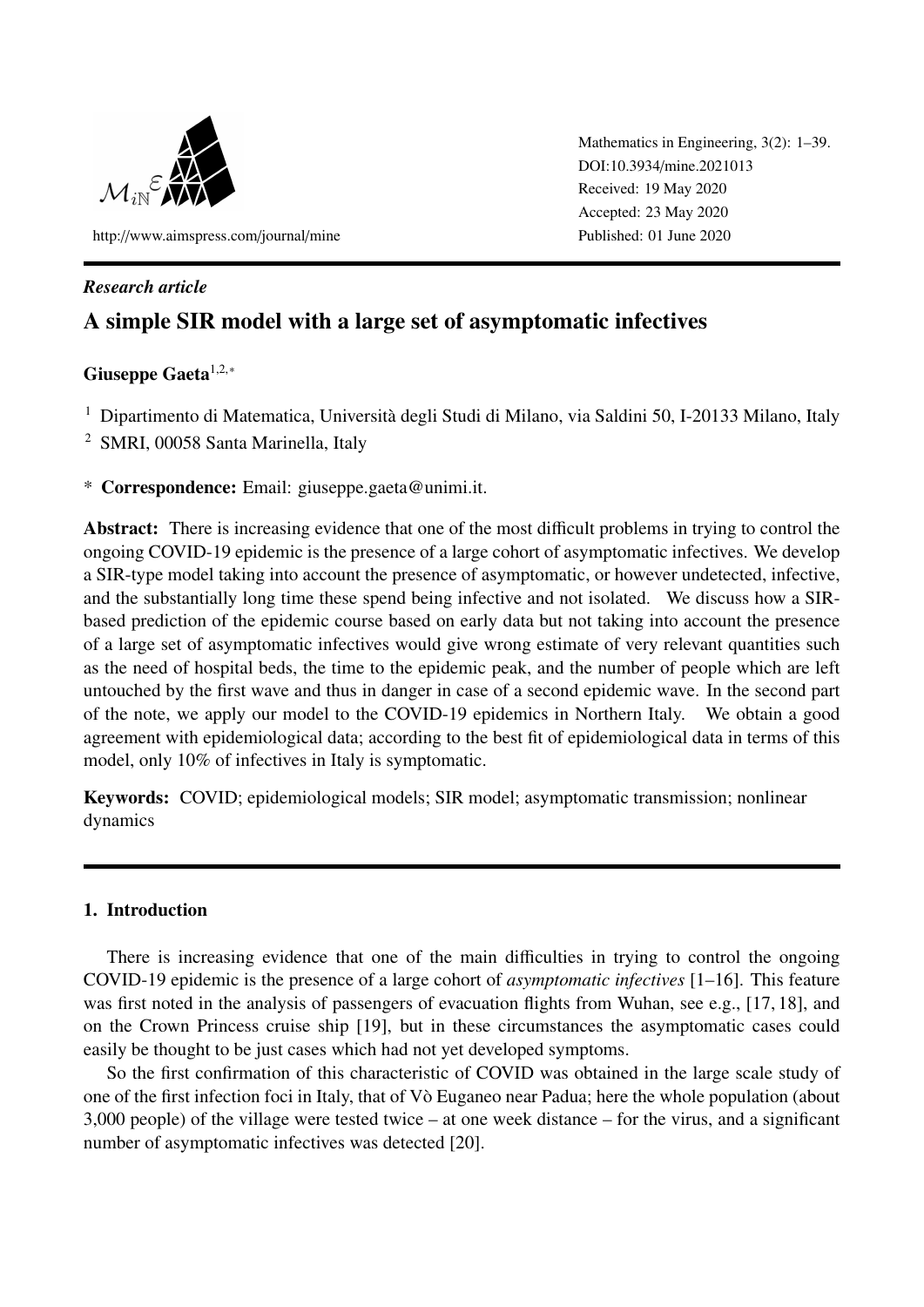We stress that it is correct to speak of asymptomatic *infectives* and not just *carriers*. In fact, it is by now thought that they are as infective as symptomatic ones in terms of viral charge [\[1,](#page-33-0)[13–](#page-34-5)[15\]](#page-34-6) – and of course potentially even more dangerous as the absence of symptoms leads to a low level of precautions.

One of the consequences of this fact is that the *registered infectives*, those known to the national health systems and thus isolated and monitored, are only a part of the total pool of infectives.

The initial estimates were that registered infectives would be between 1/3 and 1/4 of the actual infectives [\[21\]](#page-34-7); there have been early claims by the British Government scientific advisers [\[22\]](#page-34-8) that this ratio could be as little as 1/10. In a recent contribution [\[23\]](#page-34-9) Li *et al.* estimate that only about 1/7 of the infections are detected and can thus be isolated. More recently, other studies have suggested that the fractions of undetected infections could be even higher [\[24,](#page-35-0) [25\]](#page-35-1).

This is obviously a very relevant matter, both to understand the epidemic dynamic and to design concrete actions to counter the epidemic spreading.

The goal of this note is two-fold: on the one hand we want to develop a simple general model to take into account the presence of asymptomatic infectives; on the other hand, we want to apply this to the ongoing COVID-19 epidemic, in particular considering the situation in Italy, i.e., in the first European country to be heavily struck by COVID.

One of the problems faced in this situation is that at the start of the epidemic due to a *new* pathogen, one has to estimate the infectivity of this, and more generally the parameters in any model used to describe the epidemic. This will have to be considered in some detail.

The estimate of the fraction of asymptomatic infectives is one of the problems encountered in this sense. In the case of COVID in Italy, our estimate – based on a fit of the epidemiological data by the model, see Sections [7](#page-22-0) and [8](#page-29-0) below – is that only 10% of infectives are symptomatic; this also means that in the early phase of the epidemic, in particular before the relevance of asymptomatic transmission was fully understood and asymptomatic infectives were searched for, only 10% of the infectives (at best, i.e., assuming that symptoms were properly related to COVID) were registered by the health system.

The *plan of the paper* is as follows. We start by recalling some basic facts about the well known SIR model (Section [2\)](#page-3-0), and discuss in more detail how this can be fitted against the data available in the first phase of an epidemic (Section [2.5\)](#page-9-0).

Beside all the obvious limitations of SIR-type models, the standard SIR – as recalled above – does not take into account the special features introduced by the presence of a large set of asymptomatic infectives, i.e., the aspect we want to focus on in this contribution. We will therefore develop a SIRtype model taking into account the presence of asymptomatic infectives, and the substantially long time these spend being infective and not isolated; this is called A-SIR, the A standing indeed for asymptomatic (Section [3\)](#page-11-0). We also repeat in this context the discussion on how the model parameters can be estimated on the basis of the early stages of the epidemics in that context, see Sections [3.3](#page-14-0) and [3.4](#page-14-1) (we will find that parameters present in both the two models are fitted in the same way from available data).

We will then come, in Section [4,](#page-15-0) to one of the main points of our study, i.e., comparing the different predictions of the standard SIR and of the new A-SIR model for a given set of initial-stage epidemiological data (which are coded by the coefficients of a function fitting them). This comparison is made by means of numerical simulations for realistic values of the parameters, but with no reference yet to any concrete case.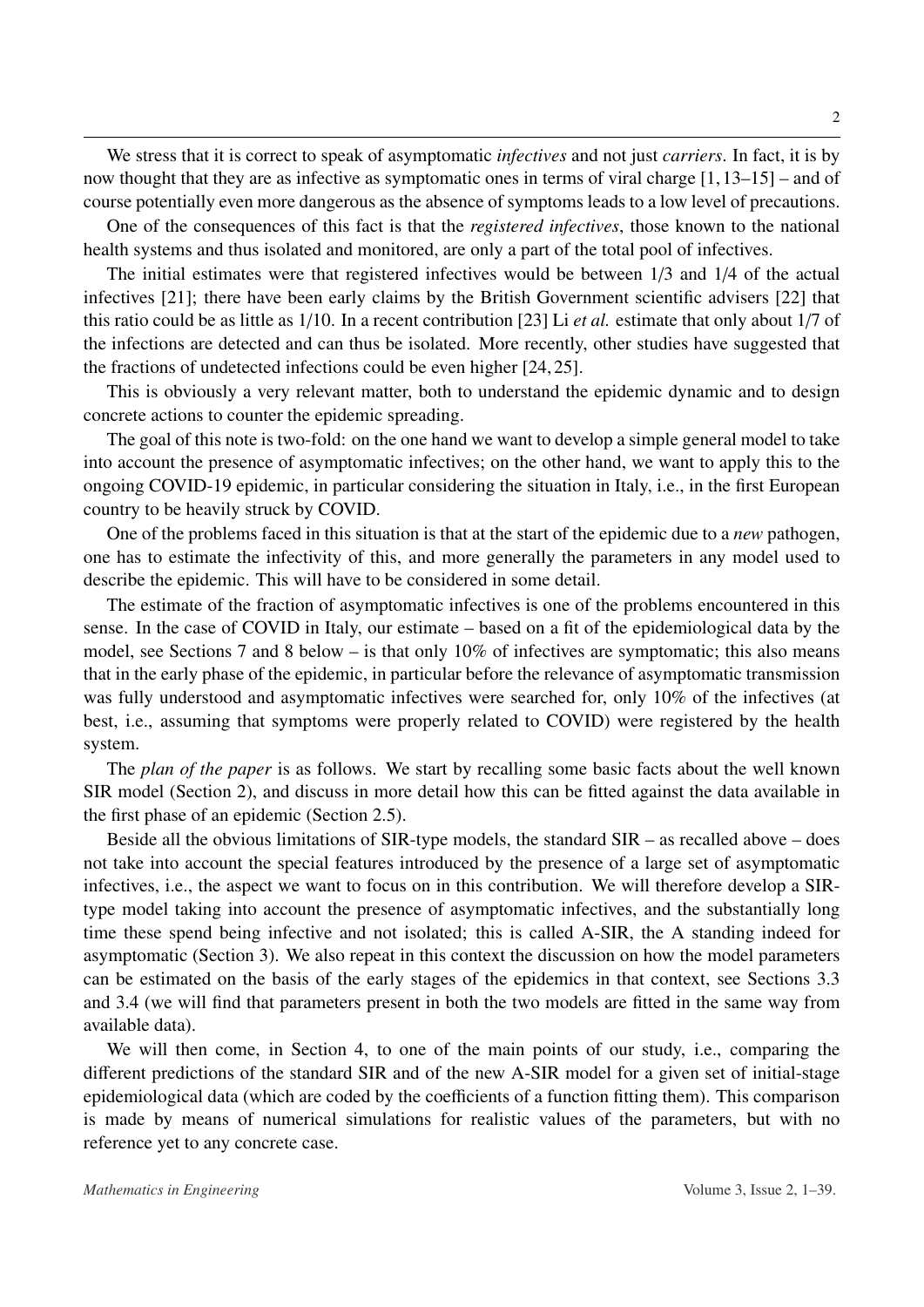One of our main interests is in understanding how relevant it can be to uncover asymptomatic infectives and promptly isolate them; we then study (numerically) how the dynamics is affected by a reduction of the removal time for this class (Section [5\)](#page-18-0), as could be obtained by a contact tracing and testing campaign [\[20\]](#page-34-4).

The discussion so far considered a *generic* infection (providing long-term immunity to recovered patients) with a large set of asymptomatic infectives. In the second part of the paper, we apply our model to the COVID-19 epidemics in Italy (Section [6\)](#page-19-0). In order to do this we first of all have to estimate the model parameters from data in the initial phase; to this aim we use the data from the first half of March and determine our best fit of the epidemiological data through a two-step procedure. This first determines relations between the parameters, reducing these to expressions in terms of the the removal times for symptomatic and asymptomatic patients, i.e., on parameters  $\beta$  and  $\eta$  (see below), and this is obtained based on data for the first week; then data for the second week are used to fit these latter parameters. We do of course also compare these fits with the data in the initial phase, see Section [7.](#page-22-0) The A-SIR model outperforms the standard SIR model in this respect.

We will naturally also consider the subsequent development of the COVID-19 epidemics, but in order to do this we will have to consider the different sets of measures taken on March 8 and March 23 by the Italian Government and based on *social distancing*; these will be taken into account by means of a *reduction of the contact rate* parameter in the model. The amount *r* of reduction will be a fitted parameter (Section [8\)](#page-29-0).

With a suitable choice of r, we get a rather good agreement between the dynamic of our model and epidemiological data up to mid-May (i.e., the time of writing of this paper), see Figures [9](#page-30-0) and [10.](#page-30-1)

We will end the paper by a discussion of some relevant general points and by conclusions (Section [9\)](#page-32-0); we anticipate here the main ones:

- (*i*) there is a marked difference between the standard SIR dynamics and the dynamics of the A-SIR model, i.e., the one taking into account the presence of a large class of asymptomatic infectives;
- (*ii*) in the case of the COVID-19 epidemic in Italy, assuming a ratio of symptomatic to total infections of  $\xi = 1/10$  yields a good agreement between the model and epidemiological data.

We stress that our estimate of the ratio  $\xi$  is – as far as we know – the first one given on the basis of a theoretical model and not just of statistics. On the other hand, it agrees with the current estimates given by health agencies and physicians.

It is maybe useful to also anticipate what are our conclusions about the consequences of the "marked difference" mentioned in item (*i*) above. We find – in Section [4](#page-15-0) – that a standard SIR analysis in a situation where the A-SIR model applies, would make three substantial errors: (*a*) The number of (symptomatic) infectives needing Hospital care would be over-estimated; (*b*) The time before the epidemic peak - so the time available to prepare the health system to face it - would be over-estimated; (*c*) The number of people not touched by the epidemic wave, so still in danger if a second wave arises, would be over-estimated. It is rather clear that each of these errors would have substantial practical consequences.

In an Appendix, we will also discuss how the presence of asymptomatic infectives affects our estimate of the *basic reproduction number* (usually denoted as  $R_0$ ); this might explain why many national health agencies were caught short by the rapid rise in COVID-19 cases.

Our discussion will include a number of small deviations from the central development; these will be given in the form of Remarks. The symbol  $\odot$  will signal the end of a Remark.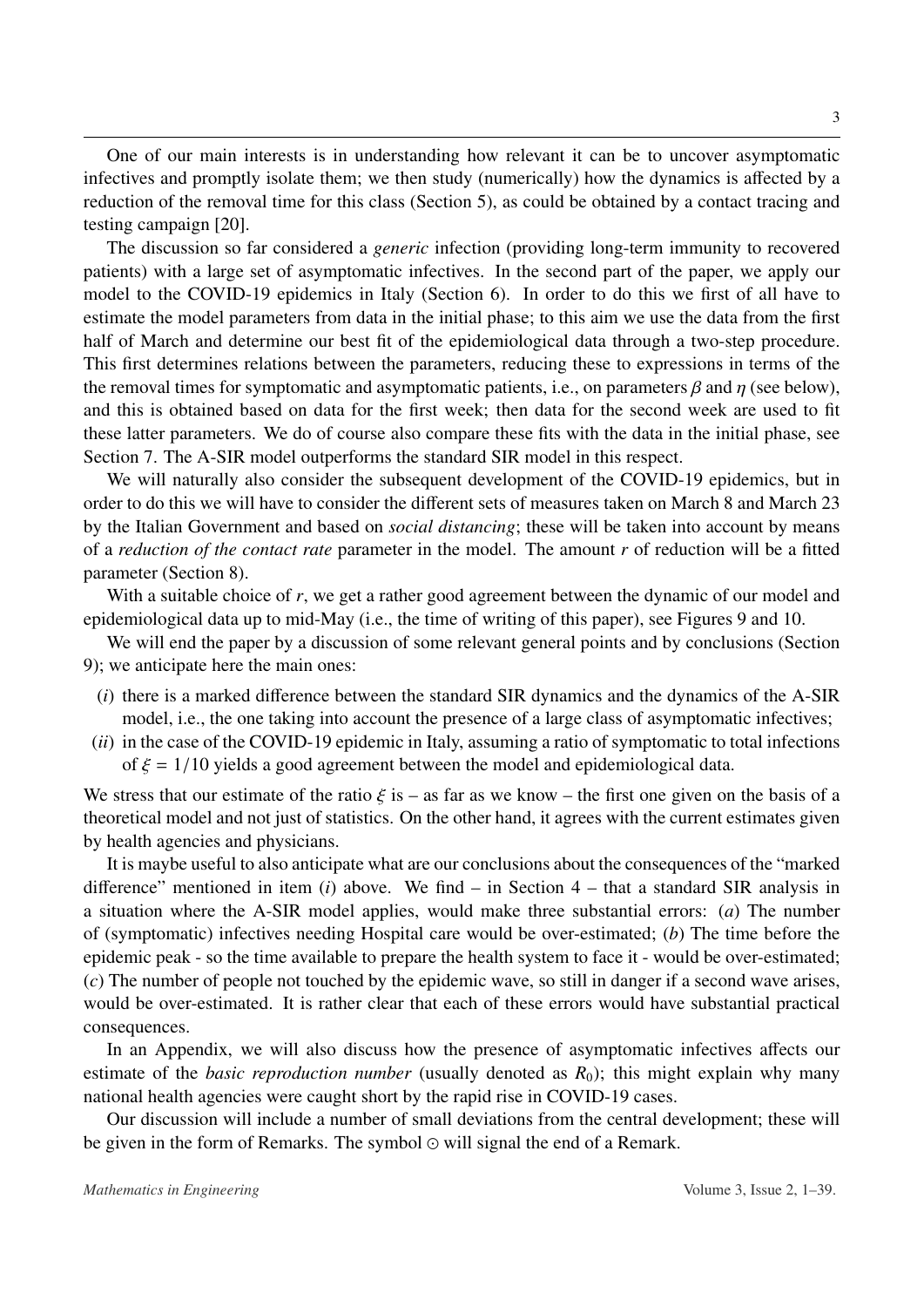#### <span id="page-3-0"></span>2. The SIR model

The classical SIR model for the dynamics of an infective epidemic providing permanent immunity to those who have already been infected and recovered [\[26](#page-35-2)[–34\]](#page-35-3) describes a homogeneous and isolated population of *N* individuals by partitioning them into three classes: each individual can be either susceptible (*S*), infected and infective (*I*), or removed (*R*) from the epidemic dynamics (that is, either recovered, dead, or isolated). We denote by  $S(t)$ ,  $I(t)$  and  $R(t)$  the populations of these classes at time *t*; by assumption,  $S(t) + I(t) + R(t) = N$  for all *t*.

The model is described by the equations

<span id="page-3-2"></span>
$$
dS/dt = -\alpha SI
$$
  
\n
$$
dI/dt = \alpha SI - \beta I
$$
  
\n
$$
dR/dt = \beta I.
$$
\n(2.1)

In the following, the parameter

$$
\gamma = \beta/\alpha \tag{2.2}
$$

will have a special relevance.

This model is well known, but we recall here some of its features both for the sake of completeness and with the purpose of comparing these with those for the new model to be introduced below. Further detail on the SIR model can be found in textbooks [\[30–](#page-35-4)[34\]](#page-35-3).

We would like to stress a relevant general point. As mentioned above, the SIR model (and more generally SIR type models) assume that we have an isolated population, and that individuals react to the pathogen and interact socially in a homogeneous way. In physicists' language, this is a *mean field* theory, i.e., in common language all individuals characteristics are erased, and real individuals are replaced by an "ideal" type corresponding to the average over the population. It goes without saying that these assumptions are not only radical, but also non realistic: Individuals in any population differ for age, health state, and contact network. On the other hand, when – as in a starting epidemic which is overwhelming the sanitary system – we have scarce data (and available data are not organized in the way they should be in a laboratory experiment) it has the advantage of providing a qualitative description, whose quantitative predictions can be compared with experiment also if fed with the scarce and rough available data.

In other words, we agree that e.g., an epidemic model on a network [\[35](#page-35-5)[–37\]](#page-35-6) would be more realistic, but on the one hand we doubt that the available data allow to identify the existing network at this stage<sup>\*</sup>, and on the other hand we would not like to have predictions which depend on the (unknown) features of this network. We will thus be satisfied with working with SIR-type models.

Remark 1. Note that according to Eq [\(2.1\)](#page-3-2), an infected individual is immediately infective. For most infections this is not realistic, of course, but if the delay is substantially smaller that the characteristic removal time  $β^{-1}$ , we get a good approximation and still keep to a very simple model with all its<br>advantages for qualitative discussion. The same remark will also apply to the A-SIR model, to be advantages for qualitative discussion. The same remark will also apply to the A-SIR model, to be introduced and discussed in Section [3](#page-11-0) below.

<span id="page-3-1"></span><sup>∗</sup>The health agencies have studied the diffusion of influenza over many years, and this presumably allows to reconstruct some features of the diffusion network (e.g., at department level); but surely the extraordinary alarm caused by COVID emergence has modified all kinds of interpersonal relations and all usual travel patterns among countries or among regions in the same country.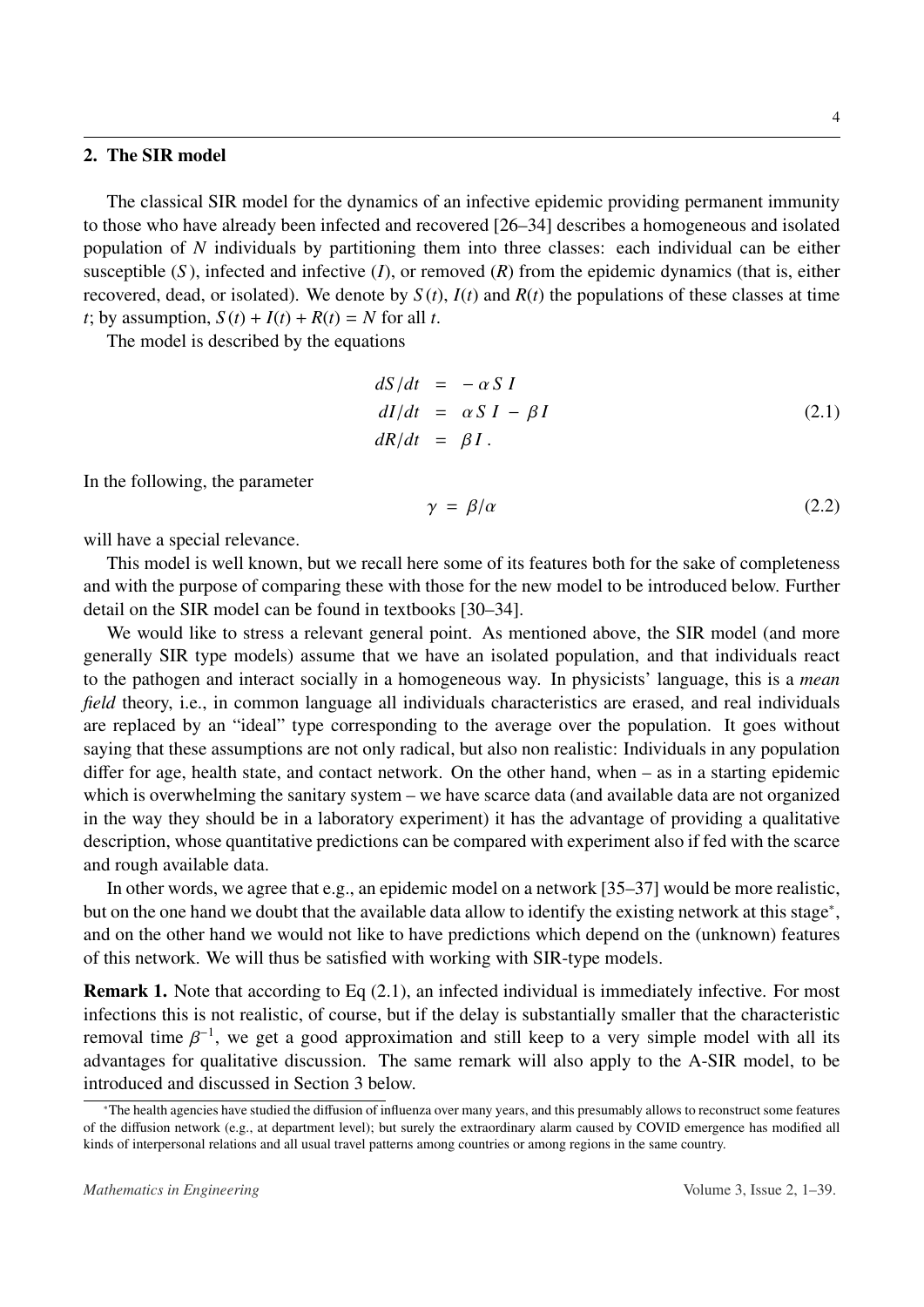Note also that the SIR equations [\(2.1\)](#page-3-2) stipulate that we have a constant population; in practical terms, this means we are considering an epidemic developing over a short enough timespan, i.e., such that one can disregard deaths and new births. In particular the latter provide new fuel to the susceptible class and thus if the epidemic goes on for a long time related terms should be included in the model; this may led to the presence of an *endemic state* [\[30\]](#page-35-4). 

# *2.1. Epidemic dynamics, epidemic peak and total number of infections*

It is immediately apparent that in the SIR model the number of infected will grow as long as

$$
S > \gamma \tag{2.3}
$$

thus γ is also known as the *epidemic threshold*. The epidemic can develop only if the population is above the epidemic threshold.

The ratio

$$
R_0 := \frac{S_0}{\gamma} \tag{2.4}
$$

is known as the *basic reproduction number* (BRN), or also *basic reproduction rate*, and is an estimate of how many new infections are originated from a single infective in the initial phase of the epidemic [\[38–](#page-35-7)[40\]](#page-35-8). (In fact, the first equation in [\(2.1\)](#page-3-2) says that there are  $\alpha S I(\delta t)$  new infections in a time interval  $δt$ , and each infective is such for an average time  $β^{-1}$ .)<br>The parameters  $α$  and  $β$  describe the contact rate

The parameters  $\alpha$  and  $\beta$  describe the contact rate and the removal rate; they depend both on the characteristics of the pathogen and on social behavior. For example, a prompt isolation of infected individuals is reflected in raising  $\beta$ , a reduction of social contacts is reflected in lowering  $\alpha$ , and both these actions raise the epidemic threshold  $\gamma$ . If this is raised above the level of the total population *N*, the epidemic stops (which means the number of infected individuals starts to decrease, albeit new individuals will still be infected). The same effect can be obtained by reducing the population *N* (keeping  $\alpha$  and  $\beta$  constant), i.e., by partitioning it into non-communicating compartments, each of them with a population below the epidemic threshold.

Remark 2. Albeit strictly speaking these predictions only hold within the SIR model, and surely the exact value of the threshold refers to this model only, the mechanism at play is rather general, and similar behaviors are indeed predicted by all kind of epidemic models.

One can easily obtain the relation between *I* and *S* by considering the equations governing their evolution in [\(2.1\)](#page-3-2) and eliminating *dt*; this provides

$$
dI/dS = -1 + \gamma/S \tag{2.5}
$$

Upon elementary integration this yields (note we always write "log" for the natural logarithm)

<span id="page-4-0"></span>
$$
I = I_0 + (S_0 - S) + \gamma \log(S/S_0); \qquad (2.6)
$$

with  $I_0$ ,  $S_0$  the initial data for  $I(t)$  and  $S(t)$ ; unless there are naturally immune individuals (which is not the case for new infections),  $S_0 = N - I_0 \simeq N$ .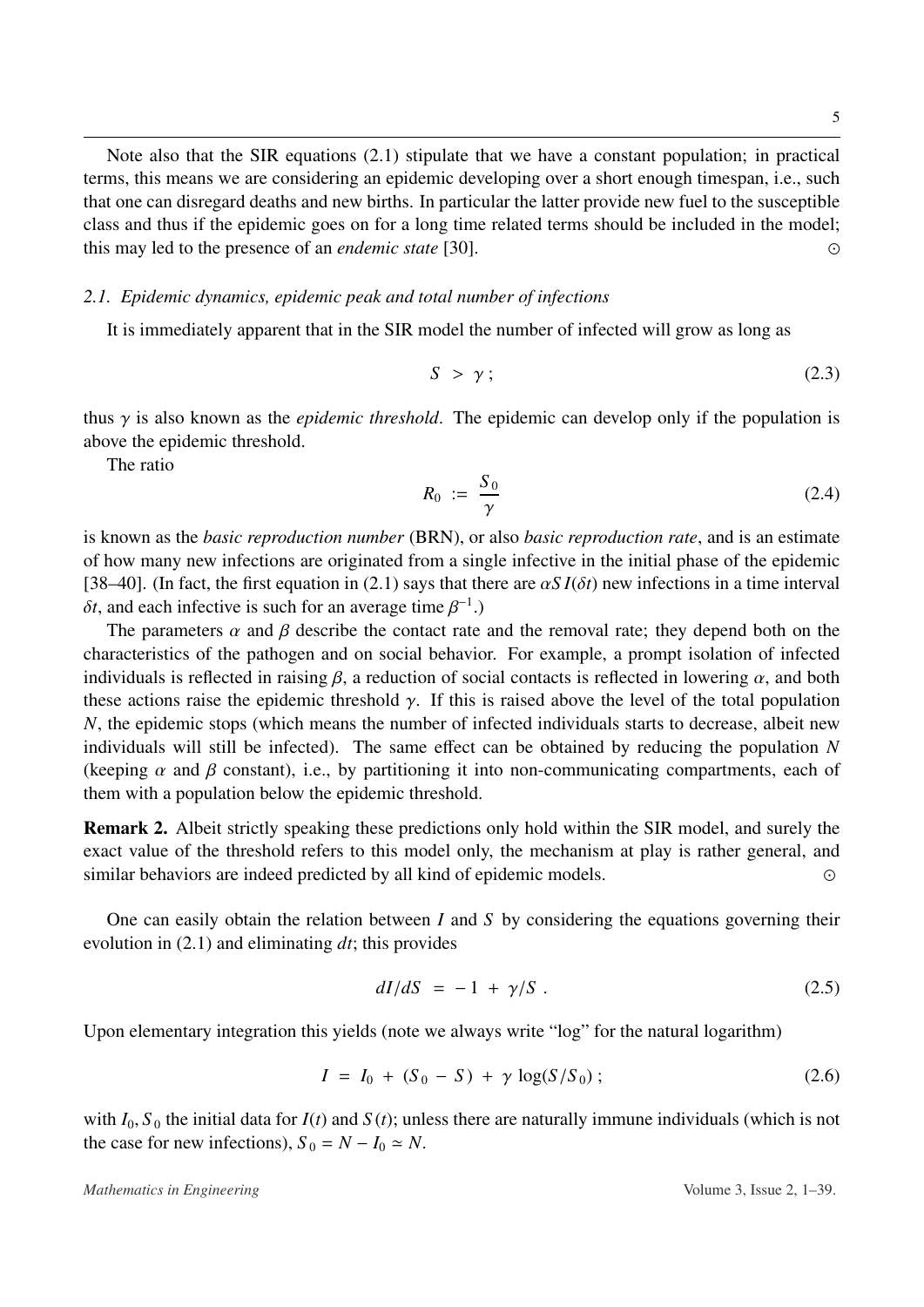As we know (see above) that the maximum  $I_*$  of *I* will be reached when  $S = \gamma$ , we obtain from [\(2.6\)](#page-4-0) an estimate of the level of this maximum; i.e., writing  $\gamma = \sigma N$  (with  $\sigma < 1$ ) this reads

<span id="page-5-0"></span>
$$
I_* = [1 - \sigma - \sigma \log(1/\sigma)] N. \qquad (2.7)
$$

Note that we do *not* have an analytical estimate of the time needed to reach this maximum; see below.

It follows from [\(2.7\)](#page-5-0) that increasing  $\gamma$ , even if we do not manage to take it above the population *N*, leads to a reduction of the epidemic peak; if we are sufficiently near to the epidemic threshold, this reduction can be rather relevant also for a relatively moderate reduction of  $\alpha$  and thus increase of  $\gamma$ .

The formula [\(2.6\)](#page-4-0) also allows to obtain an estimate for another parameter describing the severity of the epidemics, i.e., the total number of individuals  $R_{\infty}$  which are infected over the whole span of the epidemics. In fact, the epidemic is extinct (at an unknown time  $t = T_0$ ) when  $I = 0$ ; the number of susceptibles  $S_{\infty}$  at this stage is provided there by the (lower) root of the equation

$$
I_0 + (S_0 - S) + \gamma \log(S/S_0) = 0 ;
$$

as noted above  $I_0 \approx 0$ ,  $S_0 \approx N$ , and we can simply look at

$$
(N - S_{\infty}) + \gamma \log(S_{\infty}/N) = 0.
$$
 (2.8)

This is a transcendental equation, but it is easily solved numerically if  $\gamma$  is known. The sought for number of overall infected individuals  $R_{\infty}$  is of course provided by

$$
R_{\infty} = N - S_{\infty} \,. \tag{2.9}
$$

**Remark 3.** In the case of a small epidemic, we have  $S_{\infty}/N \approx 1$ , and we can expand the logarithm in a Taylor series: in this way we get  $S_{\infty} = (3 - 2N/\gamma)N$ . See also Section 2.3 below. Taylor series; in this way we get  $S_\infty = (3 - 2N/\gamma)N$ . See also Section [2.3](#page-7-0) below.

Another key quantity is the *speed* at which the epidemic dynamics develops, and in particular the time *t*<sup>∗</sup> at which *I* reaches its maximum value *I*∗, and the time *t*<sup>∞</sup> needed for *I* to get to zero (and  $S(t_{\infty}) = S_{\infty}$ , of course). In this case one can not get an analytical estimate, but it is possible to describe how this depends on the values of  $\alpha$  and  $\beta$  for a given population level *N* and initial conditions  ${S_0, I_0, R_0}$ . In fact, the equations [\(2.1\)](#page-3-2) are invariant under the scaling

<span id="page-5-1"></span>
$$
\alpha \to \lambda \alpha \,, \ \beta \to \lambda \beta \,, \ t \to \lambda^{-1} t \,. \tag{2.10}
$$

(Note that the inverse scaling of  $\beta$  and *t* is enforced by the very physical meaning of  $\beta$ , which is the inverse of the characteristic time for the removal of infectives.)

The meaning of [\(2.10\)](#page-5-1) is that if we manage to reduce  $\alpha$  by a factor  $\lambda$ , even in the case  $\beta$  is also reduced and thus  $\gamma$  remains unchanged, the speed of the epidemic dynamics is also reduced by a factor λ. On the other hand, it is clear from the equation for *dS*/*dt* in [\(2.1\)](#page-3-2) that reducing α reduces the speed at which new infective appear; if the removal rate  $\beta$  is unchanged, this will make that *I* grows slower and reaches a lower level. See Figure [1](#page-6-0) in this regard.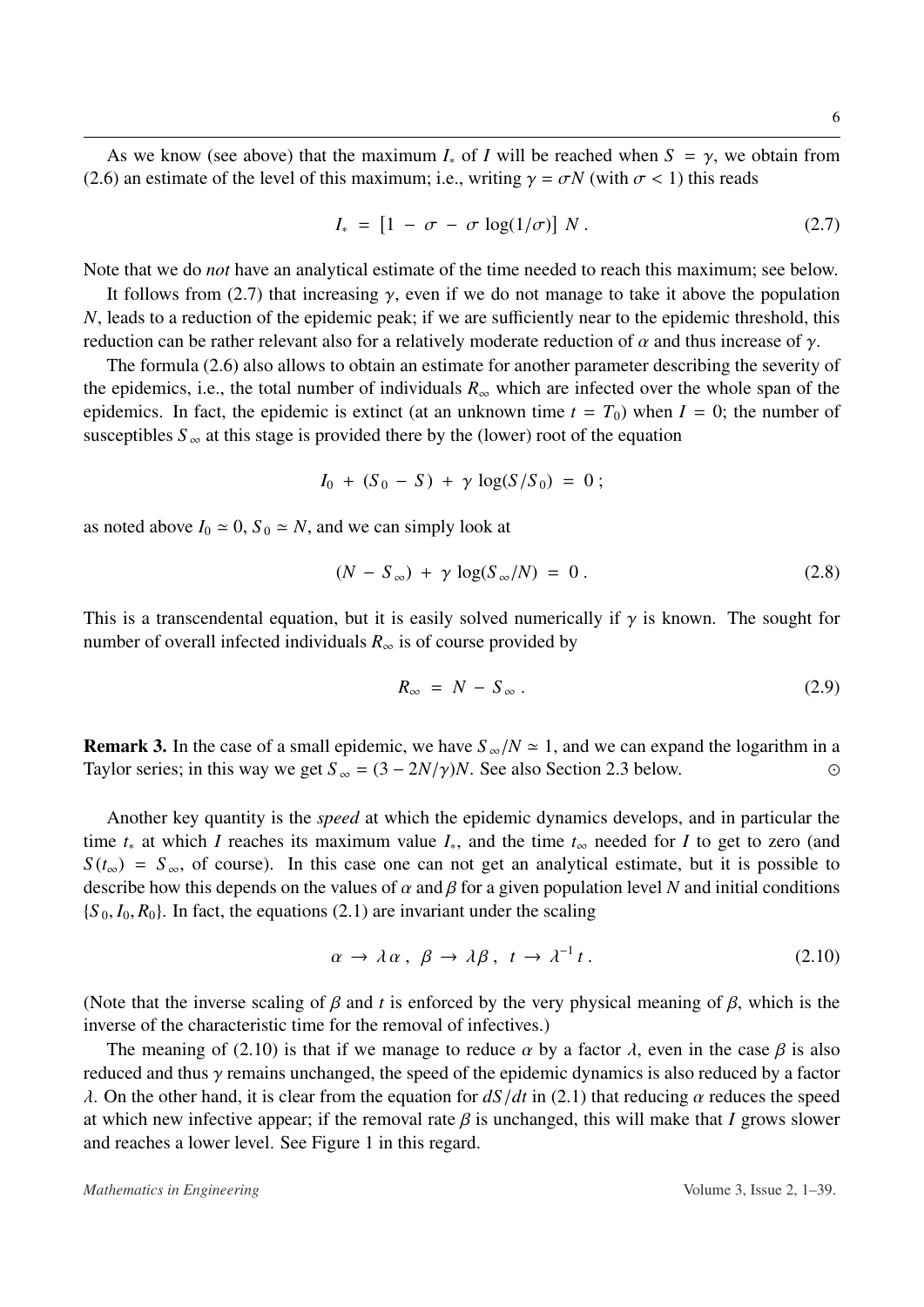<span id="page-6-0"></span>

**Figure 1.** Effect of changing the parameters  $\alpha$  and  $\beta$  with constant  $\gamma$  on the SIR dynamics. Numerical solutions to the SIR equations with given initial conditions are computed for different choices of  $\alpha$  and  $\beta$  with constant ratio  $\gamma = \beta/\alpha$ . In particular we have considered  $N = S_0 = 5 * 10^7$ ,  $I_0 = 10^2$ , and  $\alpha = \alpha_0 = 10^{-8}$ ,  $\beta = \beta_0 = 10^{-1}$  (solid curve);  $\alpha_1 = (3/4)\alpha_0$ ,<br> $\beta_2 = (3/4)\beta_0$  (dashed curve);  $\alpha_2 = (1/2)\alpha_0$ ,  $\beta_2 = (1/2)\beta_0$  (dotted curve). The vertical scale is  $\beta_1 = (3/4)\beta_0$  (dashed curve);  $\alpha_2 = (1/2)\alpha_0$ ,  $\beta_2 = (1/2)\beta_0$  (dotted curve). The vertical scale is in terms of the maximum  $I_* \approx 2.39 * 10^7$  attained by  $I(t)$ . This is attained, in the three runs,<br>at times  $t_* \approx 36.70$ ,  $t_* = (4/3)t_* \approx 48.94$  and  $t_* = 2t_* \approx 73.41$  respectively. at times  $t_0 \approx 36.70$ ,  $t_1 = (4/3)t_0 \approx 48.94$  and  $t_2 = 2t_0 \approx 73.41$  respectively.

#### *2.2. Early dynamics*

The SIR equations are nonlinear, and an analytical solution of them turns out to be impossible; they can of course be numerically integrated with any desired precision *if* the initial conditions *and* the value of the parameters are known.

In the case of well known infective agents (e.g., for the influenza virus) the parameters are known with good precision, and indeed Health Agencies are able to forecast the development of seasonal epidemics with good precision. Unfortunately this is not the case when we face a new virus, as for COVID-19.

Moreover, when we first face a new virus we only know, by definition, the early phase of the dynamics, so parameters should be extracted from such data. (We stress that the parameters depend not only on the pathogen agent, but also on the social structure and organization of the country, e.g., on its population density, restrictive measures, and sanitary system; thus they are different in each country, and data for different countries can not be pooled together to have a wider statistics.) We will thus concentrate on this initial phase, with  $I(t)$  and  $R(t)$  rather small, and try to obtain approximate analytical expressions for the dynamics; the purpose will be to estimate the parameters  $\alpha$  and  $\beta$  – and thus also the epidemic threshold  $\gamma$  – in this case.

Remark 4. Albeit we do *not* expect, for various reasons, the SIR model to provide a good description of the dynamics when the infection produces a large number of asymptomatic carriers, having an estimate of these parameters will be needed to compare the predictions which one would extract from the standard SIR model in such circumstances with those obtained by the modified model we will consider later on, see Section [3.](#page-11-0) As for the reasons to expect the SIR model to perform poorly in the presence of a large set of asymptomatic carriers, these have to do both with the practical implementation and with intrinsic limitations of the model. As for the first type, in practice we estimate the model's parameters by epidemiological data based only on *registered* (thus mostly symptomatic) infectives; if these are only a small part of the infectives, the estimates of the parameters will be grossly different from the true ones. As for the intrinsic limitations of standard SIR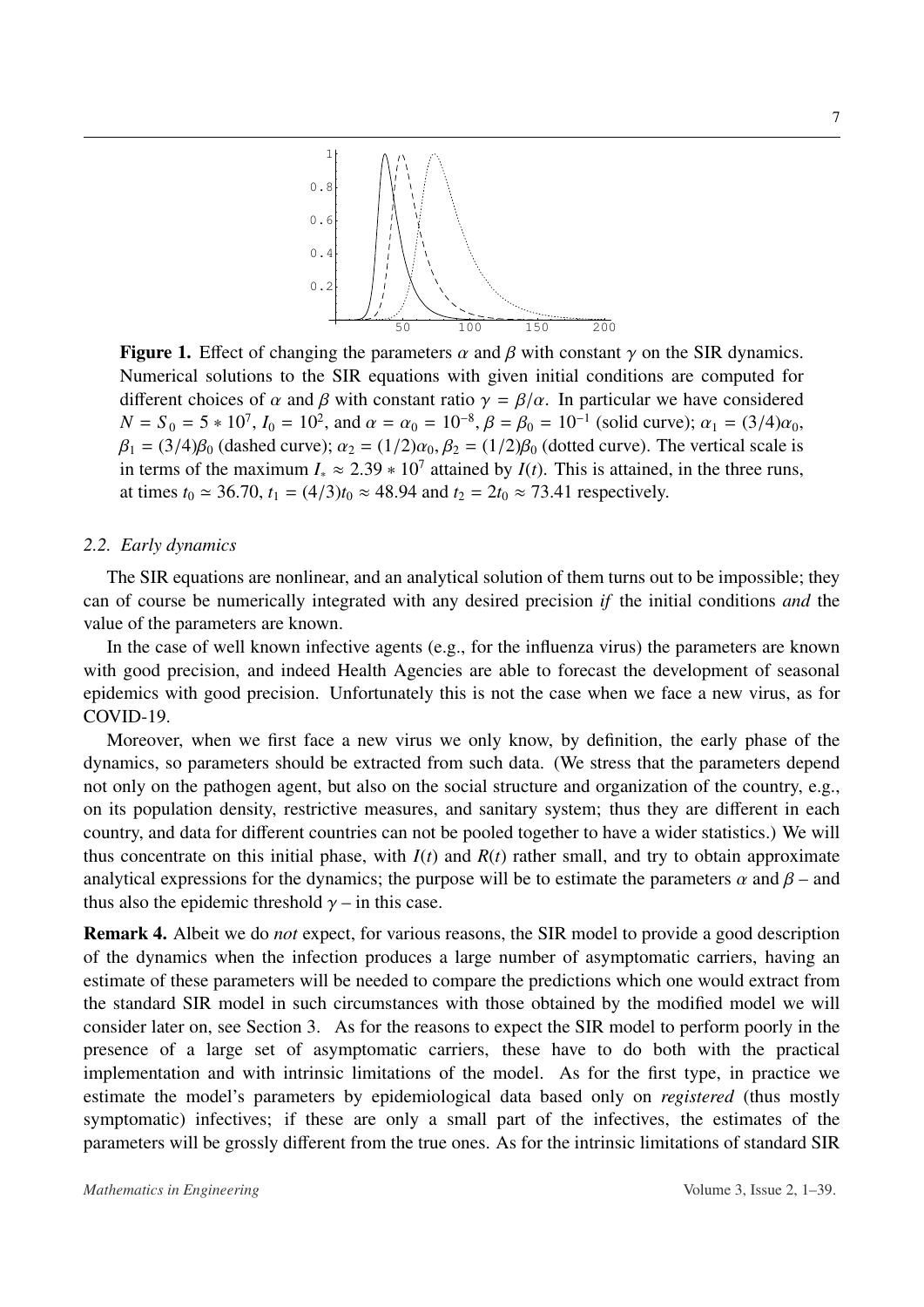in this setting, we will come back to this point at the end of Section [3.1,](#page-11-1) in Remark 12.

#### <span id="page-7-0"></span>*2.3. KMK approximate equations and their exact solution*

In the case of "small epidemics" there is a way to obtain an analytical expression for the solutions to the SIR equations or more precisely to the approximate equations valid in the limit of small  $R/\gamma$ ; this is associated to the names of Kermack and McKendrick [\[26](#page-35-2)[–28\]](#page-35-9), and we will therefore refer to it as the KMK method (This is very classical, and is discussed here for the sake of completeness.).

What matters more here, the expression obtained in this way is also an analytical expression holding *in the initial phase* of any epidemics, small or large, i.e., – as we will discuss in a moment – until  $R(t) \ll \gamma$ .

Thus such an analytical expression can be compared to *early* epidemiological data and used to estimate the unknown parameters  $\alpha$  and  $\beta$ , and hence the fundamental parameter  $\gamma$ . Once this is done, the model can be studied numerically (or, if we are  $-$  as has to be hoped  $-$  in the favorable situation where  $N \simeq \gamma$ , one can set predictions on the basis of the "small SIR epidemic" model) – recalling of course that the SIR model itself is far too simple to be reliable in a situation where the actions undertaken have heavy consequences on public health – in order to have some kind of estimate of the length of the epidemics and of other relevant outcomes, such as the numbers *I*<sup>∗</sup> and *J*<sup>∞</sup> considered above.

It should be noted that we do not have full knowledge about the number of infective people at each time; the best we can have is the number of people who are hospitalized or however registered by the health system. Assuming that infective people are immediately isolated, this provides an estimate (actually from below) of  $R(t)$ . Thus we should be able to compare the predictions for the removed class with epidemiological data, and in order to do this we should focus on *R*(*t*). We stress that his problem was already clear to Kermack and McKendrick [\[26](#page-35-2)[–28\]](#page-35-9), see e.g., the discussion in Murray [\[30\]](#page-35-4), and that we will basically follow their idea albeit with a relevant difference, which will allow for a simpler fit of the data.

Putting together the equations for *S* and for *R* in [\(2.1\)](#page-3-2), we have  $dS/dR = -S/\gamma$ , which of course provides

<span id="page-7-1"></span>
$$
S(R) = S_0 e^{-(R-R_0)/\gamma}.
$$
 (2.11)

We can proceed similarly with the equations for *I* and for *R*, getting  $dI/dR = -1 + S/\gamma$ , where now *S* should be thought of as a function of *R* through (2.11). Solving this equation we get should be thought of as a function of *R* through [\(2.11\)](#page-7-1). Solving this equation we get

<span id="page-7-2"></span>
$$
I(R) = I_0 + S_0 (1 - \exp[-(R - R_0)/\gamma]) - (R - R_0).
$$
 (2.12)

We are however interested in the temporal dynamics of the model. In order to do this, we can substitute for  $I = I(R)$  using [\(2.12\)](#page-7-2) in the equation for  $dR/dt$  in [\(2.1\)](#page-3-2); moreover we will look at the variable

$$
P(t) := R(t) - R_0, \qquad (2.13)
$$

which of course satisfies  $P(0) = 0$  and  $dP/dt = dR/dt$ . In this way we have

$$
I(P) = I_0 + S_0 \left( 1 - e^{-P/\gamma} \right) - P \,. \tag{2.14}
$$

Plugging now this into the third equation of [\(2.1\)](#page-3-2), we finally get

<span id="page-7-3"></span>
$$
\frac{dP}{dt} = \beta \left[ I_0 + S_0 \left( 1 - e^{-P/\gamma} \right) - P \right]. \tag{2.15}
$$

*Mathematics in Engineering* Volume 3, Issue 2, 1–39.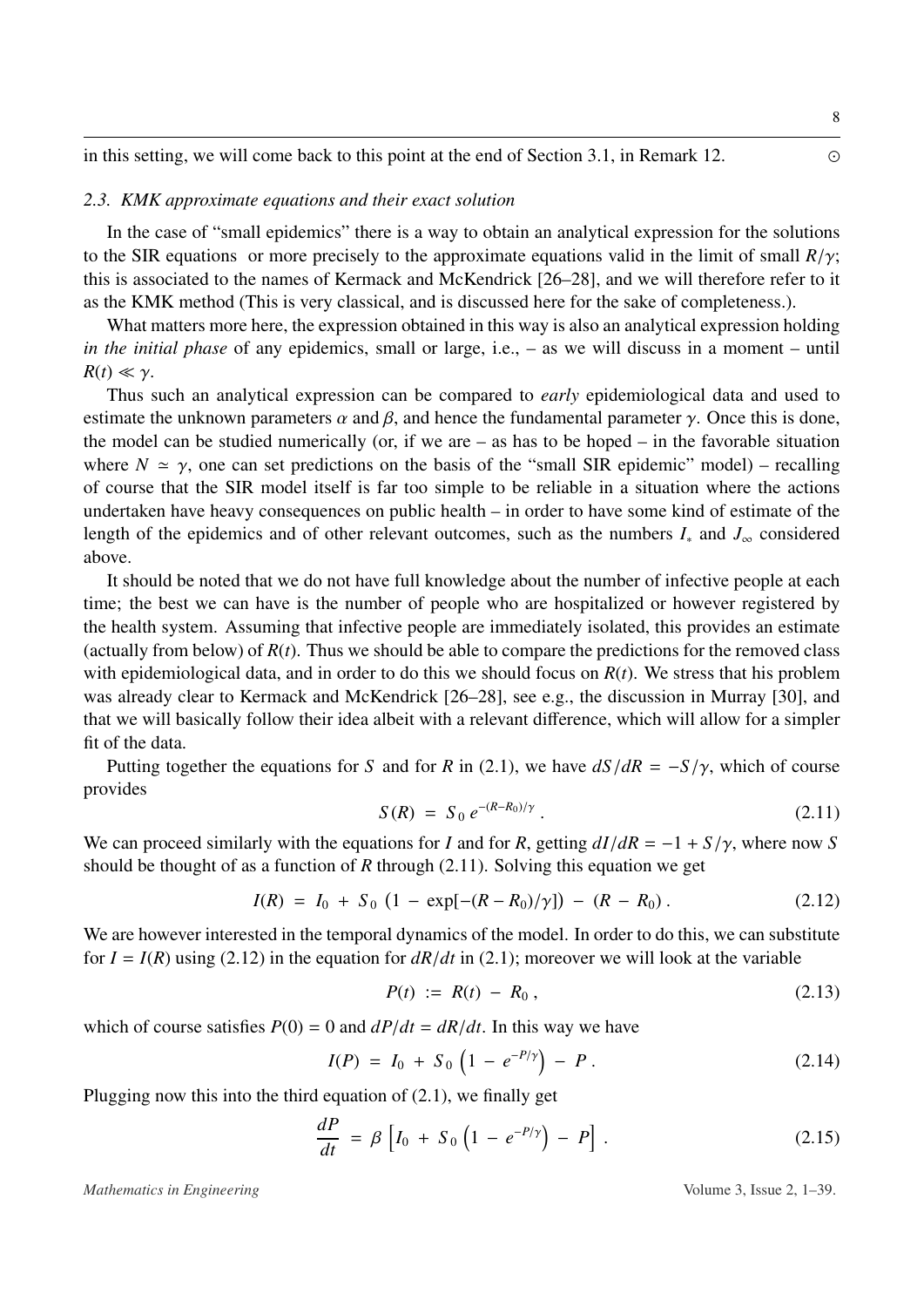This is a transcendental equation and can *not* be solved exactly. However, as long as  $P/\gamma \ll 1$ , i.e., as long as  $R(t)$  is well below the epidemic threshold, we can replace the exponential by (a suitable truncation of) its Taylor series expansion.

Remark 5. In textbook discussions, it is usually required to consider a *second order* Taylor expansion; this guarantees that counter-terms preventing the exponential explosion of  $R(t)$  (and thus the violation of the condition  $R(t) \ll \gamma$ ) are present, and allows to obtain an analytical expression for  $R(t)$  – solution of the approximate SIR equations for  $R/\gamma \ll 1$  – valid at *all times*. This is, more precisely, in the form

<span id="page-8-0"></span>
$$
R(t) = \frac{\alpha^2}{S_0} \left[ \phi + k_1 \tanh\left[\frac{k_1 \beta}{2} t - k_2\right] \right],
$$
 (2.16)

where we have written  $\phi := (S_0/\gamma - 1)$  and  $k_1$  and  $k_2$  are explicitly given by

$$
k_1 = \sqrt{\phi^2 + 2(S_0/\gamma^2)(N - S_0)}; \ k_2 = k_1^{-1} \operatorname{arctanh}(\phi) \ . \tag{2.17}
$$

As we assume there is no natural immunity, we can take  $S_0 \approx N$ , obtaining  $k_1 \approx \phi$  and hence slightly simpler complete expressions. simpler complete expressions. 

**Remark 6.** In particular, in this case the maximum of  $R'(t)$  – and hence of  $I(t)$ , see [\(2.1\)](#page-3-2) – is obtained at time

$$
t_* = \frac{2 \arctanh(\phi)}{\beta \phi^2};
$$

as our result holds for the "small epidemics",  $\phi$  is small and we can write

$$
\widetilde{t_*} \simeq \frac{2}{\beta \phi} + \frac{2 \phi}{3 \beta}.
$$

Note that  $t_*$  is therefore rapidly decreasing with  $\phi$  (for small  $\phi$ ). On the other hand, looking back at [\(2.7\)](#page-5-0), and noticing that in terms of the notation used there  $\sigma = 1/(1 + \phi)$ , we obtain immediately that  $I_*$  grows with  $\phi$ .  $I_*$  grows with  $\phi$ .

**Remark 7.** This also means that if one would be able to tune the parameters  $\alpha$  and  $\beta$  (and hence  $\phi$ ) there would be a contrast between trying to have a low  $I_*$  and hence a small  $\phi$ , and trying not to have the epidemic running for too long – which can be devastating on social and economic grounds. If, on the other way, the priority from the temporal point of view is on slowing down the epidemic, e.g., to have the time to prepare the health system facing the peak, a small  $\phi$  should be pursued.

#### *2.4. Small time solution of the KMK equations*

We have seen in Section [2.3](#page-7-0) that a full solution of the KMK model is equivalent to a full solution of Eq [\(2.15\)](#page-7-3), and if we have a small epidemic then the solution is well approximated – *at all times* – by [\(2.16\)](#page-8-0).

Here we are less ambitious: When the epidemic is just starting, we can in any case only fit the initial phase of the epidemic, which shows an exponential increase of  $R(t)$ , and correspondingly we can expand the exponential in [\(2.15\)](#page-7-3) at *first* order in *<sup>P</sup>*/γ. This yields the equation

$$
\frac{dP}{dt} = \beta \left[ I_0 + \left( \frac{S_0}{\gamma} - 1 \right) P \right], \tag{2.18}
$$

*Mathematics in Engineering* Volume 3, Issue 2, 1–39.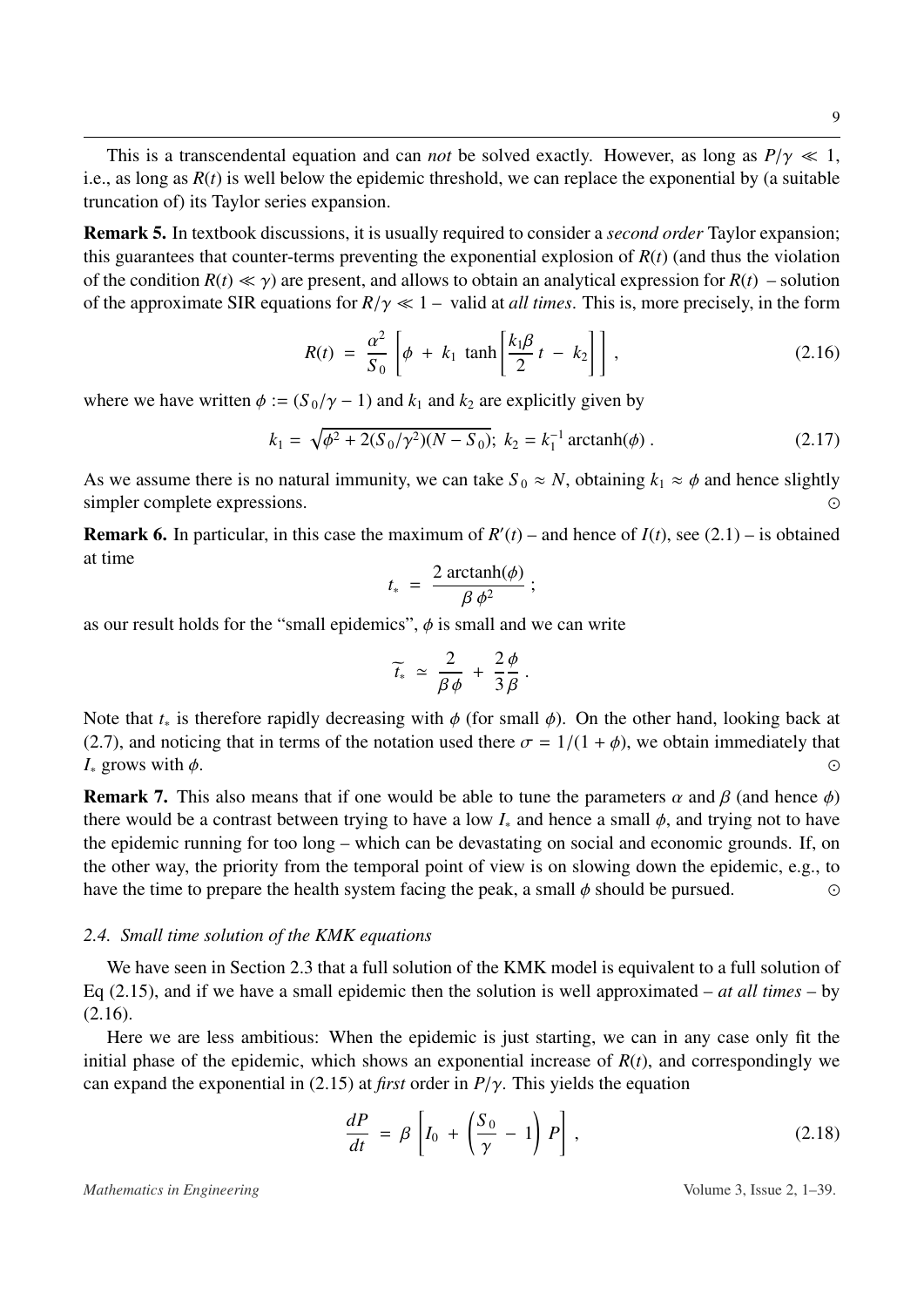with initial condition  $P(0) = 0$ . This is immediately solved to give

$$
P(t) = I_0 \frac{\exp[\beta (S_0/\gamma - 1)t] - 1}{(S_0/\gamma - 1)}.
$$
 (2.19)

Introducing the parameter, which we stress is now *not* assumed to be small,

<span id="page-9-2"></span>
$$
\phi := \frac{S_0}{\gamma} - 1, \qquad (2.20)
$$

the above is more simply written as

$$
P(t) = \frac{I_0}{\phi} \left[ e^{\beta \phi t} - 1 \right], \qquad (2.21)
$$

and finally we get

<span id="page-9-1"></span>
$$
R(t) = R_0 + \frac{I_0}{\phi} \left[ e^{\beta \phi t} - 1 \right]. \tag{2.22}
$$

As expected this – at difference with [\(2.16\)](#page-8-0) – is not saturating but just expanding exponentially, and thus cannot be valid for all times, but only for *t* sufficiently small (even for small  $\phi$ ).

The expression [\(2.22\)](#page-9-1) can then be expanded in series to give the small *t* expression of the solution, which can be fitted against experimental data thus determining (some of) the parameters, see Section [2.5](#page-9-0) below.

Remark 8. It is relevant for the following of our discussion to note that the solution [\(2.22\)](#page-9-1) can be obtained also in a different way, i.e., noticing that in the initial phase of the epidemic the number of susceptibles vary very little and can thus be considered as constant,  $S(t) \approx S_0$ . Within his approximation, and writing again  $\phi = (S_0/\gamma - 1)$ , the SIR equations reduce to

$$
\begin{cases}\n dI/dt = \beta \phi I \\
dR/dt = \beta I\n\end{cases}
$$
\n(2.23)

this is a linear system, and it is promptly solved to yield indeed [\(2.22\)](#page-9-1).

Note this approach is actually simpler than the one followed above (so the reader may wonder why we have not taken this immediately), but on the one hand the procedure given above is along the lines of the tradition of SIR analysis, and on the other hand having seen that derivation gives us more confidence that a rough approach as this one provides the same results as a more refined one; this will be of use dealing with more complex models, where the Kermack-McKendrick approach can not be followed, see Section [3.3](#page-14-0) below. 

# <span id="page-9-0"></span>*2.5. Fitting the SIR parameters*

Note that the solution [\(2.22\)](#page-9-1) depends on three parameters, i.e.,  $\beta$ ,  $I_0$  and  $\phi$ , which in turn depends on the known number  $S_0 \simeq N$  and on the unknown parameter  $\gamma$ . None of the parameters  $\{\beta, \phi, I_0\}$  is known, but  $\beta$  can be directly estimated on the basis of medical data as it corresponds to the inverse of the typical removal time (for trivial infections, this corresponds to the time of healing; in the case of COVID it is the time from infection to isolation), and similarly once we fix a time  $t = 0$  the number  $I_0$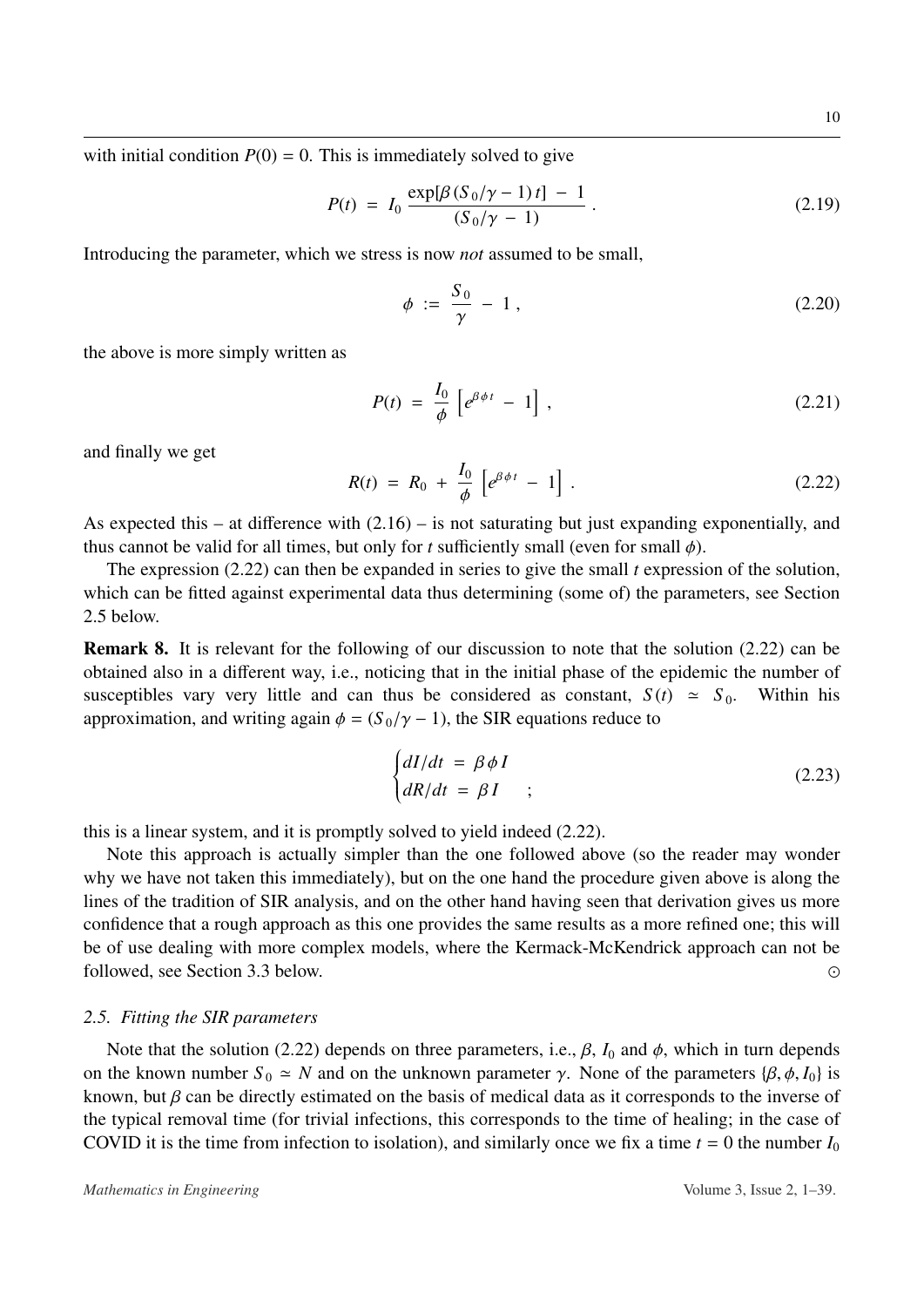In order to estimate the parameters on the basis of the measurements of *R*, we can work either on *R* itself, or on its logarithm. That is, we have two alternative – but obviously equivalent – ways to proceed.

(a) *Working on the time series for R*(*t*). We fit the time series around  $t_0$  by

<span id="page-10-0"></span>
$$
R(t) = r_0 + r_1 t + \frac{1}{2} r_2 t^2 ; \qquad (2.24)
$$

Having these coefficients  $r_k$ , we can compare with the series expansion for  $R(t)$  given by [\(2.22\)](#page-9-1), which is just

$$
R(t) = R_0 + (\beta I_0) t + \frac{1}{2} (\beta^2 I_0 \phi) t^2.
$$
 (2.25)

We obtain easily that – using also the definition of  $\phi$  [\(2.20\)](#page-9-2) – our parameters and the associated parameter  $\gamma$  are given by

<span id="page-10-2"></span>
$$
R_0 = r_0, I_0 = \frac{r_1}{\beta}, \phi = \frac{r_2}{r_1 \beta};
$$
  

$$
\gamma = \frac{\beta S_0 r_1}{\beta r_1 + r_2}.
$$
 (2.26)

# (**b**) *Working on the time series for*  $log[R(t)]$ *.*

As  $R(t)$  grows – in the early phase – in a substantially (but not exactly, see above) exponential way, one usually deals with data in logarithmic form; that is one has a fit for  $log[R(t)]$ , say of the form

<span id="page-10-1"></span>
$$
log[R(t)] = A + Bt + \frac{1}{2}Ct^2.
$$
 (2.27)

Comparing with the series expansion of  $log[R(t)]$  for *R* as in [\(2.22\)](#page-9-1), i.e.,

$$
\log[R(t)] = \log(R_0) + \beta \frac{I_0}{R_0} t - \frac{1}{2} \left( \frac{\beta I_0}{R_0} \right)^2 \left( 1 - \phi \frac{R_0}{I_0} \right) t^2 ,
$$
 (2.28)

we obtain that the  $I_0$ ,  $\phi$  and  $\gamma$  parameters can be estimated as

<span id="page-10-3"></span>
$$
R_0 = e^A, I_0 = \frac{B}{\beta} e^A, \phi = \frac{B^2 + 2C}{\beta B};
$$
  

$$
\gamma = \frac{\beta S_0 B}{\beta B + B^2 + 2C}.
$$
 (2.29)

We stress again that our estimates for the parameters depend on our estimate for the leading parameter β.

This concludes our discussion of the standard SIR model.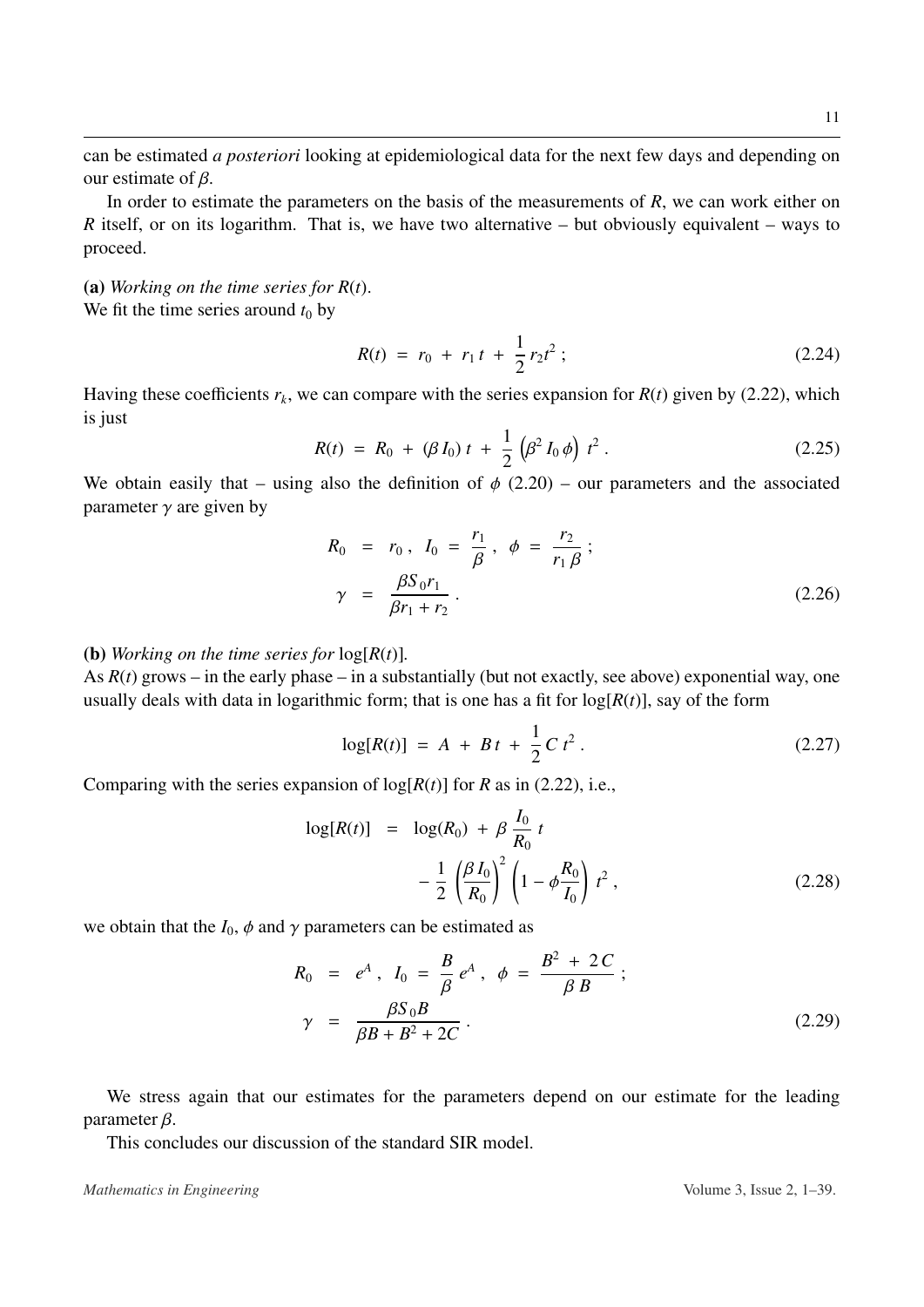#### <span id="page-11-0"></span>3. A model with asymptomatic infectives

It may happen to have an epidemic such that a rather large fraction of infected people are actually asymptomatic, but still fully infective; this appears to be the case for COVID-19. (albeit in the first stage it was believed that asymptomatic were not fully infectives, now they are thought to be so [\[1–](#page-33-0)[16\]](#page-34-0).)

A little reflection shows that the presence of a large population of asymptomatic infectives, or however of infectives which show only very mild symptoms, easily thought not to be related with the concerned infective agent, changes the dynamics in two – contrasting – ways:

- On the one hand, asymptomatic infectives are a formidable vehicle of contagion, as they have no reason to take special precautions, and get in contact with a number of people which themselves do not take the due precautions (which would be taken in the case of an individual with evident symptoms);
- On the other hand, assuming once the infection is ceased the infected (including of course asymptomatic ones) have acquired permanent immunity, they contribute to group immunity reached once the population of susceptibles falls below the epidemic threshold.

We are thus going to study how the SIR dynamics is altered by the presence of a large class of asymptomatic infectives.

Remark 9. An obvious but important Remark is in order here. If we find out that known infectives are only a fraction  $\xi < 1$  of the total infectives, this means that on the one hand the mortality rate (number of deceased over number of infected) is actually smaller by the same factor. On the other hand, the total number of infected persons is increased by a factor  $\xi^{-1}$ , so that it looks more difficult to stop the<br>spreading of the epidemics, and the final number of infected will be quite large. spreading of the epidemics, and the final number of infected will be quite large.

In this respect, one should however remember that the total number of casualties does not depend only on the total number of individuals with symptoms but also on the number of patients needing Intensive Care (for the COVID epidemic in China this was estimated at 20 % of hospitalized patients [\[41,](#page-35-10)[42\]](#page-35-11); in Italy this fraction reached 10% at peak time, albeit in the most affected regions the number was higher [\[43–](#page-36-0)[45\]](#page-36-1)) and on the availability of such care; from this point of view, slowing down the pace of the epidemics can substantially lower the death toll even if the total number of affected individuals remains the same.

# <span id="page-11-1"></span>*3.1. The A-SIR model*

We will formulate a very simplified model of SIR type, where infective people are either symptomatic or asymptomatic. A more refined subdivision of their state would be more realistic, but the discussion of this simple case will suffice to show how to proceed in a more general setting.[†](#page-11-2)

In our model we still assume permanent immunity of individuals who have been infected and recovered, and constant population. We also assume that – as in the classical SIR – infected individuals are immediately infective (see Remark 1 in this regard). We will have susceptibles *S* (*t*) in a unique class, but two classes of infected and infective people: symptomatic *I*(*t*) and asymptomatic  $J(t)$ ; and similarly two classes of removed people: formerly symptomatic removed  $R(t)$  and formerly

<span id="page-11-2"></span> $\dagger$ A notable example of these more detailed models for COVID is provided by [\[46\]](#page-36-2). In our opinion keeping to a simple setting will help focusing on the essential mechanism at hand, albeit when facing a concrete epidemic the health authorities would probably prefer to follow a less generic model – if available, and if the available data are sufficient to reliably fit all the many parameters appearing in it.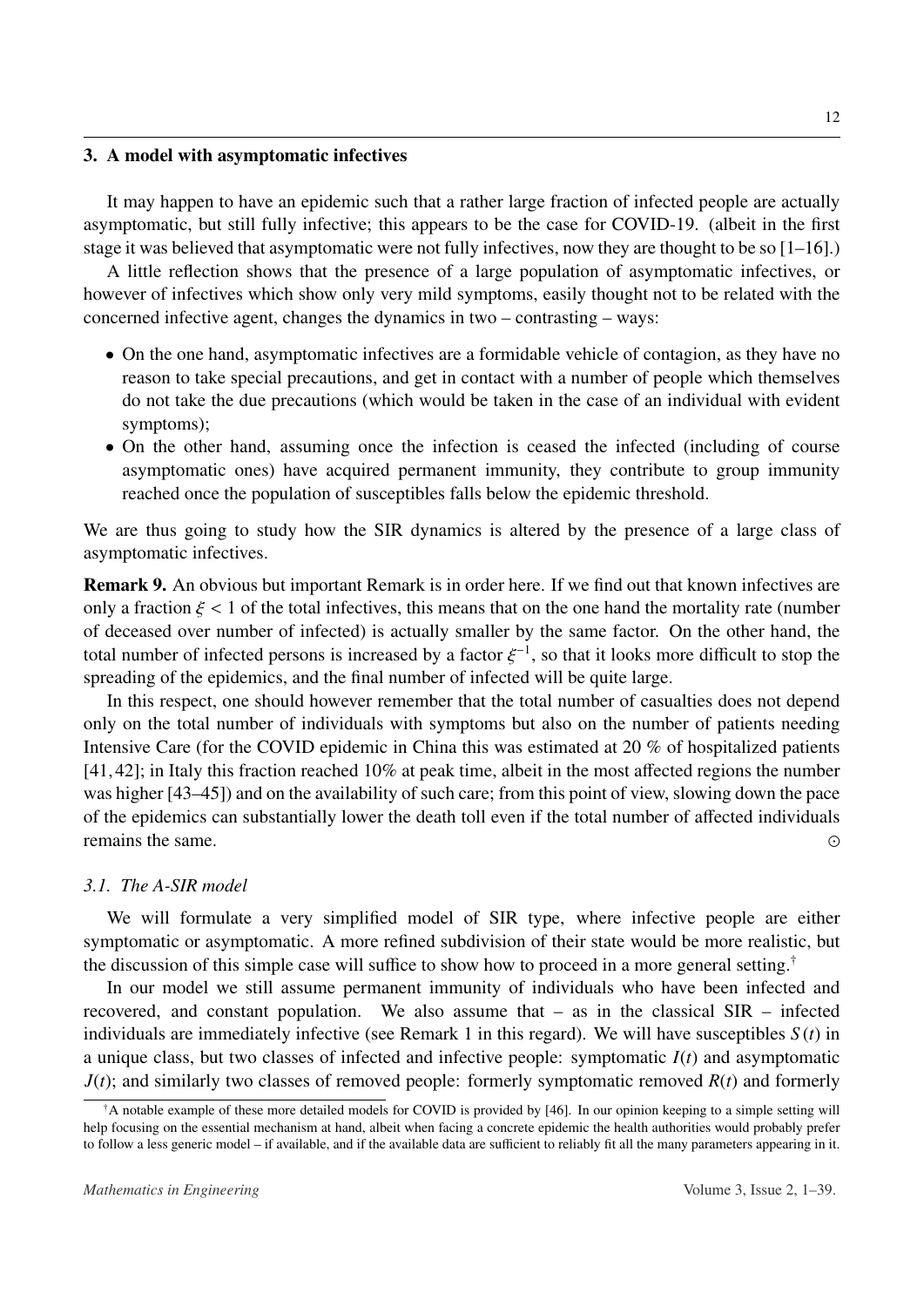asymptomatic removed (mostly passing unnoticed through the infection) *U*(*t*). Symptomatic infectives are removed by the epidemic dynamics through isolation (in hospital or at home) at a removal rate β (thus with typical delay  $\beta^{-1}$ , while asymptomatic people are removed from the epidemic dynamics mostly through spontaneous recovery at a recovery rate  $n \ll \beta$ , thus after a epidemic dynamics mostly through spontaneous recovery, at a recovery rate  $\eta \ll \beta$ , thus after a typical time  $\eta^{-1} \gg \beta^{-1}$ ; detecting asymptomatic infectives leads to their isolation before healing, and thus to a reduction in  $n^{-1}$ thus to a reduction in  $\eta^{-1}$ .<br>We assume that both c

We assume that both classes of infected people are infective in the same way, and that an individual who gets infected belongs with probability  $\xi$  to the class *I* and with probability  $(1 - \xi)$  to the class *J*.

Our model, which we will call A-SIR (Asymptomatic-SIR) will then be

<span id="page-12-0"></span>
$$
dS/dt = -\alpha S (I + J)
$$
  
\n
$$
dI/dt = \alpha \xi S (I + J) - \beta I
$$
  
\n
$$
dJ/dt = \alpha (1 - \xi) S (I + J) - \eta J
$$
  
\n
$$
dR/dt = \beta I
$$
  
\n
$$
dU/dt = \eta J.
$$
\n(3.1)

Note that the last two equations amount to an integral, i.e., are solved by

<span id="page-12-2"></span>
$$
R(t) = R_0 + \beta \int_0^t I(\tau) d\tau,
$$
  
\n
$$
U(t) = U_0 + \eta \int_0^t J(\tau) d\tau;
$$
\n(3.2)

thus they can be considered as "reconstruction equations", and we will focus on the first three equations in [\(3.1\)](#page-12-0). Moreover, the total population  $N = S + I + J + R + U$  is constant.

Remark 10. The fact that asymptomatic infectives are as infective as symptomatic ones is not at all obvious. In the case of COVID-19 it appears we are in this situation [\[1,](#page-33-0) [13–](#page-34-5)[15\]](#page-34-6); in any case this will be our working hypothesis.  $\odot$ 

Remark 11. An alternative writing for the Eq [\(3.1\)](#page-12-0) is also possible, and in some case convenient. We denote by

$$
K(t) = I(t) + J(t)
$$
\n(3.3)

the total number of infectives, and by

<span id="page-12-1"></span>
$$
x(t) = I(t)/K(t) \tag{3.4}
$$

the fraction of symptomatic infectives; obviously the fraction of asymptomatic ones will be  $y(t)$  =  $J(t)/K(t) = 1 - x(t)$ .

By standard algebra the (first three) Eq [\(3.1\)](#page-12-0) for the A-SIR dynamics are then rewritten in terms of these variables as

<span id="page-12-3"></span>
$$
dS/dt = -\alpha S K
$$
  
\n
$$
dK/dt = \alpha S K - [\beta x + \eta (1 - x)] K
$$
  
\n
$$
dx/dt = \alpha S (\xi - x) - (\beta - \eta) (1 - x).
$$
\n(3.5)

*Mathematics in Engineering* Volume 3, Issue 2, 1–39.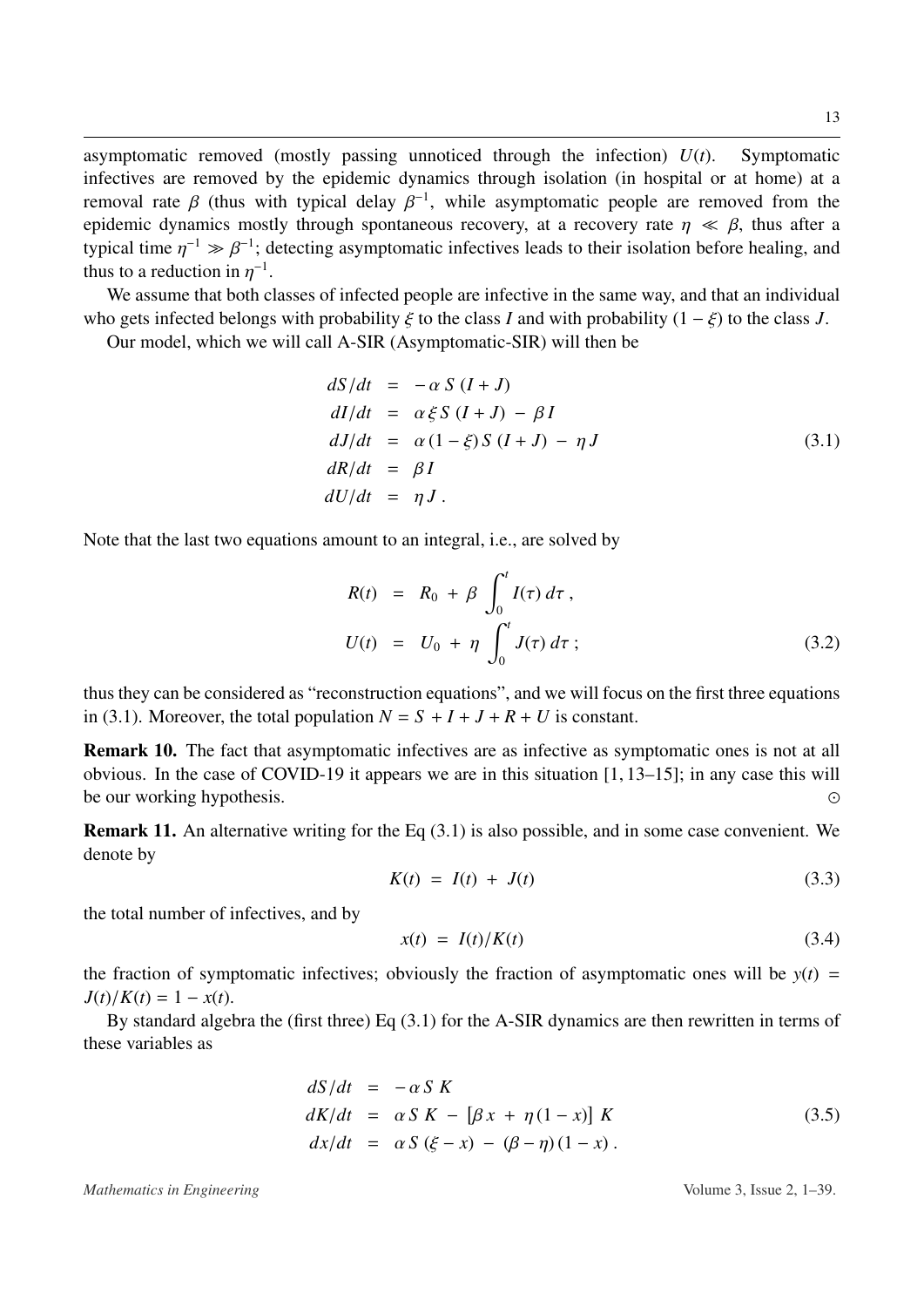This writing also stresses that albeit  $\xi$  is a constant, the fraction *x* of symptomatic infectives is a *dynamical variable dynamical variable*. 

Remark 12. We can now better discuss, in the light of the previous Remark 11, what are the intrinsic reasons which make that we expect the standard SIR model to perform poorly in describing an epidemic with a large number of asymptomatic infectives (see Remark 4 above). As already recalled, one would expect  $\beta$  to correspond to the inverse of the average removal time for registered infectives; however, once the presence of asymptomatic – and in particular undetected – infectives is ascertained, this could be corrected by accepting as  $\beta$  a weighted average  $\beta$  of the removal times for symptomatic and asymptomatic (that is, of  $\beta$  and  $\eta$  in the A-SIR model). But as we have just seen in Remark 11, the fraction *x* of symptomatic infectives is a dynamical variable, hence the parameter *B* should vary with time depending on the internal dynamics of the system (which is described by A-SIR, not by SIR), and hence we would be outside the proper SIR framework.  $\odot$ 

#### *3.2. A-SIR dynamics*

Some general considerations on Eq  $(3.1)$  can be made immediately. First of all, we note that  $I(t)$ will increase as far as the condition  $\alpha \xi S(I+J) > \beta I$  is satisfied; that is, as far as

$$
S > \gamma_1 := \frac{1}{\xi} \frac{\beta}{\alpha} \frac{I}{I+J} = \frac{x}{\xi} \frac{\beta}{\alpha}.
$$
 (3.6)

Thus the epidemic threshold (for symptomatic patients)  $\gamma_1$  depends both on the fixed parameters  $\xi, \alpha, \beta$ *and* on the variable ratio  $x(t)$  of symptomatic infectives over total infectives, see [\(3.4\)](#page-12-1).

Similarly, the number of asymptomatic infectives  $J(t)$  will grow as far as  $\alpha(1 - \xi)S(I + J) > \eta J$  is satisfied, i.e., as far as

$$
S > \gamma_2 := \frac{1}{1 - \xi} \frac{\eta}{\alpha} \frac{J}{I + J} = \frac{1 - x}{1 - \xi} \frac{\eta}{\alpha}.
$$
 (3.7)

Again the epidemic threshold (for asymptomatic patients)  $\gamma_2$  depends both on the fixed parameters  $\epsilon$   $\alpha$  n and on the variable ratio  $y(t) = 1 - y(t)$  of asymptomatic and thus "bidden" infectives over  $\xi, \alpha, \eta$  and on the variable ratio  $y(t) = 1 - x(t)$  of asymptomatic – and thus "hidden" – infectives over total infectives.

Note that

$$
\frac{\gamma_1}{\gamma_2} = \left(\frac{1-\xi}{\xi}\right) \left(\frac{\beta}{\eta}\right) \left(\frac{I}{J}\right) = \left(\frac{1-\xi}{\xi}\right) \left(\frac{\beta}{\eta}\right) \left(\frac{x}{1-x}\right).
$$

As we expect on the one hand to have  $\xi < 1/2$  and  $\beta > \eta$ , but on the other hand  $I < J$  and hence<br> $\zeta = 1 - x$ , we cannot claim there is a definite ordering between  $\chi_1$  and  $\chi_2$ ; this means that we will have  $x < 1 - x$ , we cannot claim there is a definite ordering between  $\gamma_1$  and  $\gamma_2$ ; this means that we will have situations where *I* declines and *J* is still growing, but the opposite is also possible.

We expect that in the very first phase –when the different removal times have not yet shown their effects – we have  $J \approx [(1 - \xi)/\xi]I$  and hence  $(1 - x) \approx [(1 - \xi)/\xi]x$ ; under this condition, we get

$$
\frac{\gamma_1}{\gamma_2} \simeq \frac{\beta}{\eta} > 1.
$$

Remark 13. In the case of COVID-19, it is known that the incubation time is about 5.1 days; assuming that symptomatic infection is promptly recognized and swiftly treated, epidemiological and clinical data suggest the approximate values (note that asymptomatic removal time  $\eta^{-1}$  includes both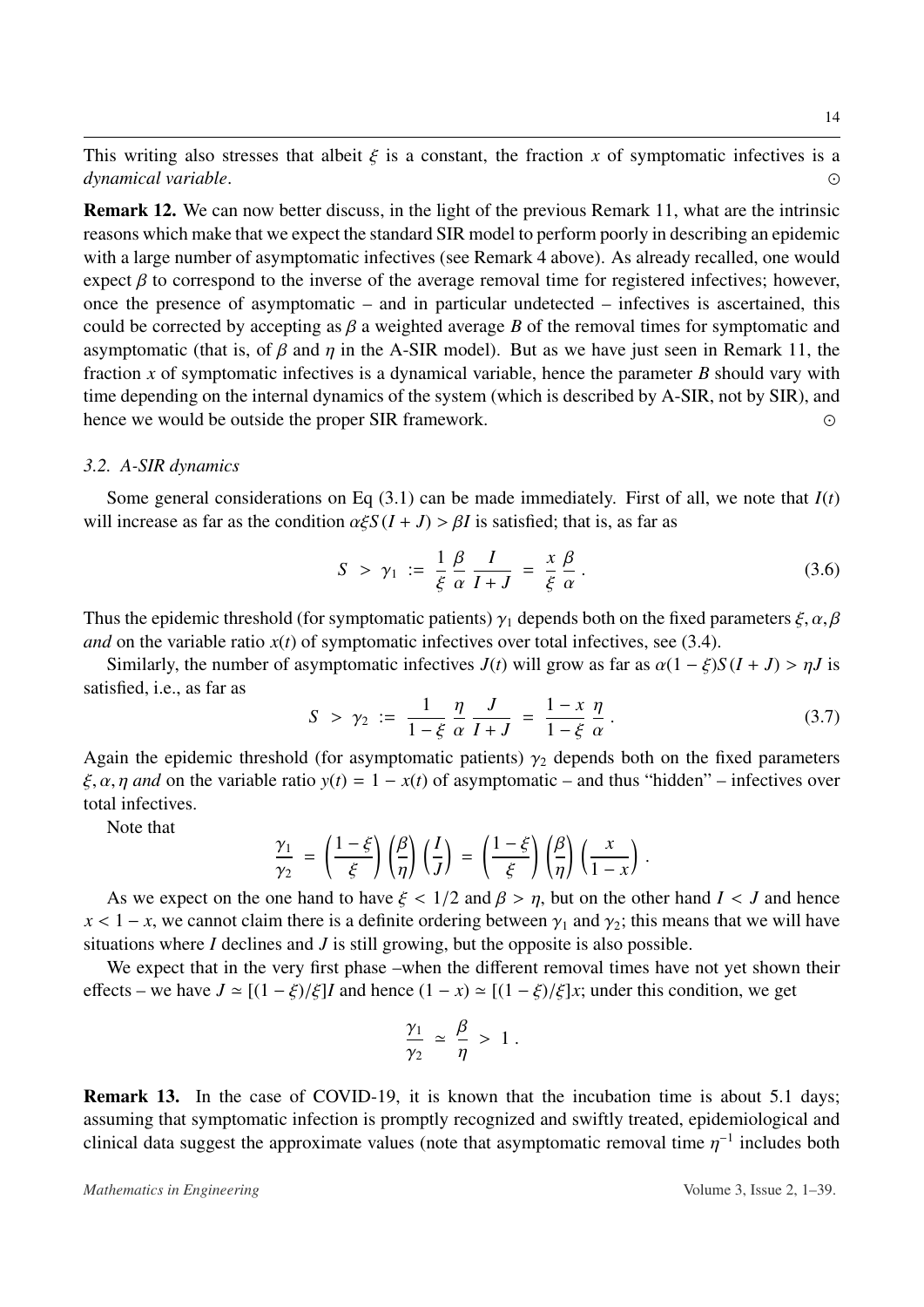the incubation time and the healing time)  $\beta^{-1} \approx 5 - 7$ ,  $\eta^{-1} \approx 14 - 21$  for the removal and recovery<br>rates: the value of  $\xi$  is more controversial, as mentioned in the Introduction, but it is presently rates; the value of  $\xi$  is more controversial, as mentioned in the Introduction, but it is presently believed that  $\xi \approx 1/10$ . We will come back to these matters when dealing specifically with COVID, but wanted to give immediately an idea of what "realistic" values can be for the parameters appearing the A-SIR model. 

#### <span id="page-14-0"></span>*3.3. Early dynamics*

It is quite clear that we can not go through the Kermack-McKendrick procedure to obtain approximate equations valid in the case of "small epidemics", not even through the simplified (first rather than second order) procedure we have used above. We can however go through the even simpler approach mentioned in Remark 8 (and which we have seen there produces the same results as the KMK procedure).

With  $S(t) \approx S_0$ , the equations [\(3.1\)](#page-12-0) reduce to a *linear* system of four equations with constant coefficients, or more precisely to a "master" system of two equations

<span id="page-14-2"></span>
$$
\frac{dI}{dt} = (\alpha \xi S_0 - \beta)I + (\alpha \xi S_0)J \tag{3.8}
$$

$$
\frac{dJ}{dt} = [\alpha (1 - \xi) S_0] I + [\alpha (1 - \xi) S_0 - \eta] J \tag{3.9}
$$

plus the two direct integrations [\(3.2\)](#page-12-2). (note that if we use the alternative formulation [\(3.5\)](#page-12-3), setting  $S \approx S_0$  still leaves us with nonlinear equations.)

As for the two equations, [\(3.8\)](#page-14-2) and [\(3.9\)](#page-14-2), we can get their solution in explicit form by means of some standard algebra; they are slightly involved when written in fully explicit form, and we do not report them here.

With these, we can compute  $R(t)$  and  $U(t)$ ; their explicit expressions are also quite involved, and again we do not report them here.

Remark 14. As already remarked – and as well known from textbooks, see e.g., Murray [\[30\]](#page-35-4) – we can only access  $R(t)$  from epidemiological data.In our case, this is the number of symptomatic patients which have been registered and thus isolated, i.e., in particular removed from the epidemic dynamic. As for  $U(t)$ , this time series is basically unattainable: some of the asymptomatic infectives will be discovered and registered, but many – and probably most – of them will go unnoticed. Thus we should base our considerations *only* on *R*(*t*). Unfortunately, the data published by health agencies and by WHO do not distinguish between symptomatic and asymptomatic patients.

#### <span id="page-14-1"></span>*3.4. Fitting the parameters*

We can now proceed as in Section [2.5,](#page-9-0) i.e., series expand *R*(*t*) in order to fit the parameters. From the explicit expression of  $R(t)$  we get

$$
R(t) \approx R_0 + \beta I_0 t + \frac{1}{2} \beta [\alpha (I_0 + J_0) S_0 \xi - \beta I_0] t^2 ;
$$
  

$$
\log[R(t)] \approx \log(R_0) + \beta \frac{I_0}{R_0} t
$$
 (3.10)

*Mathematics in Engineering* Volume 3, Issue 2, 1–39.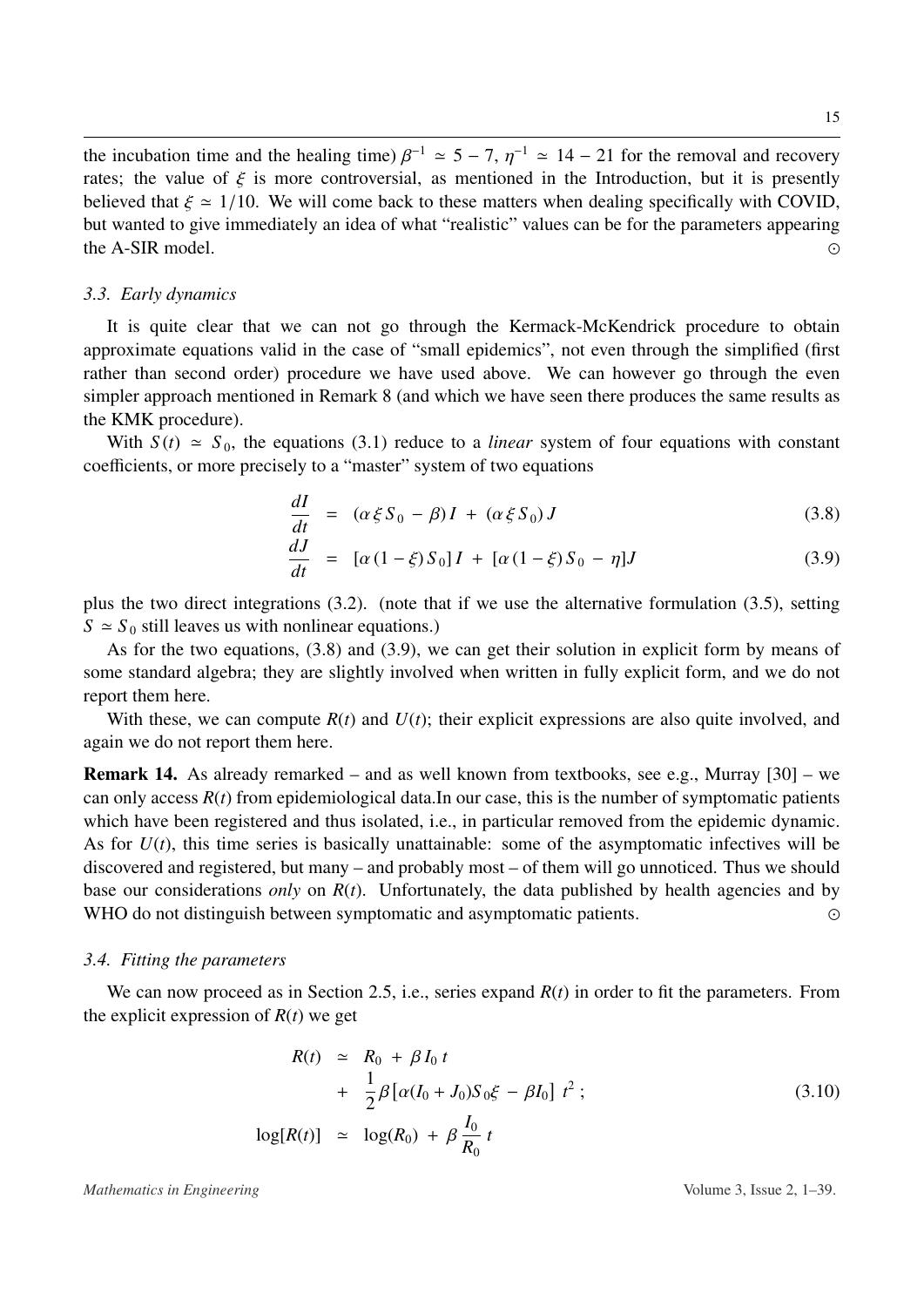+ 
$$
\frac{1}{2} \frac{\beta[\alpha(I_0 + J_0)R_0S_0\xi - \beta I_0(I_0 + R_0)]}{R_0^2} t^2
$$
. (3.11)

Comparing these with the generic form(which we repeat here for convenience of the reader:  $R(t) \approx$  $r_0 + r_1 t + (1/2)r_2 t^2$ ,  $\log[R(t)] \simeq A + Bt + (1/2)Ct^2$ .) of the fits [\(2.24\)](#page-10-0) and [\(2.27\)](#page-10-1), we can express the parameters  $I_0$  and  $\gamma = \beta/\alpha$ . Note that we can not express both  $\gamma$  and  $J_0$  with the same fitting, as both of them only appear in the coefficient of the quadratic term. Note also that in this context  $\gamma$  is *not* any more the epidemic threshold, as discussed in Section [3.1;](#page-11-1) the time-varying epidemic threshold  $\gamma_1(t) = [x(t)/\xi]\gamma$  is however expressed in terms of  $\gamma$ , so that it still makes sense to fit it.

Actually, since new infected are with probability  $\xi$  in the class *I* and with probability  $(1 - \xi)$  in the class *J*, it is natural to set as initial condition

<span id="page-15-1"></span>
$$
J_0 = \left(\frac{1-\xi}{\xi}\right)I_0; \tag{3.12}
$$

with this assumption, we have

$$
\gamma_1(t_0) = \gamma \,. \tag{3.13}
$$

**Remark 15.** It should be noted that actually if we want to fit  $\gamma$  we need to have some estimate on  $J_0$ (while  $I_0$  can be fitted from first order coefficient in the series for  $R(t)$  or  $log[R(t)]$ ); to this aim we will use consistently  $(3.12)$ .

In particular, using the fit of *R* we get (through this assumption)

<span id="page-15-2"></span>
$$
R_0 = r_0, I_0 = \frac{r_1}{\beta}, \gamma = \frac{\beta r_1 S_0}{(\beta r_1 + r_2)}.
$$
 (3.14)

Using instead the fit of  $log[R(t)]$ , and again the assumption [\(3.12\)](#page-15-1), we get

<span id="page-15-3"></span>
$$
R_0 = e^A, I_0 = \frac{Be^A}{\beta};
$$
  

$$
\gamma = \frac{\beta S_0 B}{\beta B + B^2 + 2C}.
$$
 (3.15)

Once the parameters are estimated, the nonlinear equations [\(3.1\)](#page-12-0) can be solved numerically.

It is immediate to check that the expressions  $(3.14)$  and  $(3.15)$  – which we recall were obtained under the assumption [\(3.12\)](#page-15-1) for  $J_0$  – are *exactly* the same as for the SIR model; see [\(2.26\)](#page-10-2) and [\(2.29\)](#page-10-3).

#### <span id="page-15-0"></span>4. Comparing SIR and A-SIR dynamics

Summarizing our discussion so far, we have considered both the standard SIR model and a variant of it, the A-SIR model, taking into account the presence of large set of asymptomatic infectives. We have discussed in particular how the parameters for the models can be estimated on the basis of the time series for  $R(t)$  in the early stage of the epidemic.

We want now to discuss how the prediction extracted from a given time series for  $R(t)$  in the beginning of an epidemic differ if these are analyzed using the SIR or the A-SIR models.

*Mathematics in Engineering* Volume 3, Issue 2, 1–39.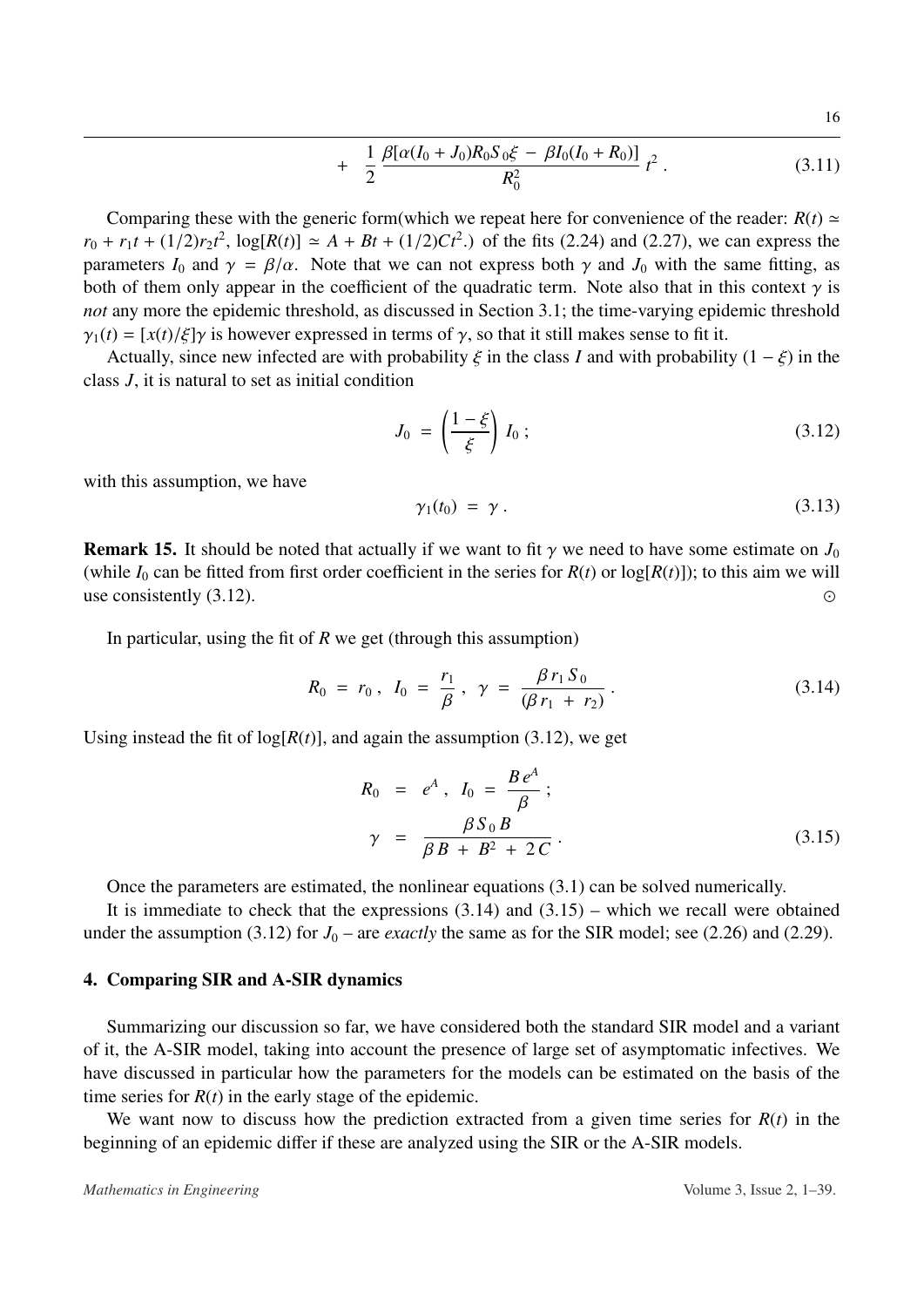As discussed above, we are able to extract only limited analytical information from the nonlinear SIR equations [\(2.1\)](#page-3-2), and no relevant analytical predictions at all from the nonlinear A-SIR equations [\(3.1\)](#page-12-0). Thus the only way to compare the predictions of the latter model with those of a standard SIR model (or variations on it, such as the SEIR model [\[30\]](#page-35-4)), and hence see how the presence of a large class of asymptomatic infectives affects the dynamics within a SIR-type framework, is at present by running numerical simulations, i.e., numerically integrate the SIR and the A-SIR equations for *coherent* sets of parameters.

Here by "coherent" we will mean "extracted from the same time series for  $R(t)$  in the early phase of the epidemics".

In practice, in view of the discussion above and depending on our choice to use the [\(3.14\)](#page-15-2) or the [\(3.15\)](#page-15-3) fit, this means "with given  $\{r_0, r_1, r_2; \beta\}$  or given  $\{A, B, C; \beta\}$  coefficients".

In the following, we will analyze the concrete epidemiological data for the COVID-19 epidemics in Italy, but here we would like to compare the SIR and the A-SIR predictions in a less concrete case, so that one can focus on general features rather than having a concrete case (with all the intricacies of real cases, see below) in mind.

We will thus choose an arbitrary (but realistic) set of parameters, which should be thought of as being extracted from the time series for the early phase of the epidemic. We consider a total population  $N = 10^7$ ,  $S_0 = N$ , and parameters

<span id="page-16-1"></span>
$$
A = 5, B = 0.1, C = -0.002;
$$
  

$$
\beta = \frac{1}{10}, \eta = \frac{1}{20}; \xi = \frac{1}{10}.
$$
 (4.1)

Moreover, we will assume that asymptomatic infectives (in the A-SIR modeling) are totally undetected; that is, we compare predictions which would be made by a mathematician using the SIR model and totally unaware of the existence of asymptomatic infectives with those made by a mathematician using the A-SIR model and aware of the relevance of asymptomatic infectives.

<span id="page-16-0"></span>In Figure [2](#page-16-0) we compare the predictions issued by the SIR and the A-SIR models for the cumulative number of (detected) removed, i.e., for *R*(*t*), and for the number of (detected, hence symptomatic) infectives *I*(*t*).



**Figure 2.** The predictions for the cumulative number of removed  $R(t)$  and for the (detected) infectives  $I(t)$  provided by the SIR model (blue curves) and by the A-SIR model (red curves) for a total population  $N = 10<sup>7</sup>$  and the parameters given in Eq [\(4.1\)](#page-16-1).

Note that not only the SIR predicts a higher infective peak, but it also expects it to occur at a later time; moreover for the initial phase, in particular after the A-SIR peak, the prediction of the number of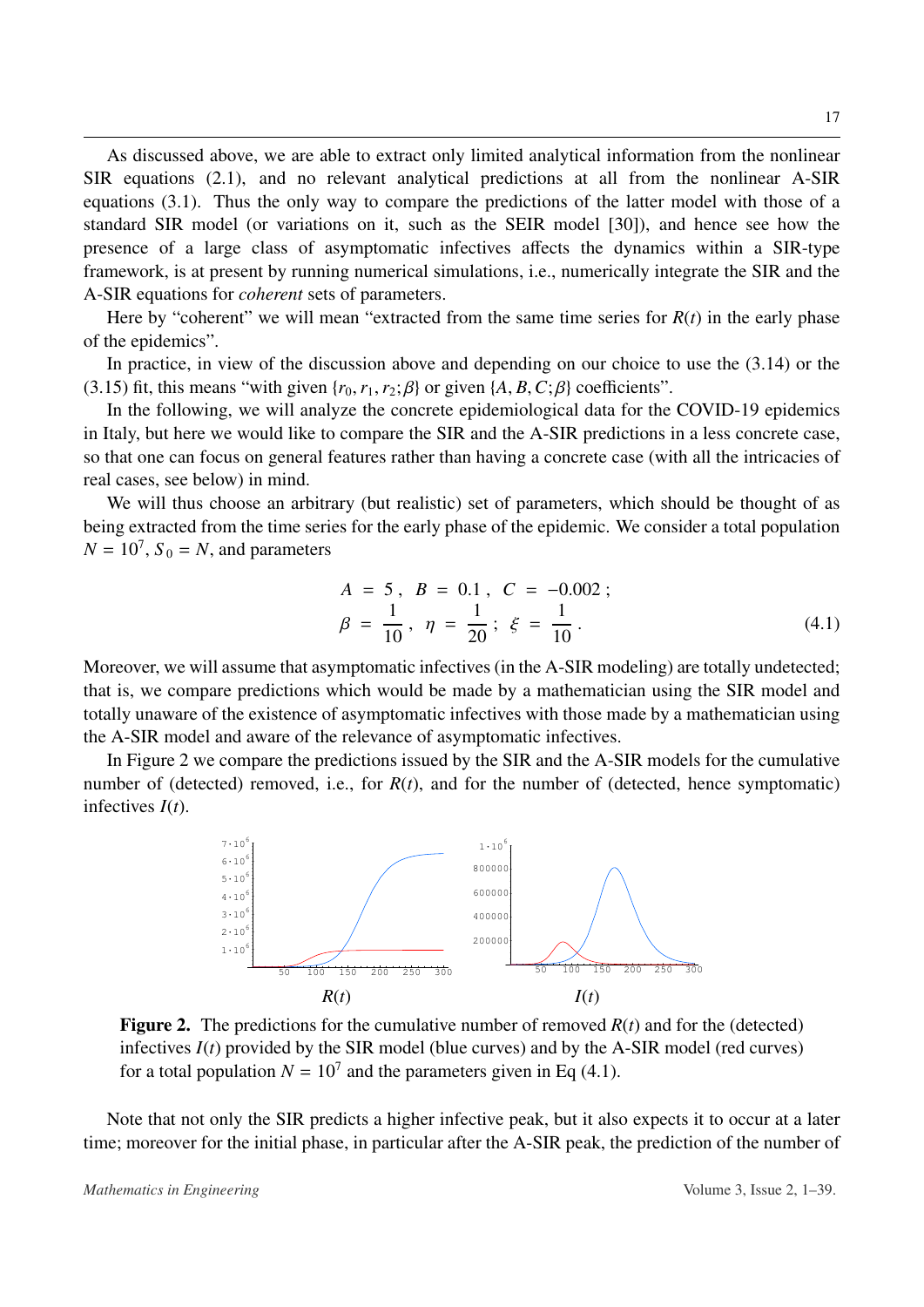infectives issued by the SIR model are *lower* than those issued by the A-SIR model. Note also that the SIR model expects a much greater part of the population to go through symptomatic infection, as seen from the *R*(*t*) plot.

These discrepancies are reduced, and somehow reversed, if in the A-SIR modeling we consider *both* symptomatic and asymptomatic infected. These graphs are plotted in Figure [3.](#page-17-0)

In a realistic situation one should expect that at least apart of the asymptomatic infectives are anyway detected (e.g., being tested due to contacts with known infectives). We have thus plotted the equivalent of Figure [3](#page-17-0) in Figure [4,](#page-17-1) supposing that a fraction (1/5) of asymptomatic infectives is detected. Note that in this case the height of the epidemic peak is about the same as for the SIR model, but it occurs at an earlier time, while the number of detected removed when the epidemic is over is still substantially lower (about half) of the one predicted by the SIR model.

<span id="page-17-0"></span>

<span id="page-17-1"></span>**Figure 3.** The predictions for the cumulative number of removed  $R(t)$  and for the (detected) infectives *I*(*t*) provided by the SIR model (blue curves) and those by the A-SIR model (red curves) together with the predictions for  $R(t) + U(t)$  and for  $I(t) + J(t)$  provided by the A-SIR model (orange curves) for a total population  $N = 10<sup>7</sup>$  and the parameters given in Eq [\(4.1\)](#page-16-1).



**Figure 4.** The predictions for the cumulative number of removed  $R(t)$  and for the (detected) infectives  $I(t)$  provided by the SIR model (blue curves) and those by the A-SIR model (red curves) together with the predictions for detected removed  $R(t) + \sigma U(t)$  and detected infectives  $I(t) + \sigma J(t)$  provided by the A-SIR model (orange curves) if a fraction  $\sigma = 1/5$  of asymptomatic infectives is detected, for a total population  $N = 10<sup>7</sup>$  and the parameters given in Eq [\(4.1\)](#page-16-1).

In other words, a modeler issuing his/her advice based on a SIR analysis in a situation where the A-SIR model applies, would make three substantial errors:

• The number of (symptomatic) infectives needing Hospital care would be over-estimated;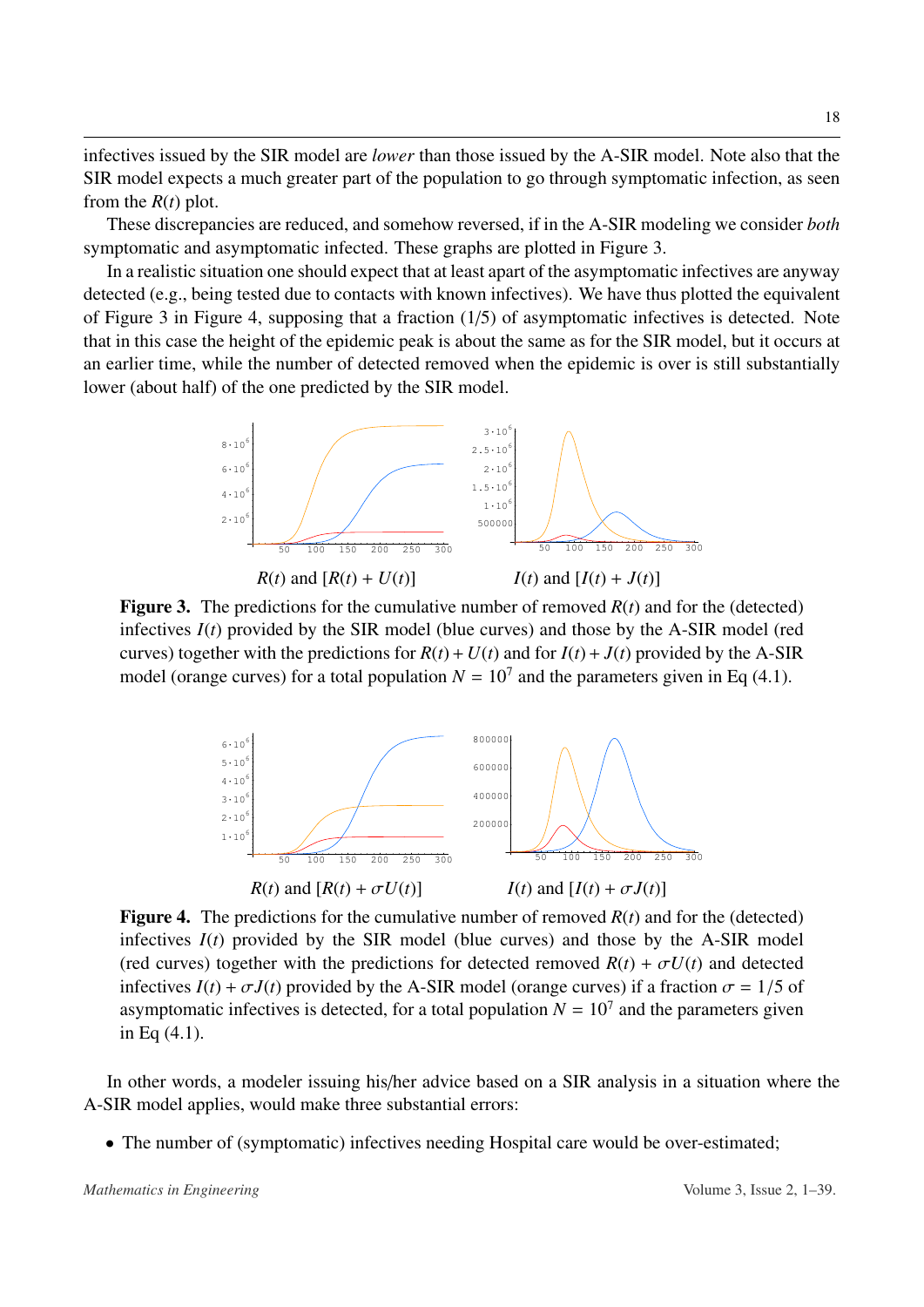- The time before the epidemic peak so the time available to prepare the health system to face it – would be over-estimated;
- The number of people not touched by the epidemic wave, so still in danger if a second wave arises, would be over-estimated.

It is rather clear that all of these errors would have substantial consequences. We stress that one could naively think that the presence of asymptomatic infections is essentially of help, in that a large part of the population getting in contact with the virus will not need any medical help. This is true, but on the other hand we have seen that it will also make that the curve raises more sharply than it would be expected on the basis of the SIR model (see also the discussion in Appendix A), and that in all the first phase of the epidemic – until the true epidemic peak and also for a period after this – the number of symptomatic infectives is higher than what would be foreseen in the basis of the SIR model.

We conclude that it is absolutely essential to take into account the presence of asymptomatic infectives.

#### <span id="page-18-0"></span>5. Tracing, testing, treating

In the previous Section [4](#page-15-0) we have seen how the presence of asymptomatic infectives changes the predictions which would be done on the basis of the standard SIR model. In the present Section we want to consider a problem which naturally arises when consider an infection with a large number of asymptomatic infectives; that is, how the epidemiological dynamics is changed by an extensive campaign of *testing* (maybe *tracing* contacts of known infectives), followed of curse by *treating* – which in the case of asymptomatic means essentially just isolating the infectives so they they do not spread the infection.[‡](#page-18-1)

To this aim, we will consider again – obviously just in the context of the A-SIR model – the situation seen in the previous Section, but will take into account the effects of such a "triple T" action by a reduction of the average removal time  $\tau = \eta^{-1}$  for asymptomatic infectives. (A more detailed study is given in our related paper  $[471]$ ) given in our related paper [\[47\]](#page-36-3).)

We will thus run numerical simulations with the same parameters (except for  $\eta$ ), total population and initial conditions as in Section [4](#page-15-0) above, and choose three different values for  $\eta \leq \beta$ , i.e.,  $\beta$ <sup>1</sup>/20, <sup>1</sup>/15, <sup>1</sup>/10. The result of these simulations is displayed in Figure [5.](#page-19-1)

We see from these that a "Tracing, Testing, Treating" campaign can reduce substantially the epidemic peak (more precisely, Figure [5](#page-19-1) displays a reduction of the *symptomatic* epidemic peak – which is the relevant one in terms of charge on the health system – but the plot for the total infected would be analogous, except of course for a different scale.); on the other hand this leads to a slowing down of the epidemics, and to a smaller number of total infected individuals, i.e., to a smaller immune population at the end of the epidemic wave – and hence smaller resistance in the case of a second wave.

This concludes our general discussion. In the following, we will apply our formalism to the analysis of the COVID-19 epidemics in Italy.

<span id="page-18-1"></span><sup>‡</sup>The title of the Section refers to the fortunate slogan proposed in the COVID-19 context. Much before this slogan was proposed, this approached was followed (in a low-tech mode) by the Padua group to tackle the COVID-19 epidemics in the field in Vò Euganeo and then in Veneto, with remarkable success [\[20\]](#page-34-4).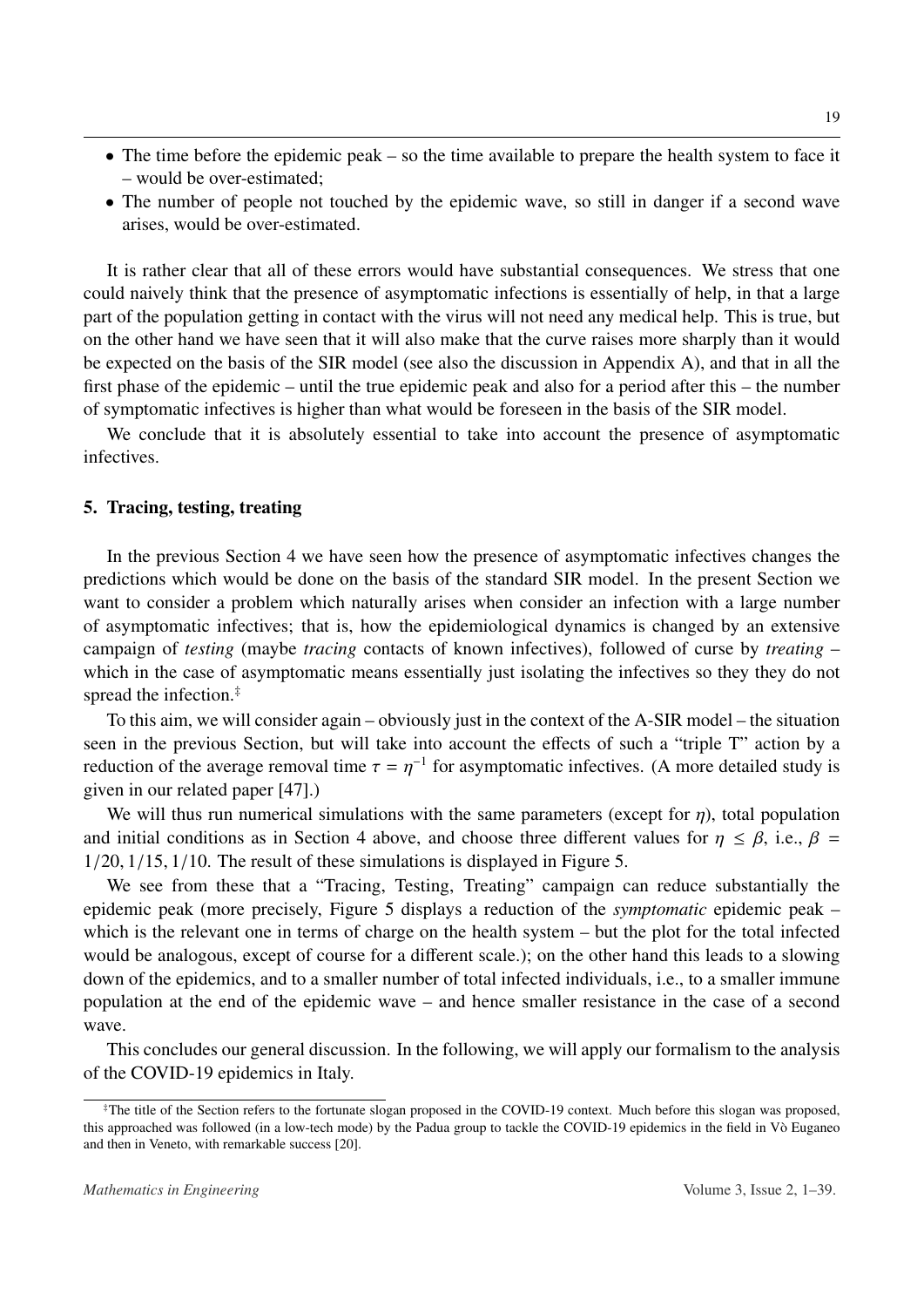<span id="page-19-1"></span>

**Figure 5.** The predictions for the number of symptomatic infectives  $I(t)$  and for the total number of removed (and thus in the end immune) patients  $R(t) + U(t)$  provided by the A-SIR model for a total population  $N = 10^7$  and the parameters given in Eq [\(4.1\)](#page-16-1), with  $\eta = 1/20$ <br>(red curves)  $n = 1/15$  (green curves) and  $n = 1/10 = 8$  (blue curves) (red curves),  $\eta = 1/15$  (green curves) and  $\eta = 1/10 = \beta$  (blue curves).

# <span id="page-19-0"></span>6. The COVID-19 epidemics in Italy

In the previous sections, we have conducted our analysis in general terms. This referred to a generic infection with a large number of asymptomatic infectives, but of course the motivation for it was provided by the ongoing COVID-19 pandemic.

We will study in particular the situation in Italy; as well known, this was the first European country heavily struck by COVID, and data for it are widely available. Moreover, when COVID landed in Europe there was already an alert, so that transient phenomena due to late recognition of the problem – which were unavoidable in Eastern Asia – were of a much smaller size. Last but not least, in this case we are confident to have all the relevant information.

#### *6.1. Epidemiological data*

The data for the cumulative number of registered infected communicated by the Italian Health System [\[44\]](#page-36-4) – and also available through the WHO reports [\[43\]](#page-36-0) – are given in Table [1.](#page-20-0) There we give data for February 21 to May 15, albeit we will for the moment only use those for the first half of March; later data will be of use in the following. (We prefer not to use the data for the first few days, as too many spurious effects an affect these.)

One should note, in this respect, that the first cases in Italy (apart from sporadic and promptly isolated cases of tourists) were discovered on February 21. The public awareness campaign started immediately – and actually the public was already alert, e.g., it was impossible to find face masks since some weeks – and the first local mild restrictive measures were taken a few days later (February 24), and more restrictive measures involving the most affected areas (due to a leak of information, a number of people fled from the most affected area before the prohibition to do so went into effect; this has most probably pushed the spreading of the infection in different regions, but luckily the Southern regions, which were expected to be heavily affected by this, in the end were only marginally touched.) were taken on March 1. A more stringent set of measures went into effect for the whole nation on March 8, and still more strict measures on March 22.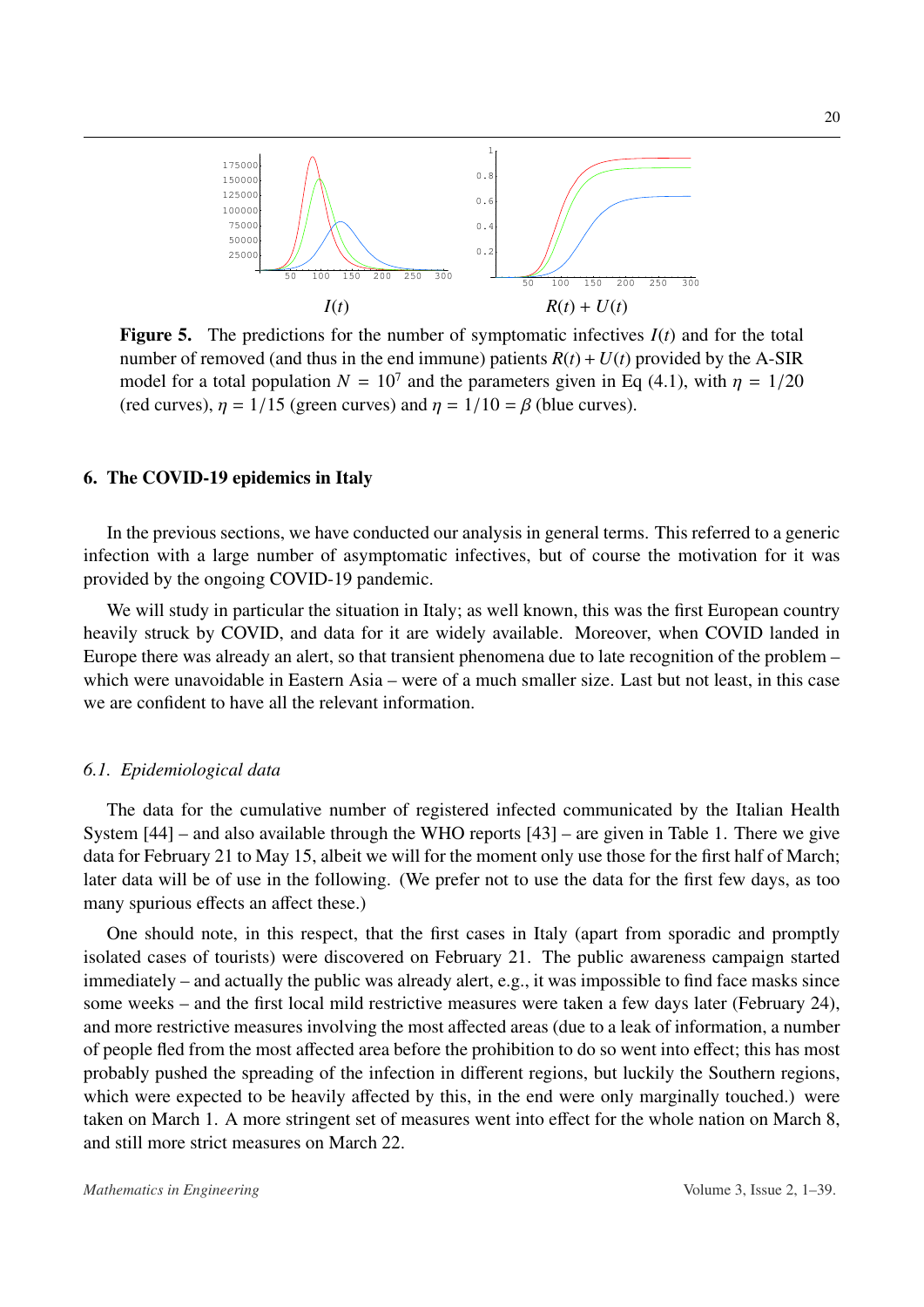| day          | Feb 21           | Feb 22           | Feb 23 | Feb 24   | Feb 25 |
|--------------|------------------|------------------|--------|----------|--------|
| $\mathbf R$  | 20               | 77               | 146    | 229      | 322    |
| day          | Feb 26           | Feb 27           | Feb 28 | Feb 29   | Mar 1  |
| $\mathbb{R}$ | 400              | 650              | 888    | 1128     | 1694   |
| day          | Mar 2            | Mar 3            | Mar 4  | Mar 5    | Mar 6  |
| $\mathbf R$  | 1835             | 2502             | 3089   | 3858     | 4636   |
| day          | Mar 7            | Mar 8            | Mar 9  | Mar 10   | Mar 11 |
| $\mathbb{R}$ | 5883             | 7375             | 9172   | 10149    | 12462  |
| day          | Mar 12           | Mar 13           | Mar 14 | Mar 15   | Mar 16 |
| $\mathbf R$  | 15113            | 17660            | 21157  | 24747    | 27980  |
| day          | Mar 17           | Mar 18           | Mar 19 | Mar 20   | Mar 21 |
| $\mathbf R$  | 31506            | 35713            | 41035  | 47021    | 53578  |
| day          | Mar 22           | Mar 23           | Mar 24 | Mar 25   | Mar 26 |
| $\mathbf R$  | 59138            | 63927            | 69176  | 74386    | 80539  |
| day          | Mar 27           | Mar 28           | Mar 29 | Mar 30   | Mar 31 |
| $\mathbf R$  | 86498            | 92472            | 97689  | 101739   | 105792 |
| day          | Apr 1            | Apr 2            | Apr 3  | Apr 4    | Apr 5  |
| $\mathbf R$  | 110574           | 115242           | 119827 | 124632   | 128948 |
| day          | Apr <sub>6</sub> | Apr <sub>7</sub> | Apr 8  | Apr 9    | Apr 10 |
| $\mathbf R$  | 132547           | 135586           | 139422 | 143626   | 147577 |
| day          | Apr 11           | Apr 12           | Apr 13 | Apr $14$ | Apr 15 |
| $\mathbf R$  | 152271           | 156363           | 159516 | 162488   | 165155 |
| day          | Apr 16           | Apr 17           | Apr 18 | Apr 19   | Apr 20 |
| $\mathbf R$  | 168941           | 172434           | 175925 | 178972   | 181228 |
| day          | Apr 21           | Apr 22           | Apr 23 | Apr 24   | Apr 25 |
| $\mathbf R$  | 183957           | 187327           | 189973 | 192994   | 195351 |
| day          | Apr 26           | Apr 27           | Apr 28 | Apr 29   | Apr 30 |
| $\mathbf R$  | 197675           | 199414           | 201505 | 203591   | 205463 |
| day          | May 1            | May 2            | May 3  | May 4    | May 5  |
| R            | 207428           | 209328           | 210717 | 211938   | 213013 |
| day          | May 6            | May 7            | May 8  | May 9    | May 10 |
| R            | 214457           | 215858           | 217185 | 218268   | 219070 |
| day          | May 11           | May 12           | May 13 | May 14   | May 15 |
| R            | 219814           | 221216           | 222104 | 223096   | 223885 |

<span id="page-20-0"></span>Table 1. Cumulative number *R*(*t*) of COVID-19 registered infect in Italy [\[44,](#page-36-4)[45\]](#page-36-1). In our fits for the early phase of the epidemic,  $t = t_0$  corresponds to March 5 and  $(t_i, t_f)$  to the period<br>March 1 through March 10 March 1 through March 10.

Thus the epidemics developed with varying parameters. Moreover, as the incubation time for COVID ranges from 2 to 10 days, with a mean time of 5.1 days [\[21\]](#page-34-7), there is a notable delay in the effect of any measure. Note that most countries have a quarantine length of 14 days; thus we expect that any measure will show their effect with a delay of one to two weeks.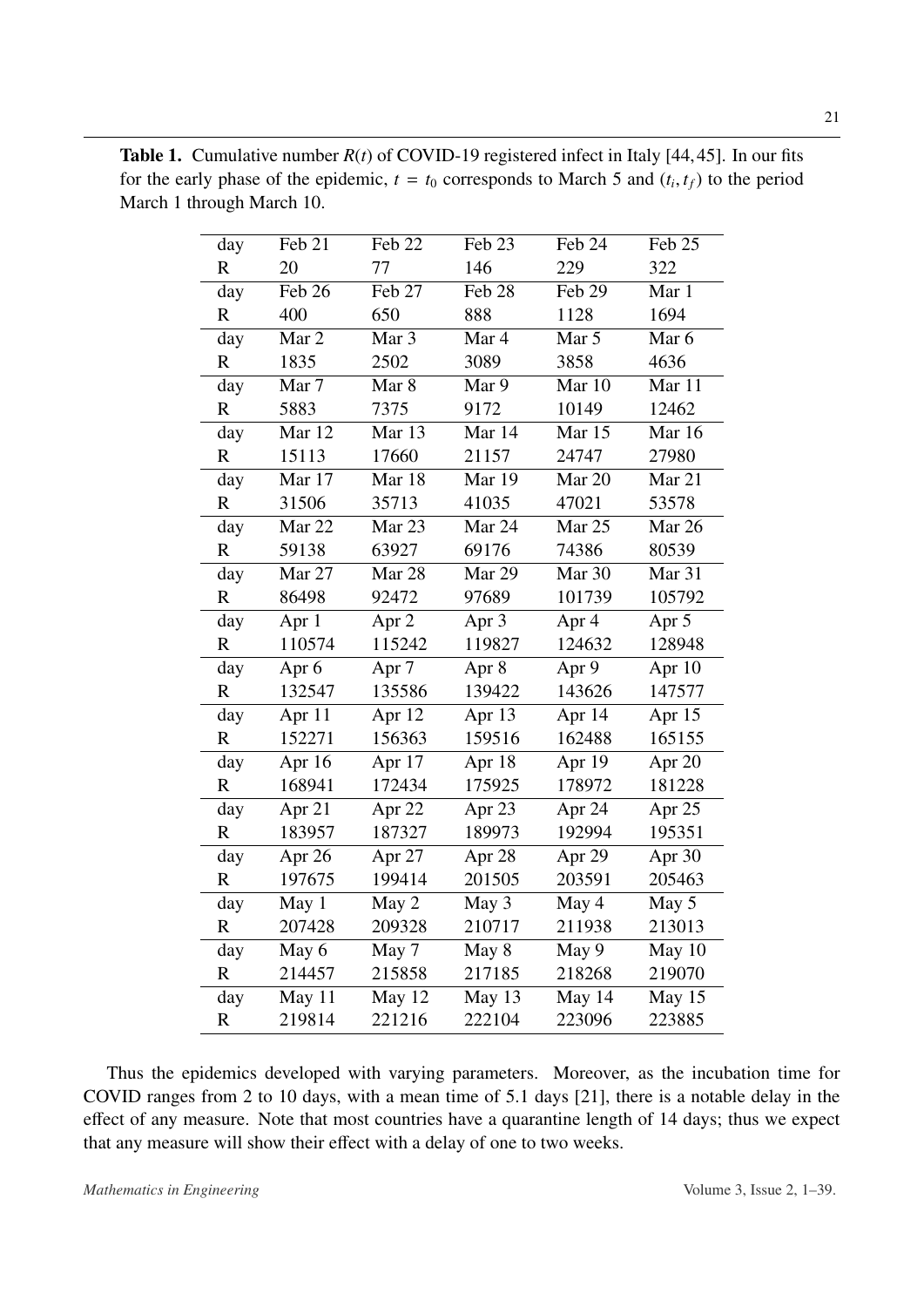#### <span id="page-21-1"></span>*6.2. Fit of the data*

For our fitting in the early phase, we will consider the data of the period March 1 through March 10, denoted in the following as*t<sup>i</sup>* and *t<sup>f</sup>* respectively; this leaves us some later days to compare the functions obtained through the fit with subsequent evolution, before the effect of the first set of measure can show up (March 15).

The best direct fit of  $R(t)$  through a quadratic function, see [\(2.24\)](#page-10-0), is obtained with the constants

$$
r_0 = 3862.32, r_1 = 966.54, r_2 = 80.35.
$$
 (6.1)

The fit is reasonably good in the considered time interval  $(t_i, t_f)$ , but fails completely for  $t < t_i$  (see<br>Figure 6, where we use data from February 24 on) and is rather poor for  $t > t_i$ . This is not surprising Figure [6,](#page-21-0) where we use data from February 24 on) and is rather poor for  $t > t_f$ . This is not surprising,<br>as we know that  $R(t)$  is in this early phase, growing through a slightly corrected exponential law, see as we know that  $R(t)$  is, in this early phase, growing through a slightly corrected exponential law, see [\(2.22\)](#page-9-1). (note however that here the fit has not the goal to provide an analytical description of  $R(t)$  for a larger interval of time, but only to estimate some parameters for the nonlinear SIR or A-SIR equations.)

Let us then look at the fit of  $log[R(t)]$  as in [\(2.27\)](#page-10-1). In this case the best fit is obtained with the constants

$$
A = 8.26648, \ B = 0.221083, \ C = -0.00430354. \tag{6.2}
$$

<span id="page-21-0"></span>In this case the fit is very good not only within  $(t_i, t_f)$  but also outside it, at least for the period until<br>March 15, We will thus work only with this (exponential) fit March 15. We will thus work only with this (exponential) fit.



Figure 6. Data for  $R(t)$  in the COVID epidemics in Northern Italy from February 24 to March 13, with fits obtained using data for March 1 through March 10. Time is measured in days, with day zero being February 20. Left: polynomial (quadratic) fit [\(2.24\)](#page-10-0); Right: corrected exponential fit [\(2.27\)](#page-10-1).

We will consider these values for the coefficients  $\{r_0, r_1, r_2\}$  or for the coefficients  $\{A, B, C\}$  as experimental measurements.

We can now use the formulas obtained before, both for the SIR and the A-SIR model, to estimate the parameters of these models in terms of these fits following the discussion in Sections [2.5](#page-9-0) and [3.4.](#page-14-1)

#### *6.3. Estimate of SIR and A-SIR parameters*

We have remarked in Section [3.4](#page-14-1) that the SIR and A-SIR models (in the latter case, under the assumption [\(3.12\)](#page-15-1) for  $J_0$ ) yield exactly the same values for the  $I_0$  and  $\gamma$  parameters. Now we want to estimate these values for the data given in Section [6.2;](#page-21-1) this amounts to a direct application of formulas  $(3.14)$  and  $(3.15)$  – or equivalently  $(2.26)$  and  $(2.29)$ , as already remarked.

As already remarked, these formulas depend on the estimated value of the parameter  $\beta$ . The values obtained using the direct fit of *R* are tabulated for different values of  $\beta$  in the upper part of Table [2.](#page-22-1)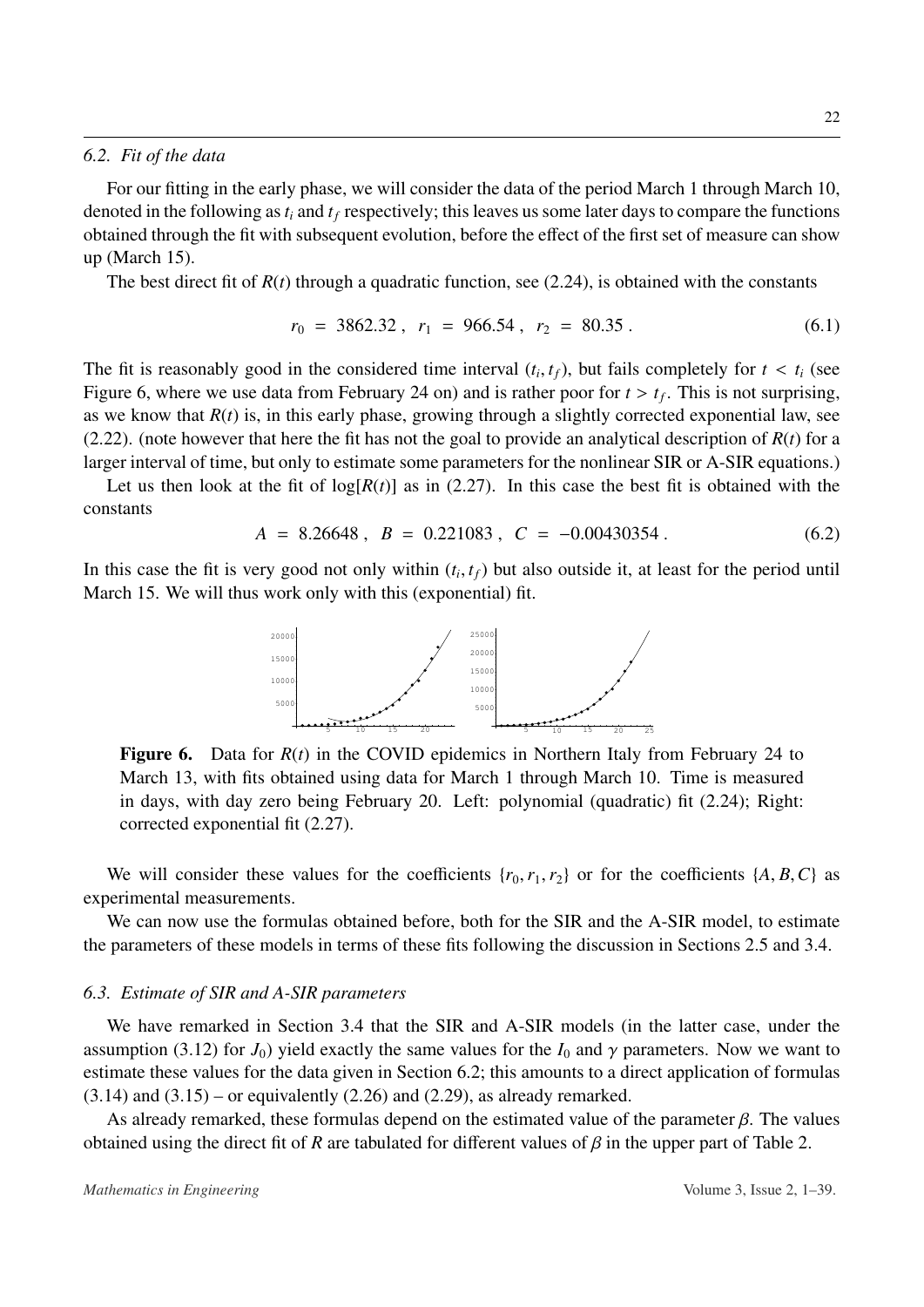<span id="page-22-1"></span>**Table 2.** Upper part (quadratic fit  $-QF$ ): Parameters for the SIR and A-SIR models obtained through the SIR quadratic local fit of  $R(t)$ ; see [\(2.26\)](#page-10-2), [\(3.14\)](#page-15-2). Lower part (exponential fit – EF): Parameters for the SIR and A-SIR models obtained through the SIR modified exponential local fit of  $R(t)$ ; see  $(2.29)$ ,  $(3.15)$ .

| QF | β            | 1/3  | 1/4  | 1/5  | 1/6  | 1/7  | 1/8  | 1/9  | 1/10 |
|----|--------------|------|------|------|------|------|------|------|------|
|    | $I_0$        | 2900 | 3866 | 4833 | 5799 | 6766 | 7732 | 8699 | 9665 |
|    | $\phi$       | 0.25 | 0.33 | 0.42 | 0.50 | 0.58 | 0.67 | 0.75 | 0.83 |
|    | $S_0/\gamma$ | 1.25 | 1.33 | 1.42 | 1.50 | 1.58 | 1.67 | 1.75 | 1.83 |
| EF | β            | 1/3  | 1/4  | 1/5  | 1/6  | 1/7  | 1/8  | 1/9  | 1/10 |
|    | $I_0$        | 2581 | 3441 | 4301 | 5162 | 6022 | 6882 | 7743 | 8602 |
|    | $\phi$       | 0.55 | 0.73 | 0.91 | 1.09 | 1.28 | 1.46 | 1.64 | 1.82 |
|    | $S_0/\gamma$ | 1.55 | 1.73 | 1.91 | 2.09 | 2.28 | 2.46 | 2.64 | 2.82 |
|    |              |      |      |      |      |      |      |      |      |

We can also proceed by using the fit of  $log[R(t)]$ ; the values obtained in this way are tabulated for different values of  $\beta$  in the lower part of Table [2.](#page-22-1)

We remind that the delay time  $\delta$  from infection to arise of symptoms is estimated to be around  $\delta \approx$  5.2 [\[21\]](#page-34-7); thus albeit we have tabulated several options for β, values greater than 1/5 are not realistic, at least in the absence of an aggressive contact tracing and tracking campaign.

On the other hand, albeit we expect  $\beta^{-1}$  to be around one week for *symptomatic* patients, it should<br>recalled that in the standard SIR framework this parameter refers to the average removal time for be recalled that in the standard SIR framework this parameter refers to the average removal time for *all* patients, symptomatic and asymptomatic. Thus the presence of asymptomatic ones could make  $\beta^{-1}$ <br>to be substantially larger. We will leave this remark aside for the time being: see the discussion in the to be substantially larger. We will leave this remark aside for the time being; see the discussion in the Appendix, in particular Remark A1.

In all cases,  $S_0/\gamma$  is quite far from one and  $\phi$  from zero, so one can not rely on the "small epidemic" formulas [\[30\]](#page-35-4) discussed in Section [2.3.](#page-7-0) We will thus resort to numerical integration, see next Section.

This concludes our estimation of the SIR or A-SIR parameters from the epidemiological data referring to the early phase of the epidemic.

# <span id="page-22-0"></span>7. Numerical simulations. Timescale of the epidemic

We have now determined the parameters for both the SIR and the A-SIR model in the very early phase of the epidemic; this determination depends actually on the value of  $\beta$ , so from now on we will consider  $\beta$  as the only parameter to be fitted.

We can now run numerical simulations with the SIR and the A-SIR equations; we can vary  $\beta$ (and thus implicitly also the other parameters, maintaining the relation between these and  $\beta$ ) and fit  $\beta$ according to the agreement between the outcome of the numerical simulations and the epidemiological data.

In all of our simulations, day one is February 21, so the fitting period  $(t_i, t_f)$  corresponding to the theoretic state of March used to determine the relation between  $\beta$  and the other parameters is centered first decade of March used to determine the relation between  $\beta$  and the other parameters is centered around day 14; but this does not determine  $\beta$  itself. We will now examine the fit of data in the first period outside this window in order to determine  $\beta$ .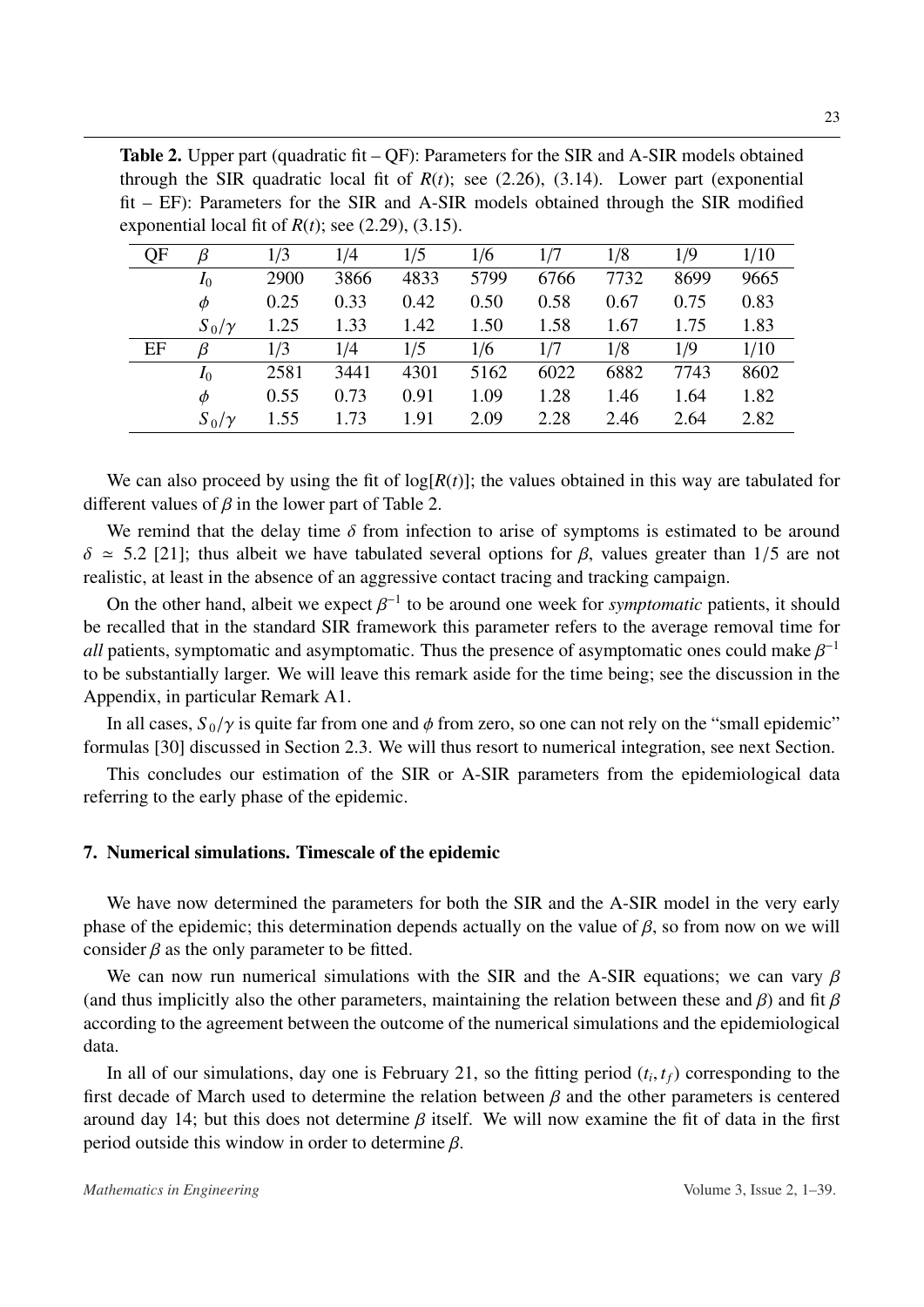#### *7.1. General study*

Note that while the discussion of the previous Section [6](#page-19-0) is complete for what concerns the SIR parameters, in the A-SIR equation we also need to introduce the removal rate for asymptomatic individuals, i.e.,  $\eta$ ; this is related to the time length  $\delta = \eta^{-1}$  of their infective period, which is equal to the incubation time plus the spontaneous healing time<sup>§</sup>. While the former is around  $\delta \approx 5$ , the latter the incubation time plus the spontaneous healing time<sup>[§](#page-23-0)</sup>. While the former is around  $\delta \approx 5$ , the latter is apparently considered to be around 14 days, albeit we know that for bospitalized patients (which generally considered to be around 14 days, albeit we know that for hospitalized patients (which however are by definition symptomatic) this may be longer. Thus, on these medical grounds, we expect  $\eta^{-1}$  to be between 14 and 21 days.

# 7.1.1. Determining  $\beta$

We ran a number of simulations, both for the SIR and the A-SIR dynamics, with varying  $\beta$  and – for the A-SIR model – with varying  $\eta$ ; the parameter  $\beta$  was varied in the range (1/10 – 1/5), while  $\eta$ in the range (1/25, <sup>1</sup>/10).

The best results in terms of agreement with epidemiological data for the period March 1 through March 15 were obtained for

$$
\beta = \frac{1}{7}, \ \eta = \frac{1}{21}.
$$

The plot for these values of the parameters are displayed in Figs[.7](#page-24-0) and [8;](#page-24-1) note that for the SIR case the fit is rather poor.

In fact, it should be stressed that the situation is quite different in the cases of SIR and of A-SIR dynamics. In particular, the SIR dynamics does not fit the data for the week after the fitting window, while the A-SIR dynamics fits these quite well.

We stress that the fit  $\beta \approx 1/7$  is coherent with medical data: In fact, as already recalled, the average delay from infection to the first symptoms is about 5 days, and there should be some further delay for recognizing these symptoms – which in the first phase can be rather trivial, such as cold, cough, or light fever – as due to COVID and leading to hospitalization or anyway to isolation.(this even disregarding the fact that at the peak of the epidemic the medical system was completely overwhelmed in several Departments – especially in Lombardia – and action was delayed.)

Remark 16. A relevant point should be made here. In the first phase of the epidemic, and in particular in the period covered by Figures [7](#page-24-0) and [8,](#page-24-1) the COVID diffusion was essentially limited to Northern Italy, and in particular to the three regions of Lombardia, Veneto and Emilia-Romagna; the total population of Italy is about 60 millions, while that of the three mentioned regions totals about 20 millions. This is why simulations with both  $S_0 = 2 \times 10^7$  and  $S_0 = 6 \times 10^7$  are shown in these Figures. Actually, the comparison with the epidemiological data *in the early stage* should be better done with the simulation with  $S_0 = 2 * 10^7$  (we are giving the other one for the SIR model only to show that even considering the overall population we do not get a reasonable fit). 

<span id="page-23-0"></span><sup>§</sup>More precisely, this would be the time until the viral load becomes too low to infect other individuals. From this point of view, different attitudes exist in different countries, also concerning isolation requirements. E.g., in Italy patients who tested positive but with little or light symptoms and are thus isolated at their home, are required to remain isolated until testing negative in *two* swab tests, while in Germany and other countries, they are automatically authorized to leave home after 14 days.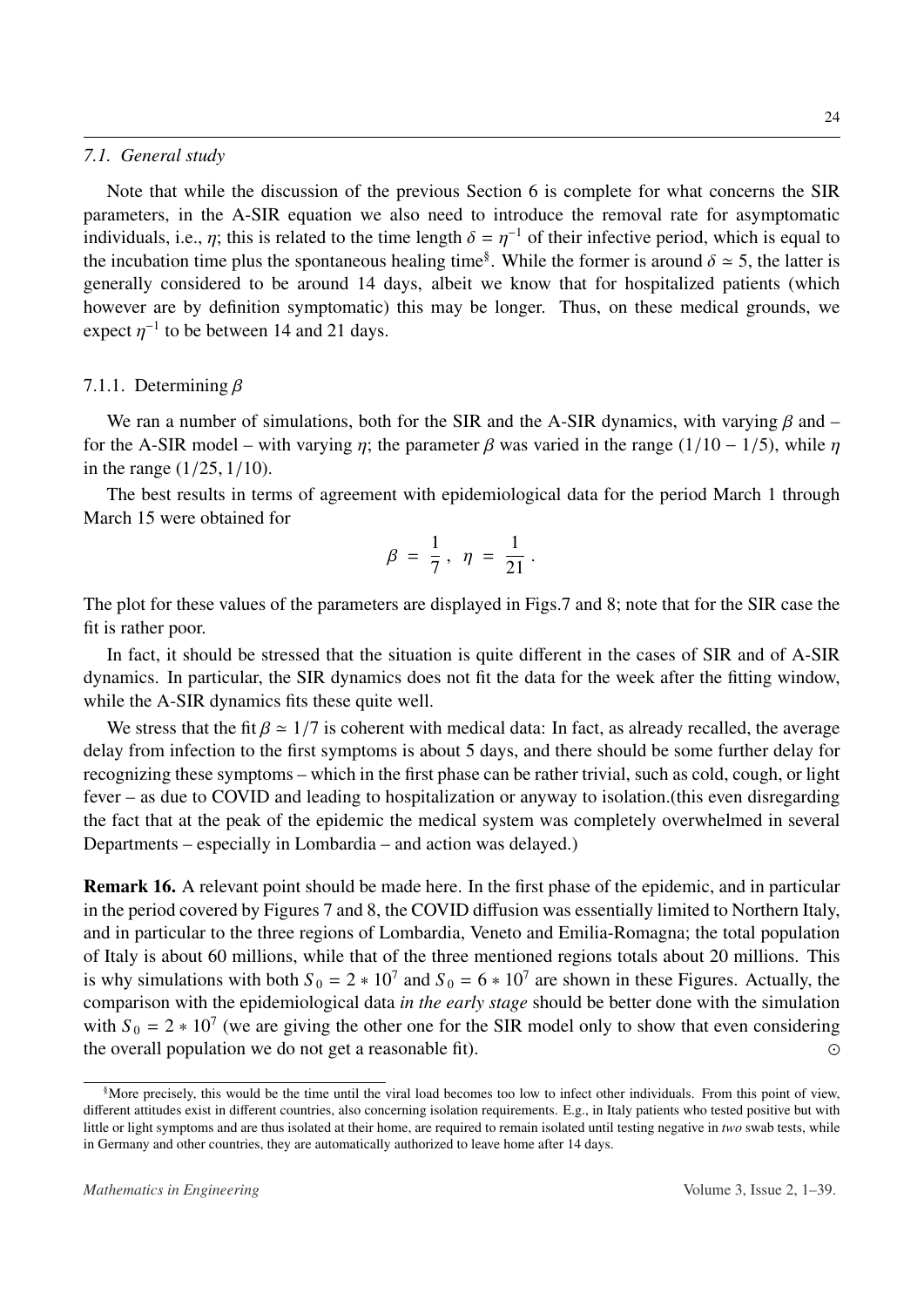<span id="page-24-0"></span>

**Figure 7.** Upper row: numerical solution of the SIR equations for  $\beta = 1/7$  and total population  $S_0 = 2 \times 10^7$  (left) and  $S_0 = 6 \times 10^7$  (right), corresponding to the overall population of the three Northern Italy regions most affected by COVID and to the population of all of Italy respectively, using for the parameters  $I_0$  and  $\gamma$  the fit of Eqs [\(3.14\)](#page-15-2), [\(3.15\)](#page-15-3) on the basis of the data for March 1 through March 10, see Table I. The plots of *I*(*t*) – where *t* is measured in days – are shown for:  $r = 1$  (solid curve),  $r = 0.85$  (dotted curve) and  $r = 0.75$  (dashed curve). Lower row: plot of the data for the COVID epidemics in Italy for March 1 through March 17 (hence outside the fitting region) versus the numerical integration of the SIR model (with  $r = 1$ ). The SIR model is not properly describing the dynamics.

<span id="page-24-1"></span>

**Figure 8.** Numerical solution of the A-SIR equations for  $S_0 = 2 * 10^7$ ,  $\beta = 1/7$ ,  $\eta = 1/21$ ,  $\zeta = 1/10$ , using for the parameters *L*, and  $\alpha$  the fit of Eqs. (3.14), (3.15) on the basis of the  $\xi = 1/10$ , using for the parameters  $I_0$  and  $\gamma$  the fit of Eqs [\(3.14\)](#page-15-2), [\(3.15\)](#page-15-3) on the basis of the data of Table I for the period 1–10 March. Left: plots of  $I(t)$  – where *t* is measured in days – are shown for:  $r = 1$ ,  $r = 0.8$ ,  $r = 0.6$  and  $r = 0.4$  (the curves for higher *r* are those with higher peak). Right: Plot of the data for the COVID epidemics in Italy versus the numerical integration of the A-SIR model (with  $r = 1$ ); plotted data go until March 17.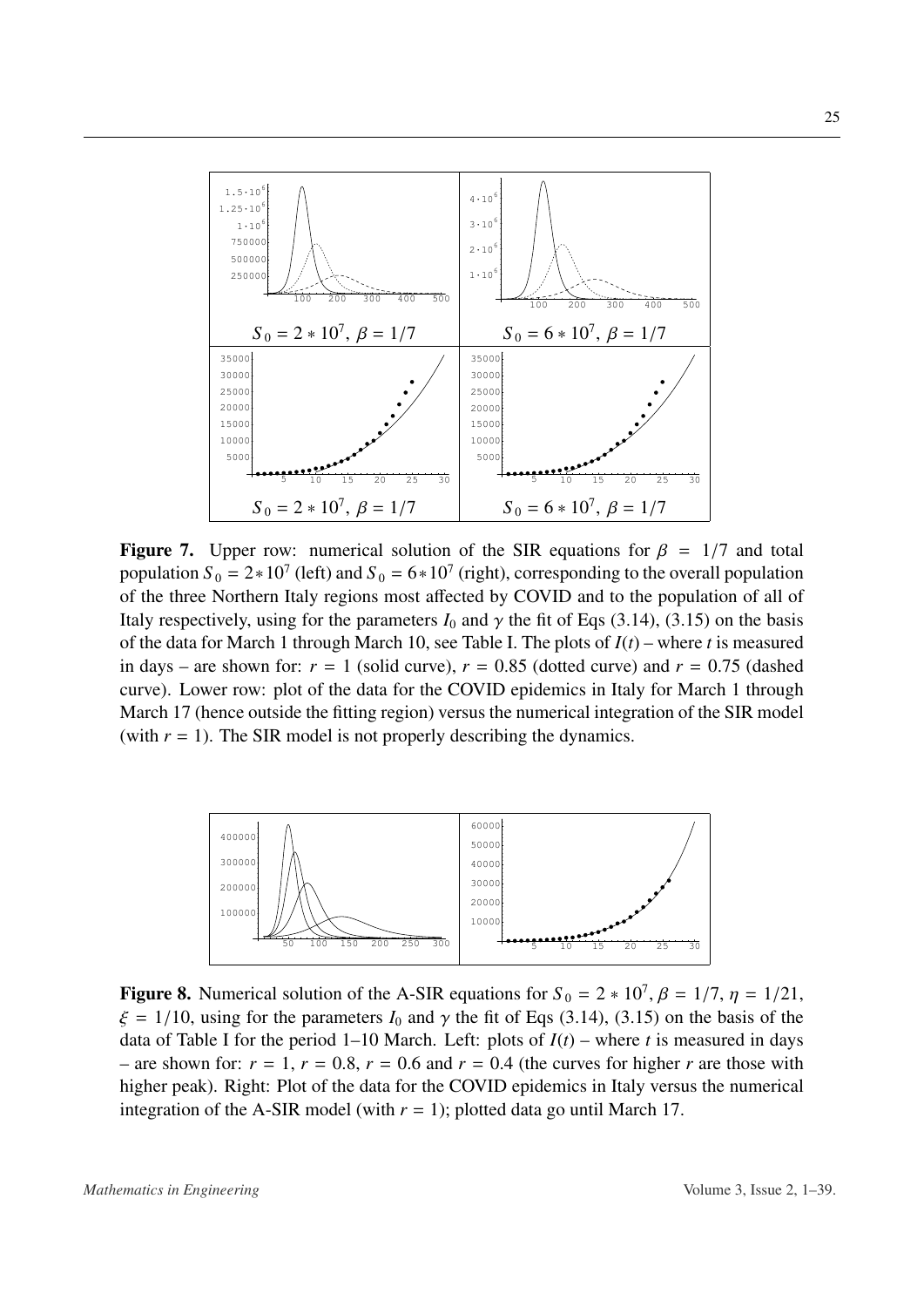#### 7.1.2. Timescale of the epidemic

In Section [4](#page-15-0) above we have discussed the different timescale of an epidemic with given initial time series predicted by the SIR and by the A-SIR models. It is natural to wonder how long the COVID epidemic will last according to these.

This is not a well posed question, because there are restrictive measures being taken (or relaxed at a later stage, when the situation improves) which reduce the contact rate and thus the spread of the epidemic.

So, these simulations can at their best show what would be the behavior (of the system described by the SIR or A-SIR equations, which do not necessarily describe correctly the COVID epidemics) *with constant coefficients*. On the other hand, they can give an idea of what should be expected in case of no action.

More generally, and in line with our general discussion of Sections [4](#page-15-0) and [5,](#page-18-0) they show how the dynamics predicted by the SIR and the A-SIR models with coherent sets of parameters differ from each other in general (albeit using the concrete COVID parameters to fix ideas).

It should be stressed in this context that the containment measures based on *social distancing* do not act on β, but on  $\alpha$ ; albeit in general  $\alpha = \beta/\gamma$ , in studying the effect of restrictive measures it is more convenient to consider the reduction factor *r*. That is, if the fit of the initial phase of the epidemic yields  $\alpha_0 = \beta_0/\gamma_0$  (where  $\gamma_0$  is determined through the formulas of Sections [2.5](#page-9-0) and [3.4\)](#page-14-1), we consider in later phases a contact rate

$$
\alpha = r \, \alpha_0 \,, \quad 0 < r < 1 \,. \tag{7.1}
$$

We will see that after the first set of measures in Italy we got  $r \approx 0.5$  (compared with the initial period of the epidemic [\[48,](#page-36-5) [49\]](#page-36-6)), and after the second set of measures this went to  $r \approx 0.2$ , and to  $r \approx 0.08$  at a still later stage.

Remark 17. It should be noted however that the studies suggesting the presence of a *very* large fraction of undetected infections [\[24\]](#page-35-0) are also implicitly suggesting that the reduction in the epidemic growth could be due not only – or not so much – to the containment measures, but rather to the intrinsic dynamics of the system, and on the rapid depletion of the susceptibles reservoir. This point should be carefully considered. We find that in the case of COVID-19 in Italy our model suggests  $\xi = 0.1$ , and discuss this point in view of that estimate. In order to fully explain the decrease of the contact rate by this mechanism – thus essentially to the often mentioned "herd immunity" – however, one would need  $\xi \approx 0.01$ , which appears to be non realistic (on the other hand, the suggestion  $\xi = 0.02$  [\[25\]](#page-35-1) is still very<br>low but cannot be discarded *anriori*). low but cannot be discarded *apriori*) . 

Remark 18. The effect of different types of measures, let us say those acting on social distance and hence on  $\alpha$  on the one hand, and those acting on early isolation and hence on  $\beta$  (and on  $\eta$  for the A-SIR model) on the other hand, on the epidemic timescale is specially relevant in view of the economic and social costs of a generalized lockdown as the one adopted in many European countries. This is discussed in detail in related publications [\[50–](#page-36-7)[52\]](#page-36-8), both for the SIR and the A-SIR models. 

However, the real concrete interest of this study is in a different point. That is, there is considerable debate on the most appropriate way to use laboratory exams, and in particular if there should be a generalized COVID testing, at least of those having had contacts with known infects, or if only clinically suspect cases should be tested. We are of course aware that the real obstacle to a generalized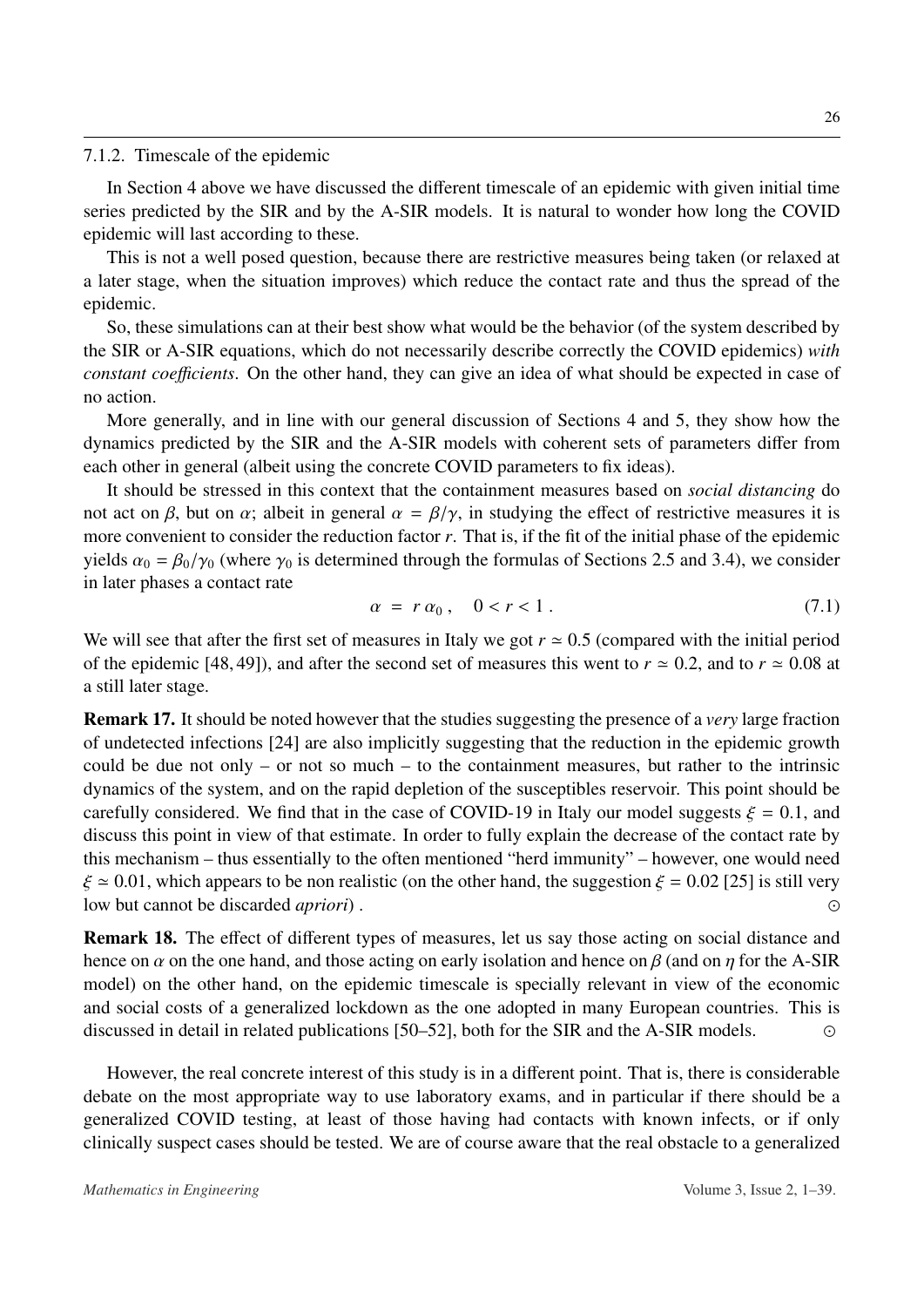testing – which should however be repeated over and over to be sure the individual has not been infected since the last test – is of practical nature, as testing a population of several tens of million people (not to say about China or India) is unfeasible, so that this alternative is a concrete one only in small communities; these could be isolated areas or also e.g., the community of people working in a Hospital. (we recall anyway that when this was conducted in the small community of Vo' Euganeo, the study led to a change in our basic understanding of the COVID spreading [\[20\]](#page-34-4).)

On the other hand, a strategy aiming at generalized testing of those who have been in contact with known infectives is more feasible; actually this strategy was conducted with remarkable success in at least one Italian region, i.e., Veneto.

In any case, we want to study what the impact of reducing  $\tau = \eta^{-1}$ , thus raising  $\eta$ , would be on the relopment of the A-SIR dynamics. This is illustrated in Tables 3 and 4 below. development of the A-SIR dynamics. This is illustrated in Tables [3](#page-28-0) and [4](#page-28-1) below.

# *7.2. More detailed study with selected parameters*

As mentioned above, our numerical simulations suggest that the epidemic in Northern Italy is – or more precisely, was before the restrictive measures of March 8 went into operation – better described, in terms of our model, by the situation with

$$
\beta = 1/7 \,, \ \eta = 1/21 \;; \; \xi = 1/10 \,. \tag{7.2}
$$

We will thus devote further analysis to this setting. (we have also conducted a detailed study of the case  $\xi = 1/7$ , as suggested by Li *et al.* [\[23\]](#page-34-9); but the agreement with epidemiological data is definitely less good than for  $\xi = 1/10$  and hence these simulations will not be shown.)

When discussing if and how we can change these parameters, it is essential to state clearly what the two classes *I* and *J* (and hence also *R* and *U*) represent when we act on the system.

What we mean here is that in the "natural" situations *J* represents the class of asymptomatic *and hence* undetected infectives<sup>[¶](#page-26-0)</sup>; on the other hand, when we start chasing for asymptomatic infectives these two characteristics are *not* equivalent.

Here we will understand that *J* represents *asymptomatic* infectives, detected or undetected as they are.

It should be stressed that – at least in this framework, see below – these parameters cannot be altered: indeed,  $\xi$  depends on the interaction of the virus with human bodies and is thus fixed by Nature, while the removal time  $\beta^{-1} \approx 7$  can hardly be compressed considering that typically the first symptoms arise<br>after 5 days, but these are usually weak and thus receive attention (especially in a difficult situation like after 5 days, but these are usually weak and thus receive attention (especially in a difficult situation like the present one) only after some time.

**Remark 19.** We said above that the parameters  $\beta$  and  $\xi$  can not be altered "in this framework"; this requires a brief explanation. As for  $\xi$  this statement is rather clear<sup>||</sup>, and is connected to considering *J*<br>as the class of asymptomatic infectives, while if they were meant to be the class of registered infectives as the class of asymptomatic infectives, while if they were meant to be the class of registered infectives,  $\xi$  could be altered by a large scale campaign of tests on asymptomatic population. On the other hand,

<span id="page-26-0"></span> $\text{This was in particular true at the beginning of the COVID epidemic in Italy, when the amplitude of the asymptomatic infections was.}$ not realized; in fact,the WHO report on China was not alerting about the relevance of the phenomenon, and this was realized only after the study of the Padua group  $[20]$ . See also  $[1, 4, 8-10, 13]$  $[1, 4, 8-10, 13]$  $[1, 4, 8-10, 13]$  $[1, 4, 8-10, 13]$  $[1, 4, 8-10, 13]$  $[1, 4, 8-10, 13]$  $[1, 4, 8-10, 13]$ 

<span id="page-26-1"></span>If could depend on genetics, and thus differ in different continents, but for a given country it cannot be altered, as far as we know at the moment. Needless to say, if a medical treatment preventing the insurgence of symptom would become available, it would alter  $\xi$  but at the same time it would to a great extent solve the COVID problem.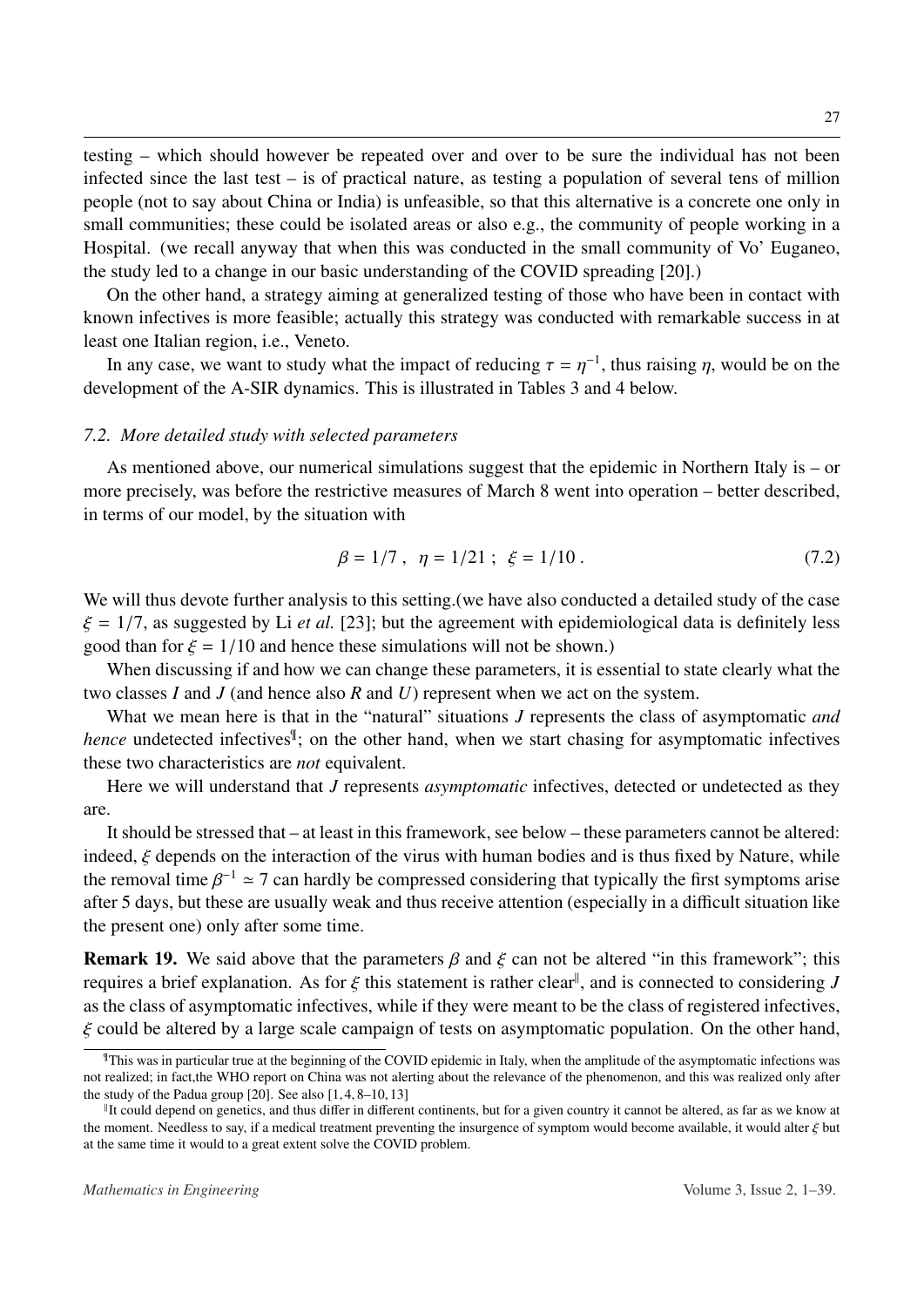for what concerns  $\beta$  the impossibility of compressing the time from infection to isolation is "in this framework" in the sense that in it isolation depends on the display of symptoms (plus some unavoidable reaction delay). The time  $\delta = \beta^{-1}$  could instead be compressed by a campaign of *tracing contacts* of known (symptomatic or asymptomatic) infectives as done in the field at V $\delta$  Eugeneo [20]. These known (symptomatic or asymptomatic) infectives, as done in the field at  $V\delta$  Euganeo [[20\]](#page-34-4). These points will not be discussed here, but will be considered in a related paper [\[47\]](#page-36-3). 

On the other hand, it is conceivable that  $\tau = \eta^{-1}$  could somehow be compressed if a general<br>equipment was conducted. At the same time, the contact rate  $\alpha$  can be reduced by a more or less screening was conducted. At the same time, the contact rate  $\alpha$  can be reduced by a more or less rigorous lockdown; in our discussion, this reduction is encoded in the reduction parameter *r*, which yields the ratio of the achieved contact rate over the "natural" one – i.e., the one measured at the beginning of the epidemic.

We have thus ran several numerical simulations for these values of  $\beta$  and  $\xi$ , both for a total population of  $N = 2 * 10<sup>7</sup>$  (the total population of the initially most affected regions) and for  $N = 6 * 10^7$  (the total population of Italy).

These give of course very similar results – if referred to the total population – as our estimates for the parameters, and in particular for the one leading the dynamics, i.e.,  $\gamma$ , depend themselves on  $S_0$ .

Moreover, the questions discussed in this subsection do not concern the early phase of the epidemics (which was then limited to Northern Italy), but its future development. We will thus present the results directly for the case  $N = S_0 = 6 * 10^7$ .

We have investigated two questions:

- (A) How a reduction in the removal time for asymptomatic infectives, i.e., in  $\tau = \eta^{-1}$ , would affect –<br>according to the A-SIR model the dynamics and the basic epidemiological outcomes of it in the according to the A-SIR model – the dynamics and the basic epidemiological outcomes of it in the regime where the epidemic is taking place;
- (B) In the case *r* is small enough to make the population below the epidemic threshold, what are the basic epidemiological outcomes predicted by the model, again depending on various parameters including η.

The results of these numerical investigations are summarized in Tables [3](#page-28-0) and [4](#page-28-1) respectively. We have also studied, for comparison, question (B) in the framework of the standard SIR model (question (A) can not be set in this framework). The outcomes of this study are summarized in Table [5.](#page-28-2)

These Tables show that a reduction of  $\tau = \eta^{-1}$  can have a significant impact – more or less relevant<br>panding on the r parameter, in the main epidemiological parameters, such as the infection pack, the depending on the *r* parameter – in the main epidemiological parameters, such as the infection peak, the epidemic time-span, and the fraction of the population which goes through infection with or without symptoms. (These results should be seen as preliminary, see the companion paper [\[47\]](#page-36-3) for a more detailed study.)

The point we want to stress here is that even in this concrete case *the predictions of the A-SIR model*, taking into account the presence of a large set of asymptomatic infectives, *di*ff*er from those of the standard SIR model*; this difference is in some cases quite significant.

Remark 20. As mentioned above, these results are *not* a forecast of the development of the COVID epidemics, as they are obtained under the hypothesis of constant parameters, while political action will drive modification of the effective parameters in one way or the other.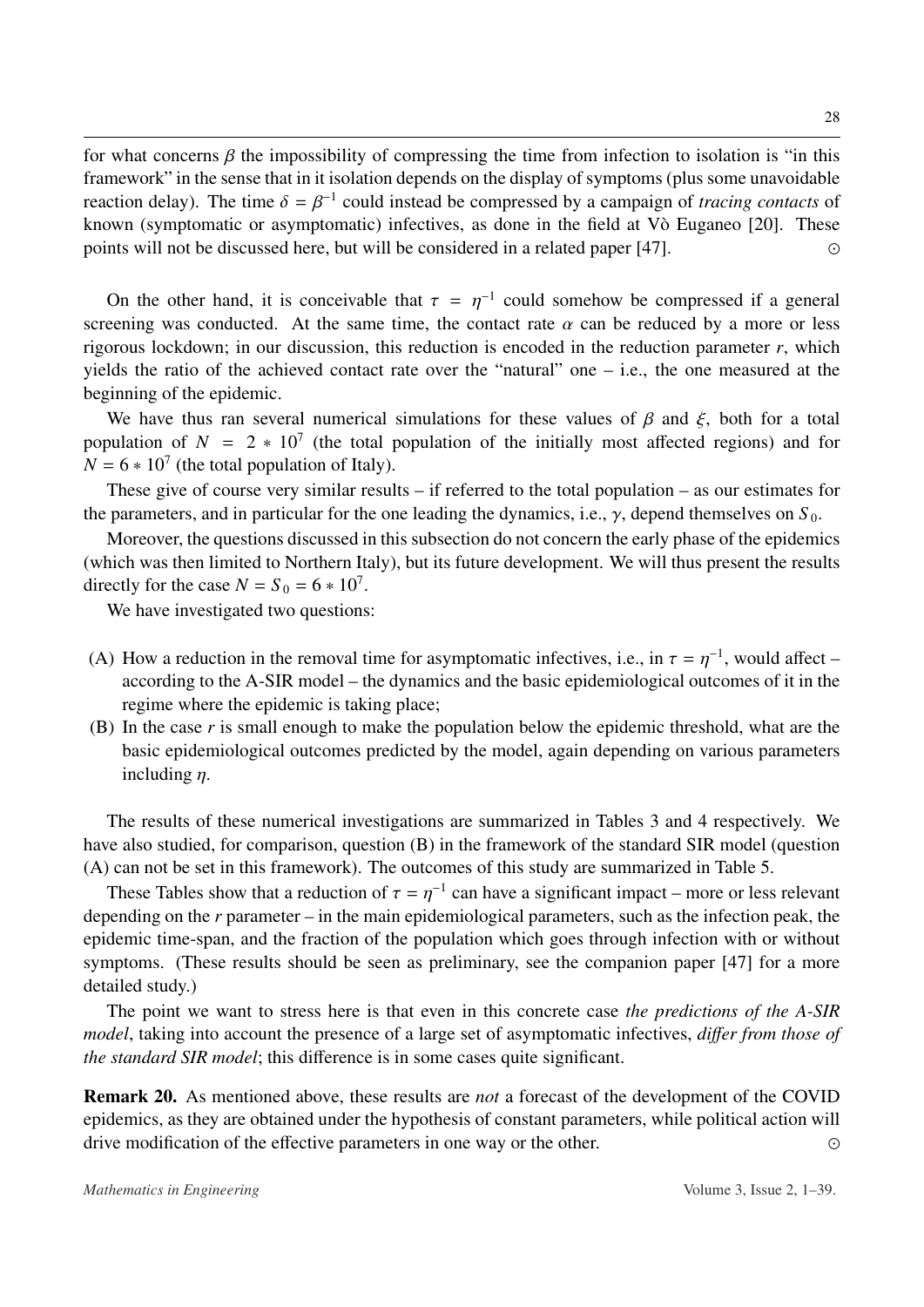<span id="page-28-0"></span>**Table 3.** Simulations for the A-SIR model on a population of  $S_0 = 6 * 10^7$ , with  $\beta = 1/7$ <br>and for the fitted initial conditions discussed in Section 6.2, for  $\xi = 1/10$  and  $n = 1/21$  for and for the fitted initial conditions discussed in Section [6.2,](#page-21-1) for  $\xi = 1/10$  and  $\eta = 1/21$ , for various values of the reduction factor *r*. We report the maximum of the (registered) infectives *I*∗, the time *t*<sup>∗</sup> at which this maximum is reached, and the fraction of the initial population which passed through the infection being registered ( $R_\infty/S_0$ ) or unknowingly ( $U_\infty/S_0$ ); the remaining fraction of population  $S_{\infty}/S_0$  remains not covered by immunity.

|              |     | $I_{*}$        | $t_{*}$ | $R_{\infty}/S_0$ | $U_{\infty}/S_0$ | $S_{\infty}/S_0$ |
|--------------|-----|----------------|---------|------------------|------------------|------------------|
| $\xi = 1/10$ | 1.0 | $1.3 * 10^{6}$ | 57      | 0.10             | 0.89             | 0.01             |
| $n = 1/21$   | 0.8 | $1.0 * 10^6$   | 70      | 0.10             | 0.87             | 0.03             |
|              | 0.6 | $6.5 * 10^5$   | 95      | 0.09             | 0.82             | 0.09             |
|              | 0.4 | $2.5 * 10^5$   | 167     | 0.07             | 0.65             | 0.28             |
|              |     |                |         |                  |                  |                  |

<span id="page-28-1"></span>**Table 4.** Simulations for the A-SIR model on a population of  $S_0 = 6 * 10^7$ , with  $\beta = 1/7$ <br>and for the fitted initial conditions discussed in Section 6.2, for  $\xi = 1/10$  and  $n = 1/21$ . and for the fitted initial conditions discussed in Section [6.2,](#page-21-1) for  $\xi = 1/10$  and  $\eta = 1/21$ , for various values of the reduction factor *r* such that the population is below the epidemic threshold. We report the time  $t_e$  at which there are less than 100 known infectives, and the fraction of the initial population which passed through the infection being registered ( $R_\infty/S_0$ ) or unknowingly  $(U_{\infty}/S_0)$ .

|               |      | $t_e$ | $R_{\infty}/S_0$ | $U_{\infty}/S_0$ |
|---------------|------|-------|------------------|------------------|
| $\xi = 1/10$  | 0.2  | 539   | $1.02 * 10^{-4}$ | $9.17 * 10^{-3}$ |
| $\eta = 1/21$ | 0.1  | 107   | $2.67 * 10^{-4}$ | $2.40 * 10^{-3}$ |
|               | 0.05 | 66    | $2.09 * 10^{-4}$ | $1.88 * 10^{-3}$ |
|               | 0.02 | 50    | $1.88 * 10^{-4}$ | $1.69 * 10^{-3}$ |
|               | 0.01 | 46    | $1.82 * 10^{-4}$ | $1.64 * 10^{-3}$ |

<span id="page-28-2"></span>**Table 5.** Simulations for the standard SIR model on a population of  $S_0 = 6 * 10^7$ , with  $\beta = 1/7$  (left hand side) and – for comparison – also for  $\beta = 1/5$  (right hand side), and for the fitted initial conditions discussed in Section [6.2,](#page-21-1) for various values of the reduction factor *r* such that the population is below the epidemic threshold. We report the time  $t_e$  at which there are less than 100 known infectives, and the fraction of the initial population which passed through the infection  $(R_{\infty}/S_0)$ .

| $t_e$ | $R_{\infty}/S_0$ |      | $t_e$ | $R_{\infty}/S_0$ |
|-------|------------------|------|-------|------------------|
| 57    | $2.29 * 10^{-4}$ | 0.20 | 41    | $1.77 * 10^{-4}$ |
| 49    | $1.98 * 10^{-4}$ | 0.10 | 37    | $1.58 * 10^{-4}$ |
| 46    | $1.87 * 10^{-4}$ | 0.05 | 35    | $1.51 * 10^{-4}$ |
| 44    | $1.81 * 10^{-4}$ | 0.02 | 34    | $1.47 * 10^{-4}$ |
| 44    | $1.79 * 10^{-4}$ | 0.01 | 34    | $1.46 * 10^{-4}$ |
|       |                  |      |       |                  |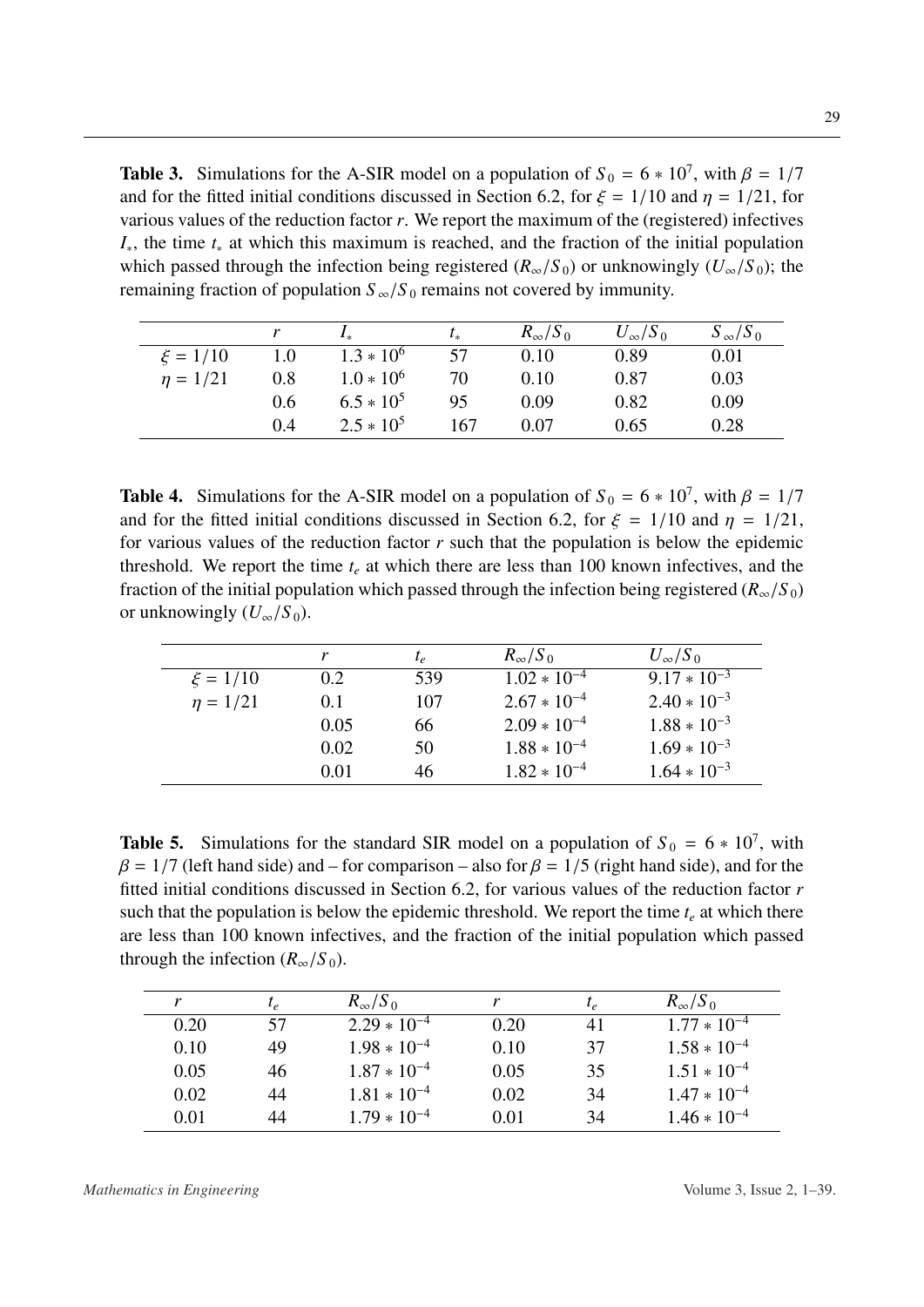#### <span id="page-29-0"></span>8. COVID-19 in Italy and mitigation measures

Our study in the previous Sections went until March 17 (see Figures [7](#page-24-0) and [8\)](#page-24-1); this is the time interval in which it makes sense to consider *constant* parameters, as the first set of governmental measures did not show its effect yet, and we got a good fit of epidemiological data by our A-SIR model.

#### *8.1. Mitigation measures and reduction factors*

After (or shortly before) this date, the first set of restrictive measures, taken on March 8 and gradually enforced, should have shown their effect; thus – in terms of the model – the parameter  $\alpha = \alpha_0$  changed to a different value  $\alpha = \alpha_1 = r_1 \alpha_0$ . Similarly, more restrictive measures took effect on March 23 (this time in a sharper way), and this should have shown their effect about one week later, thus changing again the parameter  $\alpha$ , say taking it to be  $\alpha = \alpha_2 = r_2 \alpha_0$ . It should be mentioned that albeit no official change took place, it was generally remarked that a different attitude in enforcing the measures appeared after Easter (April 11); at about the same time individual protective device became easily available. These changes are somehow reflected in our fitting, see below, by the introduction of a different reduction parameter  $r_3$  after April 25.

Thus in considering if our model can describe the actual development of the epidemic in Italy, one should take into account these changes of parameters, i.e., fit also the constants  $r_1$ ,  $r_2$  and  $r_3$  introduced above. It should be stressed that we do not have an analytical formula involving some parameters which can then be fitted against experimental data; we are instead studying numerical solution of the A-SIR dynamical system [\(3.1\)](#page-12-0) and checking how this fits the data. On the other hand, we are assuming that nothing changes for the  $\beta$ ,  $\eta$  and  $\xi$  parameters.

Data until May 15 are given in Table [1.](#page-20-0) We found a good agreement keeping the value  $\xi = 1/10$ , and setting

$$
r_1 = 0.50, r_2 = 0.20, r_3 = 0.08.
$$
\n(8.1)

In other words, we have set (recall time is measured in days, day 1 being February 21)

<span id="page-29-1"></span>
$$
\alpha = \alpha(t) = \begin{cases} 1.00 * \alpha_0 & t \le 25, \\ 0.50 * \alpha_0 & 25 < t \le 35, \\ 0.20 * \alpha_0 & 35 < t \le 63, \\ 0.08 * \alpha_0 & 63 < t. \end{cases}
$$
(8.2)

**Remark 21.** Not that here we are considering the full Italian population, i.e.,  $S_0 = 6 * 10^7$ ; this introduces a factor 3 compared with the setting used in Sections [6](#page-19-0) and [7](#page-22-0) to fit  $\alpha_0$  on the basis of the early data which concerned essentially three regions with a total population of about  $2 * 10^7$ ; we have correspondingly to divide the  $\alpha_0$  determined in there by a factor three, thus getting the value

$$
\alpha_0 = 3.77 \times 10^{-9} \tag{8.3}
$$

this is to be used in  $(8.2)$  above.

Proceeding in this way, we obtain the curve plotted in Figure [9](#page-30-0) against the epidemiological data; this curve shows a good agreement with the data. See also Figure [10](#page-30-1) for a different representation in terms of the infectives *I*(*t*) (in one of the panels we have adopted a smoothing procedure consisting in mobile average over five days).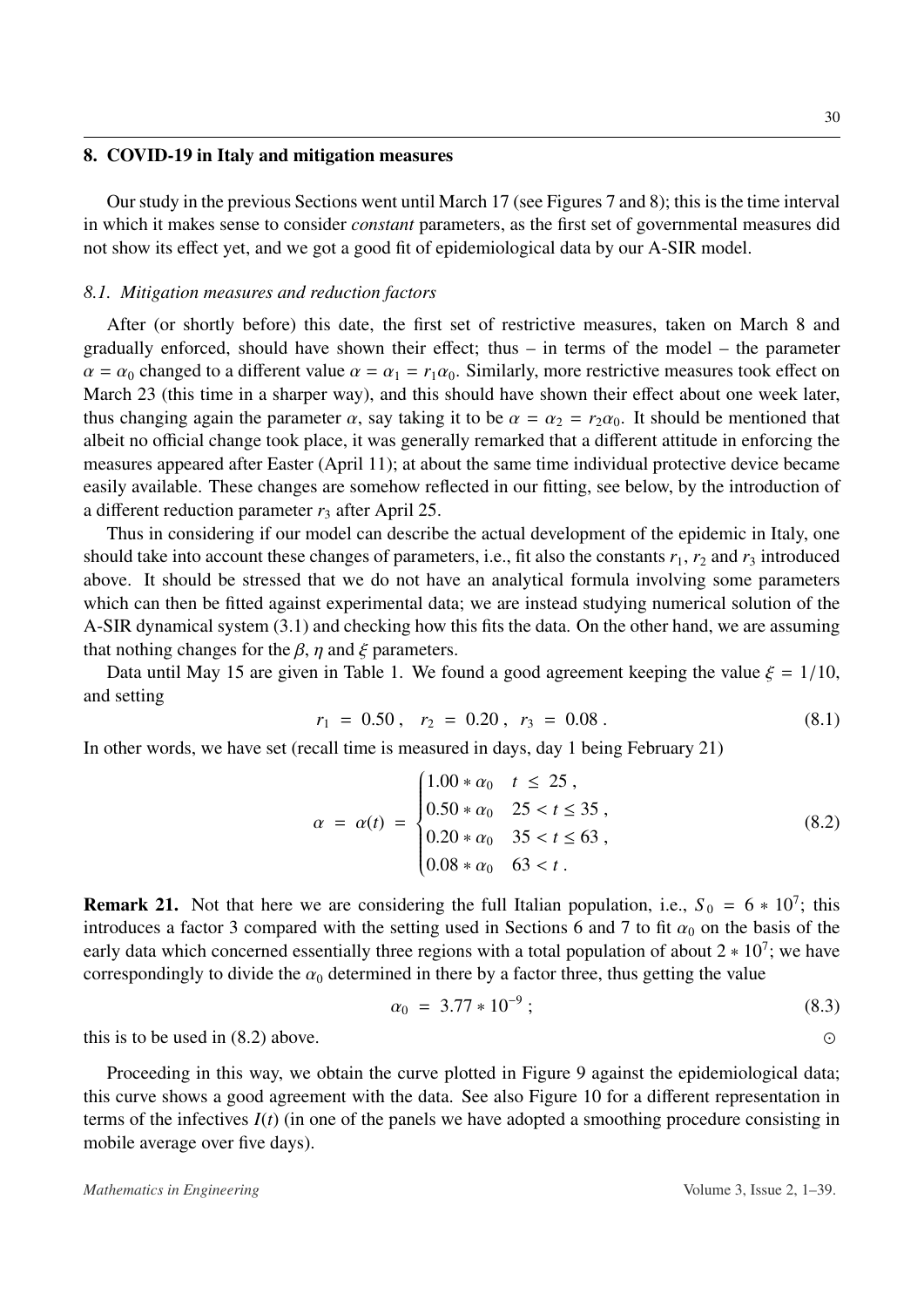<span id="page-30-0"></span>

<span id="page-30-1"></span>Figure 9. Solution of the A-SIR equation, taking into account the changes in the contact rate  $\alpha$  determined by governmental measures, against epidemiological data for Italy. See text.



**Figure 10.** Data for  $I(t)$  as obtained from the model equation, i.e., as  $\beta I(t) = R'(t)$ , against data for the  $R(t)$  increment over one day. Left: raw data: Right: data smoothed by averaging data for the  $R(t)$  increment over one day. Left: raw data; Right: data smoothed by averaging over five days, centered at plotted day. We are actually plotting daily increments of *R*, i.e., the A-SIR estimate for β*I*(*t*).

### *8.2. COVID-19, Italy, and mitigation measures: A brief discussion*

We give here a brief discussion of several aspects of the application of our theory to the specific situation of the COVID-19 epidemics in Italy, and of the results obtained above. This also involve non-mathematical matters. Moreover, the points touched upon here are not applying to the general theory, so we have preferred to keep this discussion separate from the short general one given in the next Section [9.](#page-32-0)

First of all, we note that the model allows to give an estimate also for the lockdown duration (assuming no further measures or relaxation of measures is adopted in the meanwhile, which is of course improbable in practical terms). E.g., if the lockdown should go on until the level of registered infectives present when the first measures were adopted on day 17, i.e.,  $I(t) \approx 7,000$ , then according to the model and disregarding the third reduction, it should have gone on until day 129, i.e., the end of June. Taking into account also the third reduction in  $\alpha$ , it should have gone until day 79, so May 19, in quite good agreement with the actual choice of the Italian Government to reduce limitations starting on May 18. We stress that according to our model and more generally to SIR-type models, a strategy based also on *tracing contacts* and *early detection* is much more effective (also in stopping the epidemic, as shown in the field by the Padua team [\[20\]](#page-34-4), besides in keeping restrictions within an affordable time), as discussed in a companion paper [\[47\]](#page-36-3); see also [\[50](#page-36-7)[–52\]](#page-36-8).

Estimating the number of asymptomatic infectives is of course relevant in choosing measures to counteract the COVID-19 epidemics; as far as we know this is the first estimate based on a theoretical model and not just on statistical considerations. It follows from our model that the fraction *x* of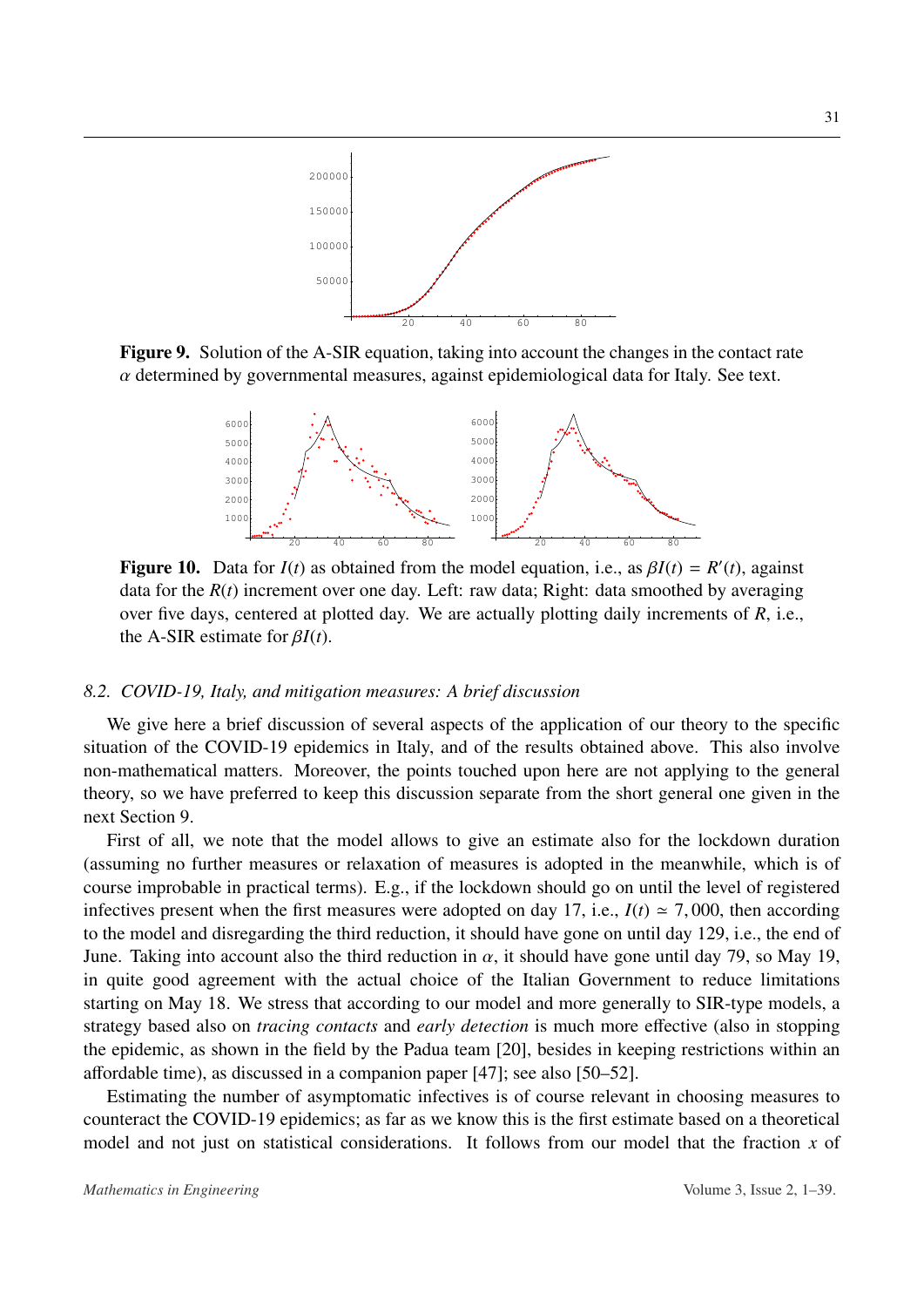<span id="page-31-0"></span>symptomatic infectives – and the fraction  $y = 1 - x$  of asymptomatic ones – are *dynamical* variables, and change with time depending on other features of the system, in particular its total population. Thus a purely statistical evaluation appears to be *necessarily misleading*. See also Figure [11](#page-31-0) in this regard.



Figure 11. The balance between symptomatic and asymptomatic infectives. Left: the ratio  $J(t)/I(t)$  (solid) and  $I(t)$  (dashed, different scale) on the numerical solution to A-SIR equations. Right: the ratio  $x(t) = I(t)/[I(t) + J(t)]$  (solid) and  $I(t)$  (dashed, different scale) on the numerical solution to A-SIR equations.

The previous observation is specially significant when we look at the tail of the epidemic. In fact, while in this limit the ratio of removed infectives  $U(t)/R(t)$  goes to the natural limit  $(1 - \xi)/\xi$ , the ratio of *active* infectives  $J(t)/I(t)$  goes to a much larger number, see Figure [11.](#page-31-0) This means that when restrictions are removed, it is absolutely essential to be able to track asymptomatic infectives, to avoid these can spark new fires of infection.

It should also be mentioned that our analysis suggests that the restrictive measures adopted in Italy were quite successful in reducing the contact rate  $\alpha$ . This is in a way surprising, given their mild nature if compared to those adopted in China. A couple of facts should be recalled in this respect: (*a*) on the one hand a large part (possibly larger than in other European countries with a similar demographic profile) of infections and casualties is related to hospitals or senior citizens residences, so that once these were put under control the transmission rate was substantially lowered; the latter are much more common in the Northern regions; (b) a reduction on  $\alpha$  has an impact on the (only) quadratic term in the SIR or A-SIR equations; thus a reduction in mobility by a factor  $\mu$  could result in a reduction by a factor  $\mu^2$  for the contact rate  $\alpha^{**}$ factor  $\mu^2$  for the contact rate  $\alpha$ .<br>Finally, we note that while [∗∗](#page-31-1) 

Finally, we note that while the first two steps in the  $\alpha$  reduction are temporally correlated to the restrictive measures adopted by the Government and are thus thought to be due to these, the third step cannot be explained in such a way; several tentative explanations can be put forward (but with available data not scientifically tested) for this. These include relaxation of "stay at home" campaign (home is second only to senior citizens residence for frequency of contagion), availability and thus generalized use of individual protection device, increased solar UV radiation, and reduction of ambient viral load [\[54\]](#page-36-9). No final word on this matter can of course be said in terms of mathematical models alone.

<span id="page-31-1"></span><sup>∗∗</sup>In this respect, it should be mentioned that Google has provided data analyzing the reduction of mobility in different contexts for different countries [\[53\]](#page-36-10). These are difficult to compare across countries, as the restrictions have not been the same in different countries; there is however a homogeneous sector, as in all countries the access to food and medicine shops remained unrestricted. In these sector, according to the Google data for March, Italy is – among the large European countries severely affected by COVID – the one where the reduction in this sector was more marked. We have indeed -85% for Italy, -76% for Spain, -62% for France, -51% for Germany, - 46% for Great Britain. Thus the reduction of  $\alpha$  could be not only, or not so much, due to the governmental measures, but to the more prudent attitude of citizens.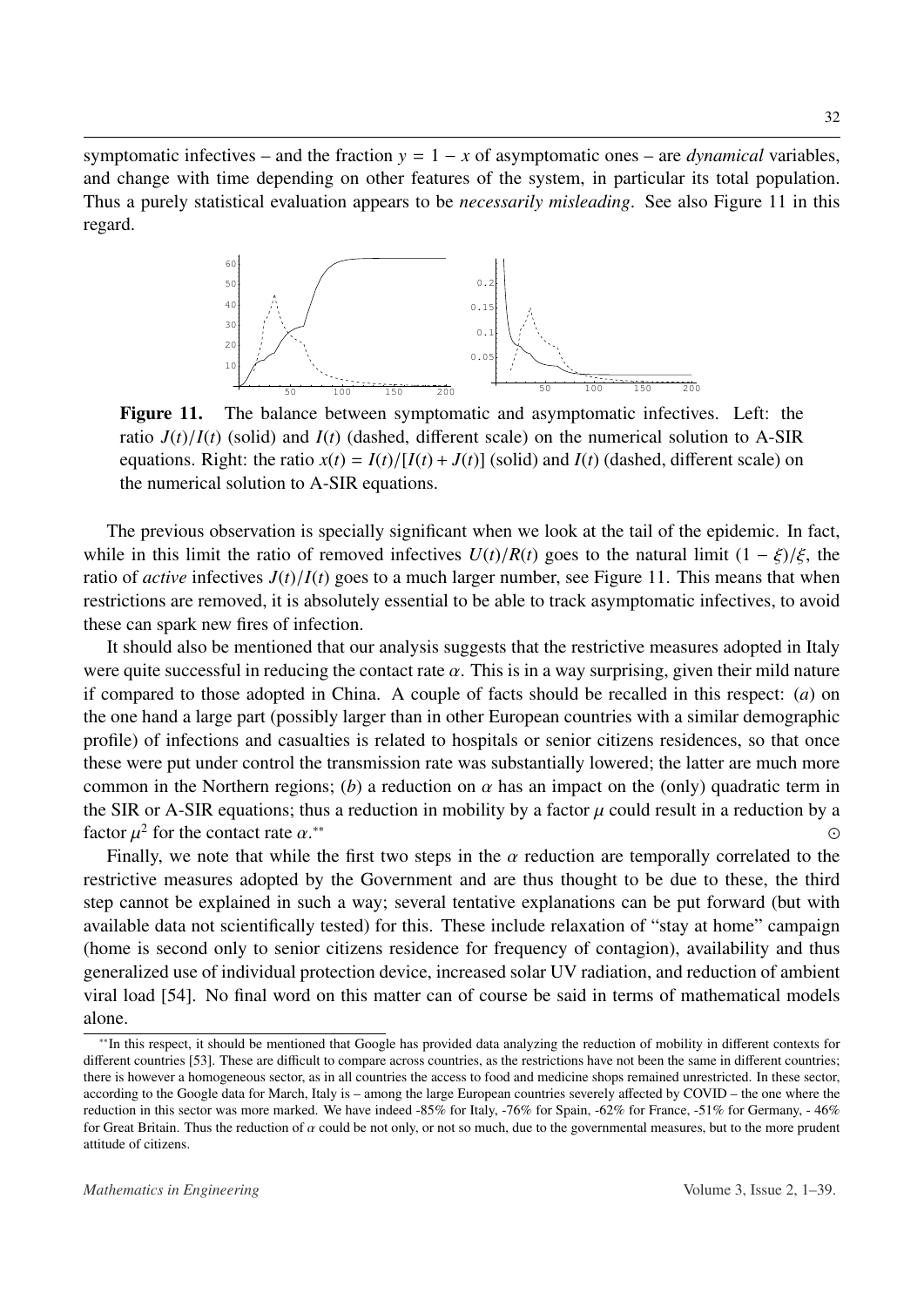# <span id="page-32-0"></span>9. Conclusions

Motivated by the peculiar features of the COVID epidemics, we have considered a SIR-type model, called A-SIR model, taking into account the presence of a large set of *asymptomatic infectives*.

We have shown that the dynamics of the SIR and the A-SIR models, for parameters fitted from the *same set of data* available in the early phase of an epidemic, differ significantly; this is not surprising, but is in itself a significant conclusion when we have to deal with a concrete epidemics with this characteristic. This is our first result.

We have analyzed the available data for the COVID-19 epidemics in Northern Italy in terms of the SIR and of the A-SIR models; in particular we have fitted the model parameters based on the period 1–10 March, and considered how these models with such parameters are performing in predicting the evolution for the subsequent week, 11–17 March. As shown by Figure [7](#page-24-0) on the one hand, and by Figure [8](#page-24-1) on the other hand, it appears that the A-SIR model is much better in predicting such (admittedly short time) evolution. In particular, this is the case with the estimate  $\xi = 1/10$  for the ratio of clearly symptomatic versus total infections (this is slightly smaller that the Li *et al.* [\[23\]](#page-34-9) estimate  $\xi = 1/7$ ); and with the reasonable estimates  $\beta^{-1} = 7$  days for the time from infection to isolation for symptomatic infectives and  $n^{-1} = 21$  for the time from infection to begling of asymptomatic infectives infectives, and  $\eta^{-1} = 21$  for the time from infection to healing of asymptomatic infectives.<br>We have studied in more detail the associate heat fits the original solar letter surface

We have studied in more detail the case which best fits the epidemiological data outside the period used to fix the model parameters. This study was conducted in two directions.

(A) On the one hand, we have considered what would be the effect of a reduction of the time spent by asymptomatic being infective and non-isolated. In this framework, two cases are possible: either the restrictive measures are only mitigating the epidemic, or they are capable of stopping it by raising the epidemic threshold above the population level. In the first case, a reduction of  $\eta^{-1}$  from 21 to 14 days<br>produce a substantial lowering of the epidemic peak and also substantially postpones its occurrence: produce a substantial lowering of the epidemic peak and also substantially postpones its occurrence; in the second case, the effect of such a reduction may be quite relevant if the population remains just under the threshold (see the case with  $r = 0.2$  in Tables [4\)](#page-28-1), or not so relevant if the reduction of the contact rate is taking the epidemic threshold well above the population level (see the cases with lower *r* in Table [4\)](#page-28-1).

In all cases, *there is a marked di*ff*erence with the behavior of a standard SIR model with equivalent parameters*.

(B) On the other hand, we have then considered how our model can describe the COVID-19 epidemic dynamic in Italy outside the time window used to fit the parameters. In this context, restrictive measures adopted in different stages have reduced the epidemic development, hence also altered the parameters  $-$  in particular, as the measures were essentially based on *social distancing*, the contact rate  $\alpha$ . We have seen that assuming the measures showed their effect after one week (in line with our estimate  $\beta^{-1} \approx 7$ )<br>there is an estimate of their effect on the contact rate  $\alpha$  which produces a good garagement hatwas the there is an estimate of their effect on the contact rate α which produces *a good agreement between the model and the data*.

This agreement depends on the chosen value for  $\zeta$ , i.e., the ratio between symptomatic infections and total infections, and is quite good for  $\xi \approx 1/10$  (confirming the early estimate by Vallance and Whitty [\[22\]](#page-34-8)). It was stressed that this estimate of  $\zeta$  is not of statistical nature, but follows instead from a theoretical model; this is specially relevant in that the same model shows that albeit the probability of symptomatic infection  $\xi$  is a constant, the different times for which symptomatic and asymptomatic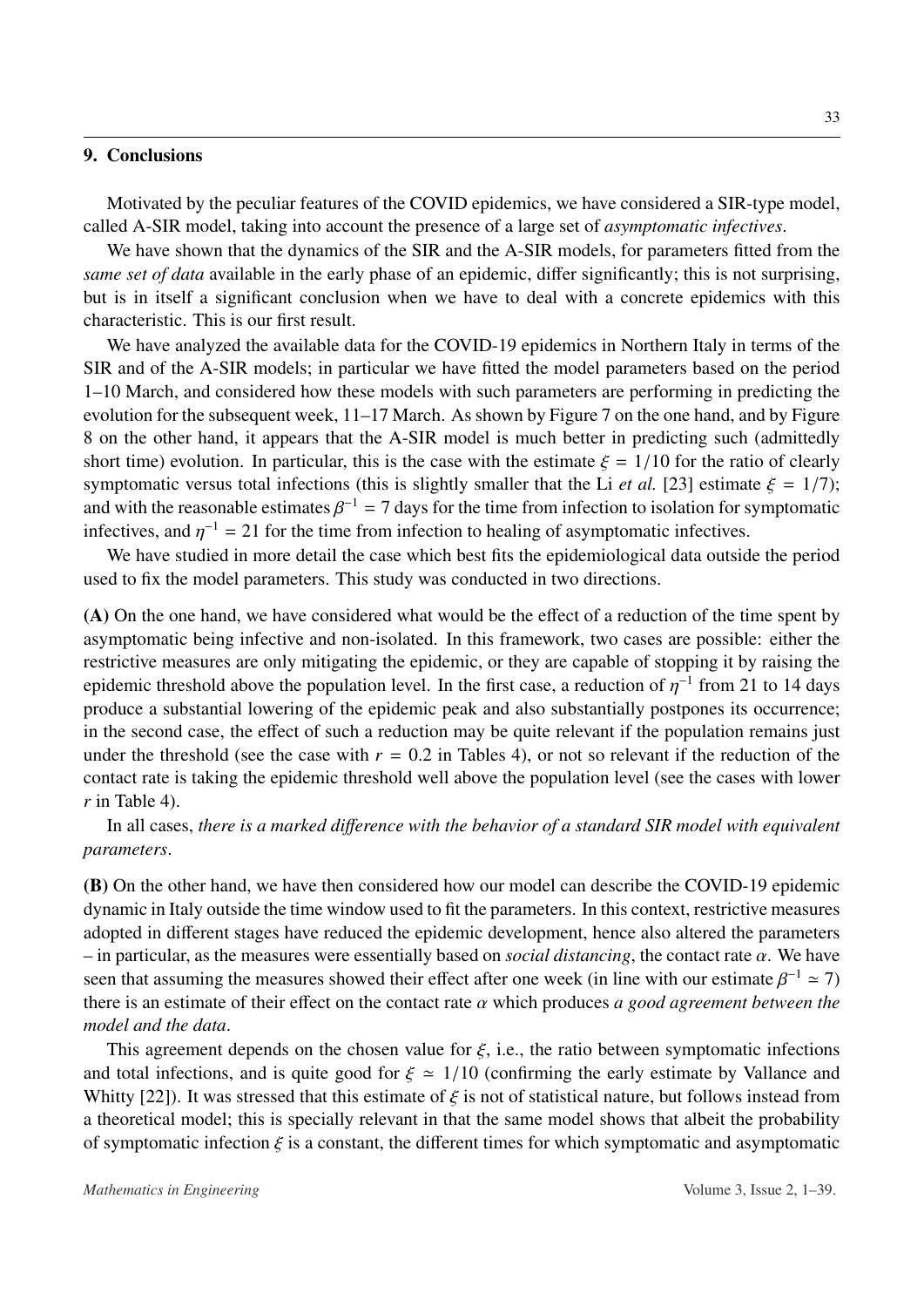infectives do take part in the epidemic dynamic makes that the fraction *x* of symptomatic over total infectives is a dynamical variable, and changes – even substantially – with time.<sup>[††](#page-33-2)</sup>

We trust that our work shows convincingly the need to take into account the presence of asymptomatic infectives – and the longer time they spend before going out of the infective dynamics – when they are a substantial number; see also the Appendix and [\[55\]](#page-36-11).

The ongoing COVID-19 epidemic taught us that there can be relevant epidemics with a large number of asymptomatic infectives; more detailed models can surely be cast, but the very simple model presented here is already sufficient to show that the standard SIR model is not a good guide in this case, as it leads to overestimate certain very relevant parameters and underestimate others.

A more detailed study of how different strategies to mitigate the epidemic may affect the A-SIR dynamics is presented in a related paper [\[47\]](#page-36-3); see also [\[51,](#page-36-12) [52\]](#page-36-8).

#### Acknowledgements

I thank L. Peliti (SMRI), M. Cadoni (Cagliari) and E. Franco (Roma) for useful discussions. The paper was prepared over a (locked-in) stay at SMRI. The author is also a member of GNFM-INdAM.

# Conflict of interest

The author declares no conflict of interest.

# References

- <span id="page-33-0"></span>1. Gandhi M, Yokoe DS, Havlir DV (2020) Asymptomatic transmission, the Achilles' Heel of current strategies to control Covid-19. *N Engl J Med* 382: 1–3.
- 2. Arons MM, Hatfield KM, Reddy SC, et al. (2020) Presymptomatic SARS-CoV-2 infections and transmission in a skilled nursing facility. *N Engl J Med* 382: 1–10.
- 3. Bai Y, Yao L, Wei T, et al. (2020) Presumed asymptomatic carrier transmission of COVID-19. *JAMA* 323: 1406–1407.
- <span id="page-33-1"></span>4. Mason H (2020) Pre- and asymptomatic individuals contribute up to 80% of COVID-19 transmission. *Univadis Medical News*.
- 5. Furukawa NW, Brooks JT, Sobel J (2020) Evidence supporting transmission of severe acute respiratory syndrome coronavirus 2 while presymptomatic or asymptomatic. *DOI: 10.3201*/*eid2607.201595*.
- 6. Li Q, Guan XH, Wu P, et al. (2020) Early transmission dynamics in Wuhan, China, of novel coronavirus-infected pneumonia. *N Engl J Med* 382: 1–9.
- 7. Yu X, Yang R (2020) COVID-19 transmission through asymptomatic carriers is a challenge to containment. *Influenza Other Respir Viruses* 2020: 1–2.

<span id="page-33-2"></span><sup>††</sup>In this respect, it should be mentioned that recently several Groups have suggested the fraction of detected infectives could be, for COVID, even smaller [\[24,](#page-35-0)[25\]](#page-35-1); this would by all means make even greater the differences between the dynamic predictions by a standard SIR model or by a model, like the simple A-SIR model we propose here, taking into account the peculiar feature of the presence of a large class of asymptomatic infectives.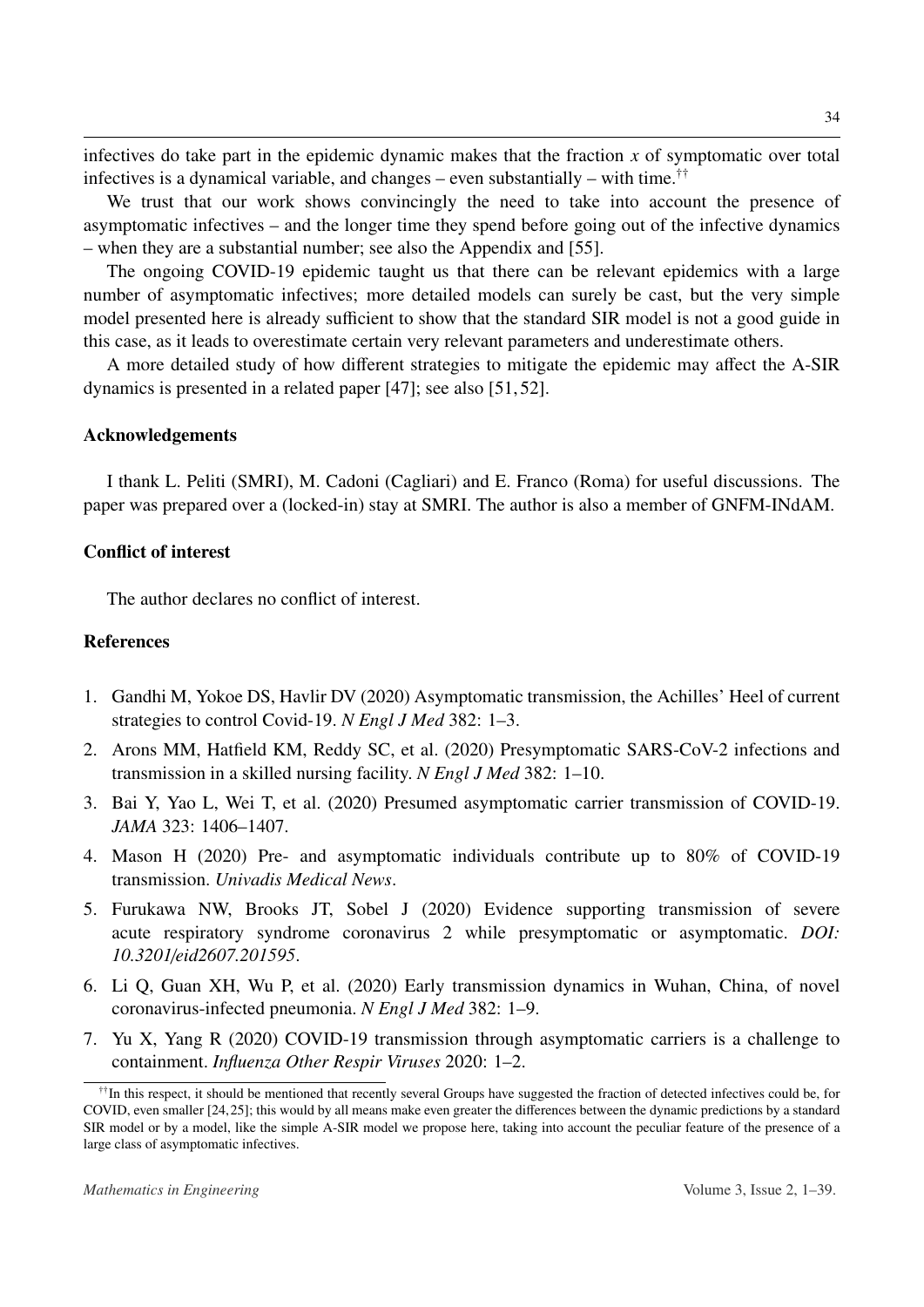- <span id="page-34-10"></span>8. Park SW, Cornforth DM, Dushoff J, et al. (2020) The time scale of asymptomatic transmission affects estimates of epidemic potential in the COVID-19 outbreak. *DOI: https:*//*doi.org*/*10.1101*/*2020.03.09.20033514*.
- 9. Yang Y, Liu YR, Luo FM, et al. (2020) COVID-19 Asymptomatic infection estimation. *DOI: https:*//*doi.org*/*10.1101*/*2020.04.19.20068072*.
- <span id="page-34-11"></span>10. Day M (2020) Covid-19: Four fifths of cases are asymptomatic, China figures indicate. *BMJ* 369: m1375.
- 11. Treibel TA, Manisty C, Burton M, et al. (2020) COVID-19: PCR screening of asymptomatic healthcare workers at London hospital. *DOI: https:*//*doi.org*/*10.1016*/*S0140-6736(20)31100-4*.
- 12. Zhang J, Tian S, Lou J, et al. (2020) Familial cluster of COVID-19 infection from an asymptomatic. *Critical Care* 24: 119.
- <span id="page-34-5"></span>13. Gronvall G, Asymptomatic spread makes COVID-19 tough to contain, John Hopkins University COVID resource, Available from: https://hub.jhu.edu/2020/05/12/gigi-gronvall-asymptomaticspread-covid-19-immunity-passports/.
- 14. Zhou R, Li FR, Chen FJ, et al. (2020) Viral dynamics in asymptomatic patients with COVID-19. *DOI: https:*//*doi.org*/*10.1016*/*j.ijid.2020.05.030*.
- <span id="page-34-6"></span>15. He X (2020) Temporal dynamics in viral shedding and transmissibility of COVID-19. *Nat Med* 26: 672–675.
- <span id="page-34-0"></span>16. How asymptomatic cases fuelled spread of coronavirus, Available from: https://timesofindia.indiatimes.com/india/how-asymptomatic-cases-fuelled-spread-ofcoronavirus/articleshow/75292506.cms.
- <span id="page-34-1"></span>17. Nishiura H, Kobayashi T, Yang Y, et al. (2020) The rate of underascertainment of novel coronavirus (2019-nCoV) infection: Estimation using Japanese passengers data on evacuation flights. *J Clin Med* 9: 419.
- <span id="page-34-2"></span>18. Nishiura H, Kobayashi T, Miyama T, et al. (2020) Estimation of the asymptomatic ratio of novel coronavirus infections (COVID-19). *DOI: 10.1016*/*j.ijid.2020.03.020*.
- <span id="page-34-3"></span>19. Mizumoto K, Kagaya K, Zarebski A, et al. (2020) Estimating the asymptomatic proportion of coronavirus disease 2019 (COVID-19) cases on board the Diamond Princess cruise ship, Yokohama, Japan, 2020. *Euro Surveill* 25: 2000180.
- <span id="page-34-4"></span>20. Lavezzo E, Franchin E, Ciavarella C, et al. (2020) Suppression of COVID-19 outbreak in the municipality of Vo, Italy. ` *medRxiv 2020.04.17.20053157*.
- <span id="page-34-7"></span>21. MRC Centre for Global Infectious Disease Analysis, Available from: http://www.imperial.ac.uk/mrc-global-infectious-disease-analysis/covid-19/.
- <span id="page-34-8"></span>22. Press reports on UK Scientific Advisers audition by Parliament, Available from: https://www.theguardian.com/world/2020/mar/12/uk-governments-coronavirus-adviceand-why-it-gave-it; https://www.ft.com/content/38a81588-6508-11ea-b3f3-fe4680ea68b5; https://www.theguardian.com/politics/live/2020/mar/05/chief-medical-officer-chris-whittyquestioned-by-mps-live-news.
- <span id="page-34-9"></span>23. Li R, Pei S, Chen B, et al. (2020) Substantial undocumented infection facilitates the rapid dissemination of novel coronavirus (SARS-CoV2), *Science* 368: 489–493.

35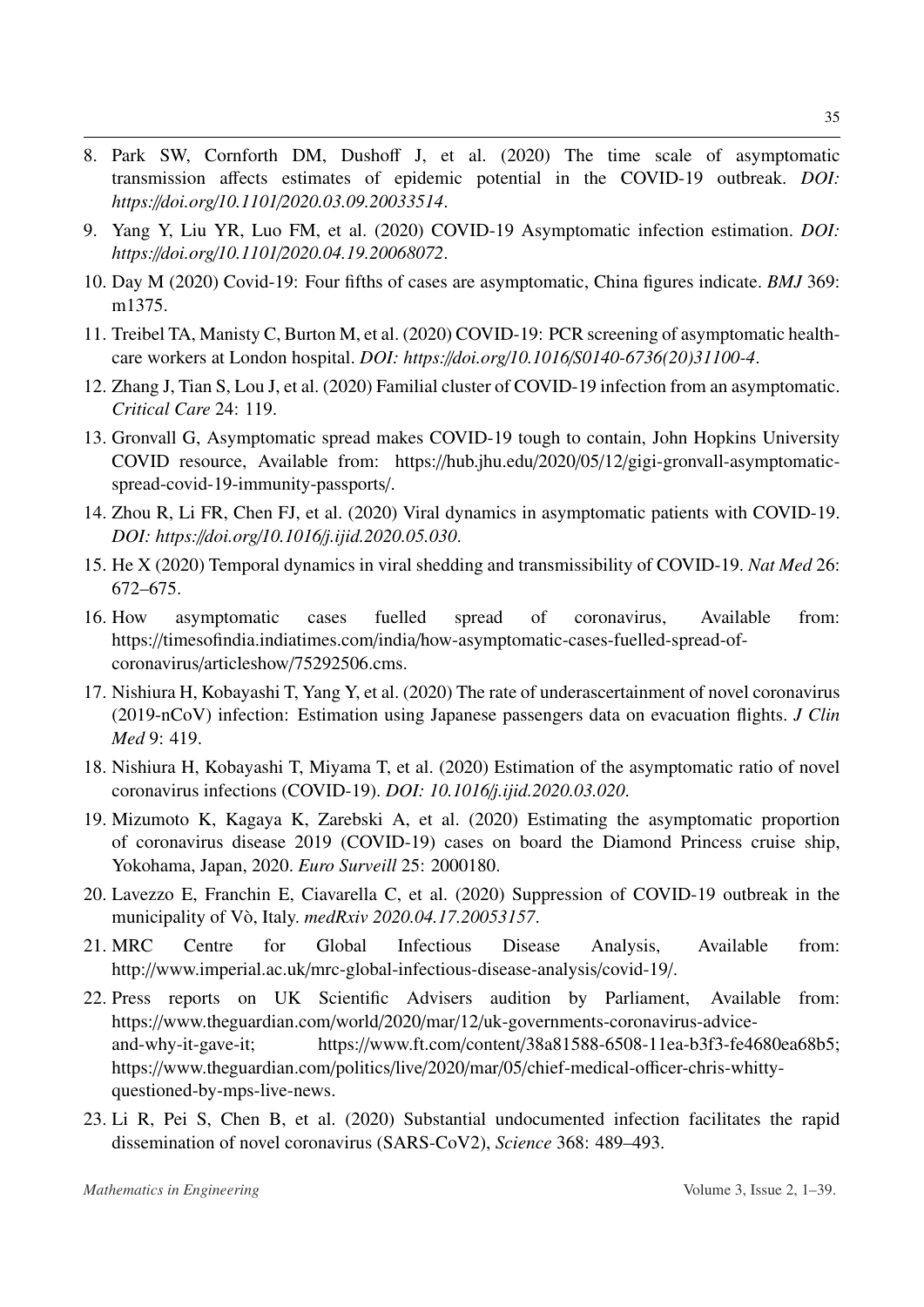- <span id="page-35-0"></span>24. Lourenço J, Paton R, Ghafari M, et al. (2020) Fundamental principles of epidemic spread highlight the immediate need for large-scale serological survey to assess the stage of the SARS-CoV-2 epidemic, Available from: https://www.medrxiv.org/content/10.1101/ 2020.03.24.20042291v1.
- <span id="page-35-1"></span>25. Flaxman S, Mishra S, Gandy A, et al. (2020) Estimating the number of infections and the impact of non-pharmaceutical interventions on COVID-19 in 11 European countries, Available from: http://www.imperial.ac.uk/ mrc-global-infectious-disease-analysis/covid-19/report-13-europe-npiimpact/.
- <span id="page-35-2"></span>26. Kermack WO, McKendrick AG (1927) A contributions to the mathematical theory of epidemics. *Proc R Soc Lond A* 115: 700–721.
- 27. Kermack WO, McKendrick AG (1932) Contributions to the mathematical theory of epidemics. II. – The problem of endemicity. *Proc R Soc Lond A* 138: 55–83.
- <span id="page-35-9"></span>28. Kermack WO, McKendrick AG (1933) Contributions to the mathematical theory of epidemics. III. – Further studies of the problem of endemicity. *Proc. R. Soc. Lond. A* 141: 94–122.
- 29. Hethcote HW (2000) The mathematics of infectious diseases. *SIAM Review* 42: 599–653.
- <span id="page-35-4"></span>30. Murray JD (2002) *Mathematical Biology. I: An Introduction*, Springer.
- 31. Edelstein-Keshet L (2005) *Mathematical Models in Biology*, SIAM.
- 32. Britton NF (2003) *Essential Mathematical Biology*, Springer.
- 33. Diekmann O, Heesterbeek H (2000) *Mathematical Epidemiology of Infectious Diseases: Model Building, Analysis and Interpretation*, Wiley.
- <span id="page-35-3"></span>34. Anderson RM, May RM (1992) *Infectious Diseases of Humans: Dynamics and Control*, Oxford UP.
- <span id="page-35-5"></span>35. Newman MEJ (2002) Spread of epidemic disease on networks. *Phys Rev E* 66: 016128.
- 36. Majumdar A, Mehta A (2020) Heterogeneous contact networks in COVID-19 spreading: The role of social deprivation. *arXiv:2005.00491*.
- <span id="page-35-6"></span>37. Gatto M, Bertuzzo E, Mari L, et al. (2020) Spread and dynamics of the COVID-19 epidemic in Italy: Effects of emergency containment measures. *PNAS* 117: 10484–10491.
- <span id="page-35-7"></span>38. Diekmann O, Heesterbeek JAP, Metz JAJ (1990) On the definition and the computation of the basic reproduction ratio  $R_0$  in models for infectious diseases in heterogeneous populations. *J Math Biol* 28: 356–382.
- <span id="page-35-12"></span>39. Dietz K (1993) The estimation of the basic reproduction number for infectious diseases. *Stat Meth Med Res* 2: 23–41.
- <span id="page-35-8"></span>40. Heesterbeek JAP (2002) A brief history of *R*<sup>0</sup> and a recipe for its calculation. *Acta Biotheor* 50: 189–204.
- <span id="page-35-10"></span>41. The Novel Coronavirus Pneumonia Emergency Response Epidemiology Team (2020) Vital Surveillances: The Epidemiological Characteristics of an Outbreak of 2019 Novel Coronavirus Diseases (COVID-19) – China, 2020. *China CDC Weekly* 2: 113–122.
- <span id="page-35-11"></span>42. CDC-WHO joint COVID-19 mission, Available from: https://www.who.int/docs/defaultsource/coronaviruse/who-china-joint-mission-on- covid-19-final-report.pdf.

36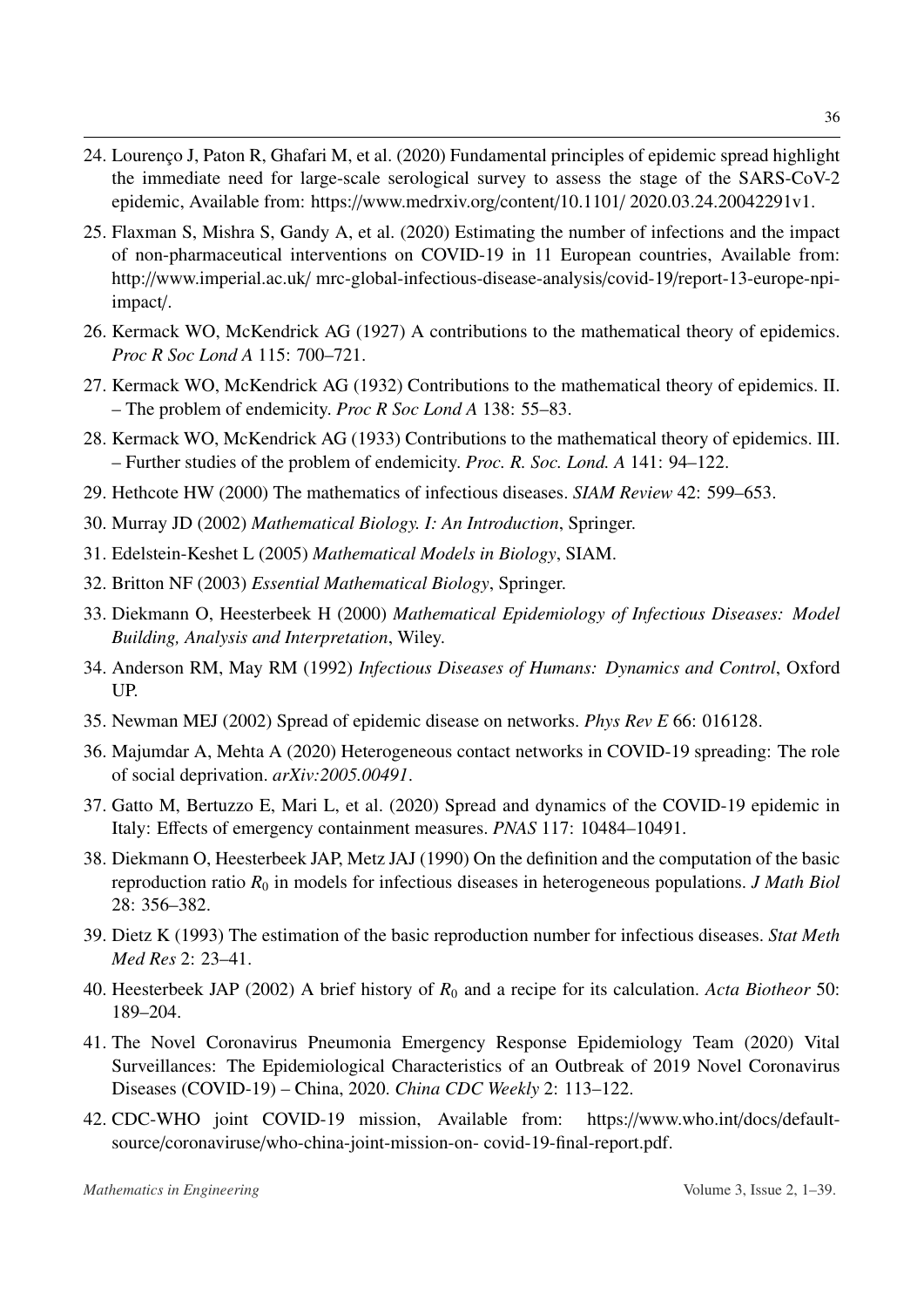- <span id="page-36-0"></span>43. WHO situation reports, Available from: https://www.who.int/emergencies/diseases/novelcoronavirus-2019/situation-reports.
- <span id="page-36-4"></span>44. Italian Government press releases, Available from: http://www.protezionecivile.gov.it/ mediacomunicazione/comunicati-stampa.
- <span id="page-36-1"></span>45. Italian Health Ministry reports, Available from: http://www.salute.gov.it/nuovocoronavirus.
- <span id="page-36-2"></span>46. Giordano G, Blanchini F, Bruno R, et al. (2020) Modelling the COVID-19 epidemic and implementation of population-wide interventions in Italy. *DOI: https:*//*doi.org*/*10.1038*/*s41591- 020-0883-7*.
- <span id="page-36-3"></span>47. Gaeta G (2020) Social distancing versus early detection and contacts tracing in epidemic management. *arXiv:2003.14102*.
- <span id="page-36-5"></span>48. Gaeta G (2020) Data analysis for the COVID-19 early dynamics in Northern Italy. *arXiv:2003.02062*.
- <span id="page-36-6"></span>49. Gaeta G (2020) Data Analysis for the COVID-19 early dynamics in Northern Italy. The effect of first restrictive measures. *arXiv:2003.03775*.
- <span id="page-36-7"></span>50. Cadoni M (2020) How to reduce epidemic peaks keeping under control the time-span of the epidemic. *arXiv:2004.02189*.
- <span id="page-36-12"></span>51. Cadoni M, Gaeta G (2020) How long does a lockdown need to be?. *arXiv:2004.11633*.
- <span id="page-36-8"></span>52. Cadoni M, Gaeta G (2020) Size and timescale of epidemics in the SIR framework. *arXiv:2004.13024*.
- <span id="page-36-10"></span>53. Google mobility reports, Available from: https://www.google.com/covid19/mobility/.
- <span id="page-36-9"></span>54. Banerjee M, Tokarev A, Volpert V (2020) Immuno-epidemiological model of two-stage epidemic growth. *Math Model Nat Phenom* 15: 27.
- <span id="page-36-11"></span>55. Gaeta G (2020) Asymptomatic infectives and  $R_0$  for COVID.  $arXiv:2003.14098$ .
- <span id="page-36-13"></span>56. Britton T, Ball F, Trapman P (2020) The disease-induced herd immunity level for Covid-19 is substantially lower than the classical herd immunity level. *arXiv:2005.03085*.

#### A. Appendix. A-SIR versus SIR dynamics, and  $R_0$  estimates

The *basic reproduction number* (BRN) is a popular indicator for the speed of diffusion of an epidemic in its first stages [\[38–](#page-35-7)[40\]](#page-35-8). This is usually denoted as  $R_0$ , but which here will be denoted as  $\rho_0$  (to avoid any confusion with the value of  $R(t)$  at  $t = 0$ ).

The BRN represents the average number of infections caused by a single infective; we want to discuss how the estimate of this can be flawed if one works with the SIR formalism in a situation where a large number of asymptomatic infectives is present, and hence better described by the A-SIR model; our discussion reproduces that in [\[55\]](#page-36-11), and is given here for the sake of completeness.

# *A.1. The reproduction number and the SIR framework*

The extraction of the BRN from epidemiological data can be tricky, but its evaluation in terms of a model is much simpler. In fact, in this case *S* (*t*) can be considered, for small *t*, as constant, i.e.,  $S(t) \approx S_0$ . The SIR equations reduce to linear ones, and in the very beginning (before any infective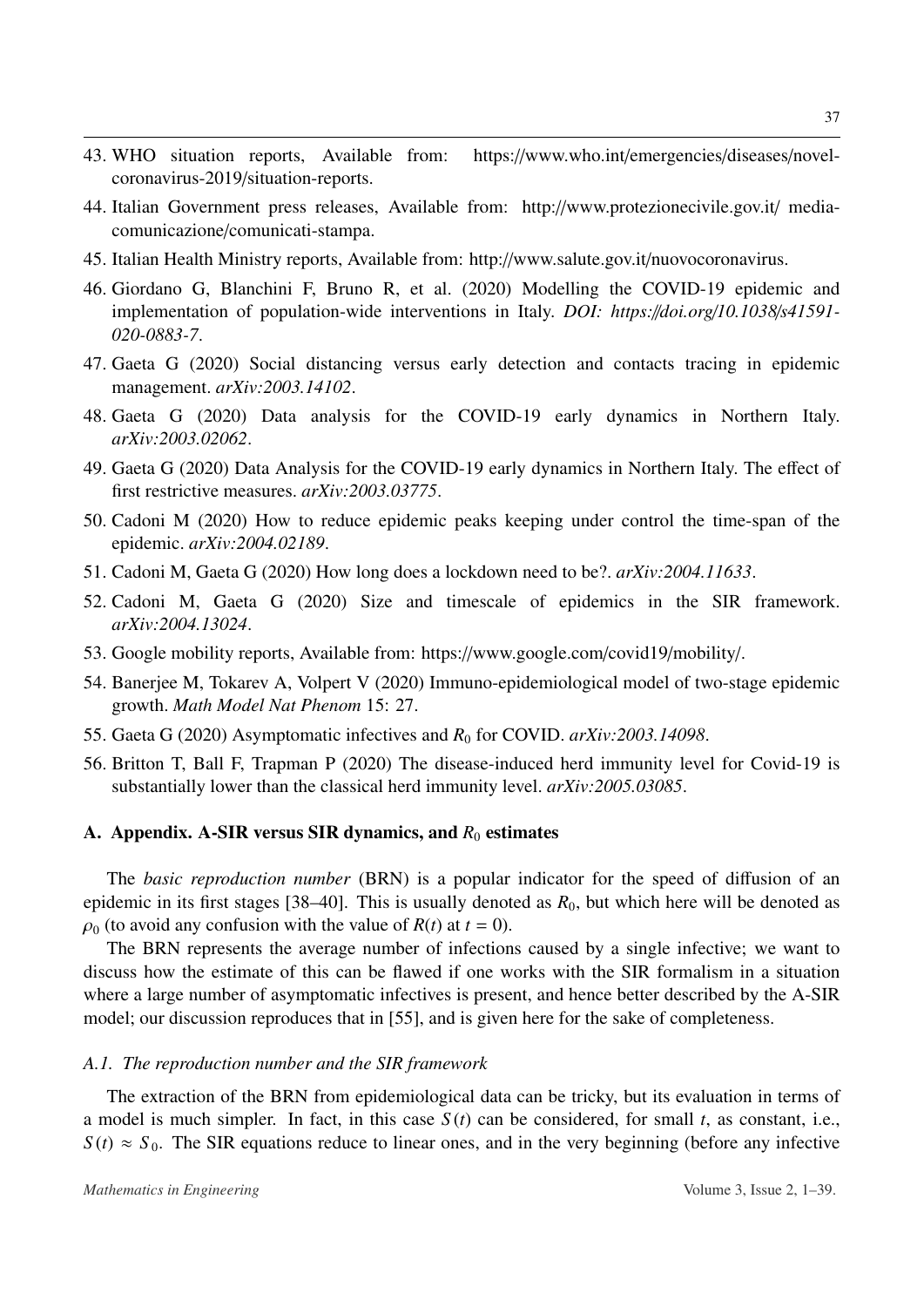can be removed) the new infectives grow as  $dI/dt = \alpha S_0 I$ . Thus any infective produces  $\alpha S_0(\delta t)$  new infectives in a short time length  $\delta t$ . As each infective is active, on the average, for a time  $\beta^{-1}$ , this yields a first rough estimate

<span id="page-37-0"></span>
$$
\rho_0 \simeq (\alpha/\beta) S_0 = S_0/\gamma \,. \tag{A.1}
$$

Obviously, as  $\beta^{-1}$  is not so small (of the order of days), we should look more carefully at the equation for  $I(t)$ , which can be solved and vialds  $I(t) = \exp[\alpha S_0 t] I(0)$ . As each infective is active for an average for  $I(t)$ , which can be solved and yields  $I(t) = \exp [\alpha S_0 t] I(0)$ . As each infective is active for an average time  $\delta = \beta^{-1}$ , this just reads

$$
I(\delta) = \exp[S_0/ga] I(0).
$$
 (A.2)

The situation is slightly different if we take into account also the removal of infectives. With the same approximation  $S \approx S_0$  but with the full [\(2.1\)](#page-3-2) equations, we get  $dI/dt = \alpha(S_0 - \gamma)I$  and hence

$$
I(t) \approx \exp[\alpha(S_0 - \gamma) t] I_0 := H(t) I_0.
$$

Considering again that an infective remains active for a time  $\delta = \beta^{-1}$  on average, the previous equation means that (on average) there will be  $\alpha = H(\delta)$  new infectives originating from a single one. From the means that (on average) there will be  $\rho_0 = H(\delta)$  new infectives originating from a single one. From the previous expression for *H*(*t*) we easily get  $\rho_0 = \exp[(S_0/\gamma) - 1]$ .

If we are facing a pathogen for which there is no natural immunity in the population (e.g., a new virus),  $S_0 = N$  (the total population) and we get

$$
\rho_0 = \exp\left[\frac{N}{\gamma} - 1\right].
$$
\n(A.3)

Thus, evaluating  $R_0$  is in this case immediate if we know  $\gamma$ ; and conversely if we are able to evaluate as the evaluate of  $\alpha$  as  $\rho_0$  by epidemiological data, then it is immediate to evaluate  $\gamma$  as

<span id="page-37-1"></span>
$$
\gamma = \frac{N}{1 + \log(\rho_0)}\tag{A.4}
$$

(or a simpler formula if we adopt the earlier and simpler definitions for  $\rho_0$ , e.g., [\(A.1\)](#page-37-0) above).

The parameter  $\rho_0$ , and more generally  $\rho(t)$ , met a great favor in the general press, as it gives the impression to describe a complex phenomenon by a single number. As we mentioned above, evaluating  $\rho(t)$  from epidemiological data can be a tricky matter [\[38,](#page-35-7) [39\]](#page-35-12), in particular if this is attempted without resorting to a specific model.

In this case too, using the SIR model without taking into account the presence of a large set of asymptomatic infectives leads to a wrong estimation of  $\rho$ , as we will see in a moment.

#### *A.2. The reproduction number and the A-SIR framework*

With the A-SIR equations [\(3.1\)](#page-12-0), the number of new infected per unit of time is  $\alpha S(I+J)$ , and in the early phase of the epidemic we can assume  $S \approx S_0$ , and infectives will grow as

$$
K(t + \delta t) = K(t) \exp[\alpha S_0 \delta t].
$$

Thus each infective will give origin in the time span  $\delta t$  to exp[ $\alpha S_0 \delta t$ ] new infectives. In order to know the BRN, we should look at the *average infective time*  $\tau$  in the early phase of the epidemic, and choose  $\delta t = \tau$ . At the beginning of the epidemic the ratio between registered and total infectives is simply

$$
x_0 := \frac{I_0}{I_0 + J_0} \simeq \xi \,, \tag{A.5}
$$

*Mathematics in Engineering* Volume 3, Issue 2, 1–39.